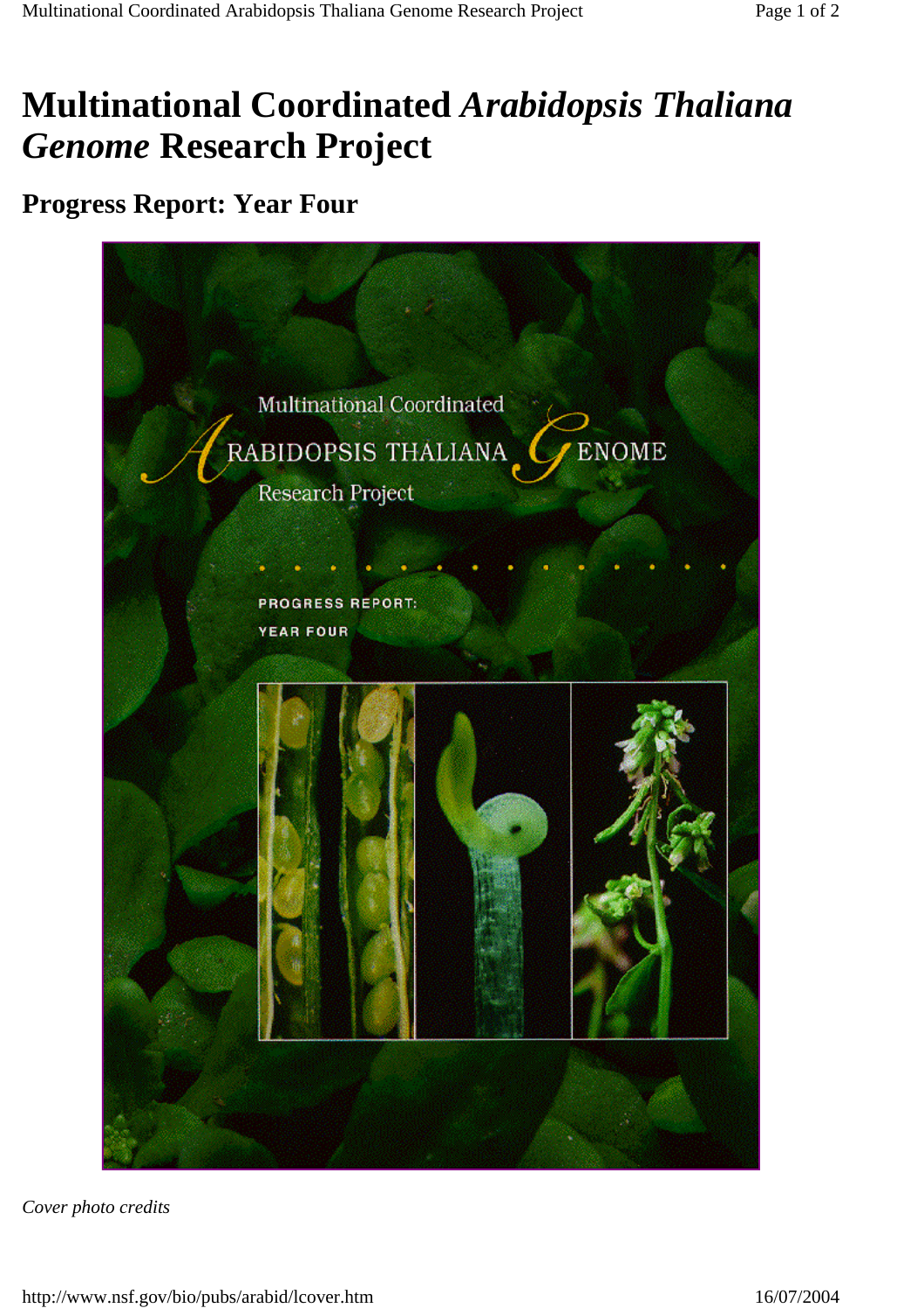- Massed *Arabidopsis* plants, Randy Scholl, Ohio State University
- Young seedling, Joe Ecker, University of Pennsylvania
- Flowering plant, Randy Scholl, Ohio State University
- Seeds, David Meinke, Oklahoma State University

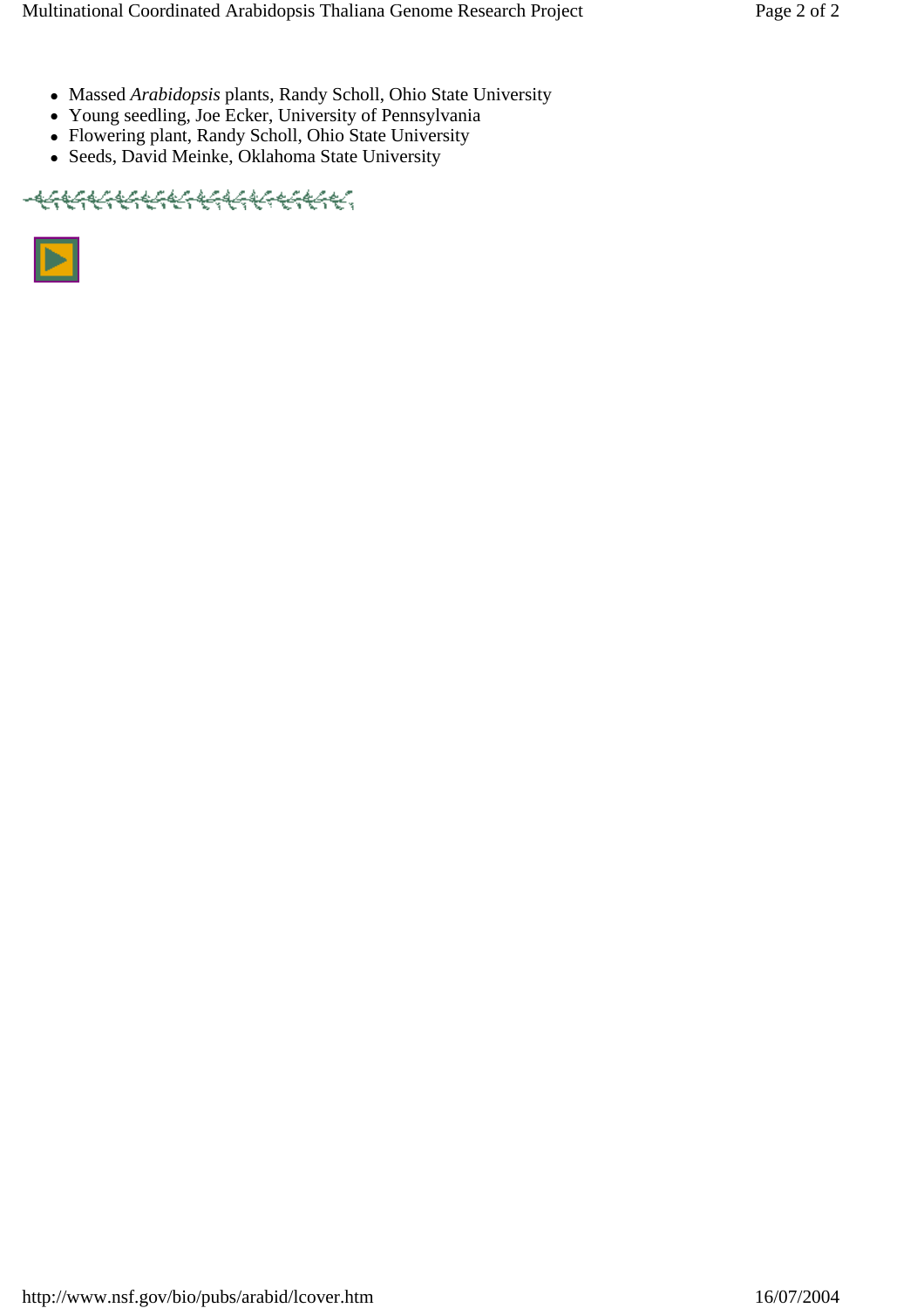



 **Preface** 



 **Executive Summary** 



 **The Role of** *Arabidopsis* **in Plant Science Research** 



 **Highlighting Progress:** *Arabidopsis* **Spurs Basic and Applied Research** 

### **1. Scientific Highlights**

**2. Commercial Benefits** 



- **1. Genome Analysis**
- **2. Biological Resource Centers**
- **3. Informatics**
- **4. Workshops and Symposia**



 **Status of National Programs** 



 **Analysis and Recommendations for the Coming Year** 



 **Appendices** 

- **A. Sequencing Proposal**
- **B. RFLP Map**

**C. Brief History of the Multinational Coordinated** *Arabidopsis thaliana* **Genome Research Project**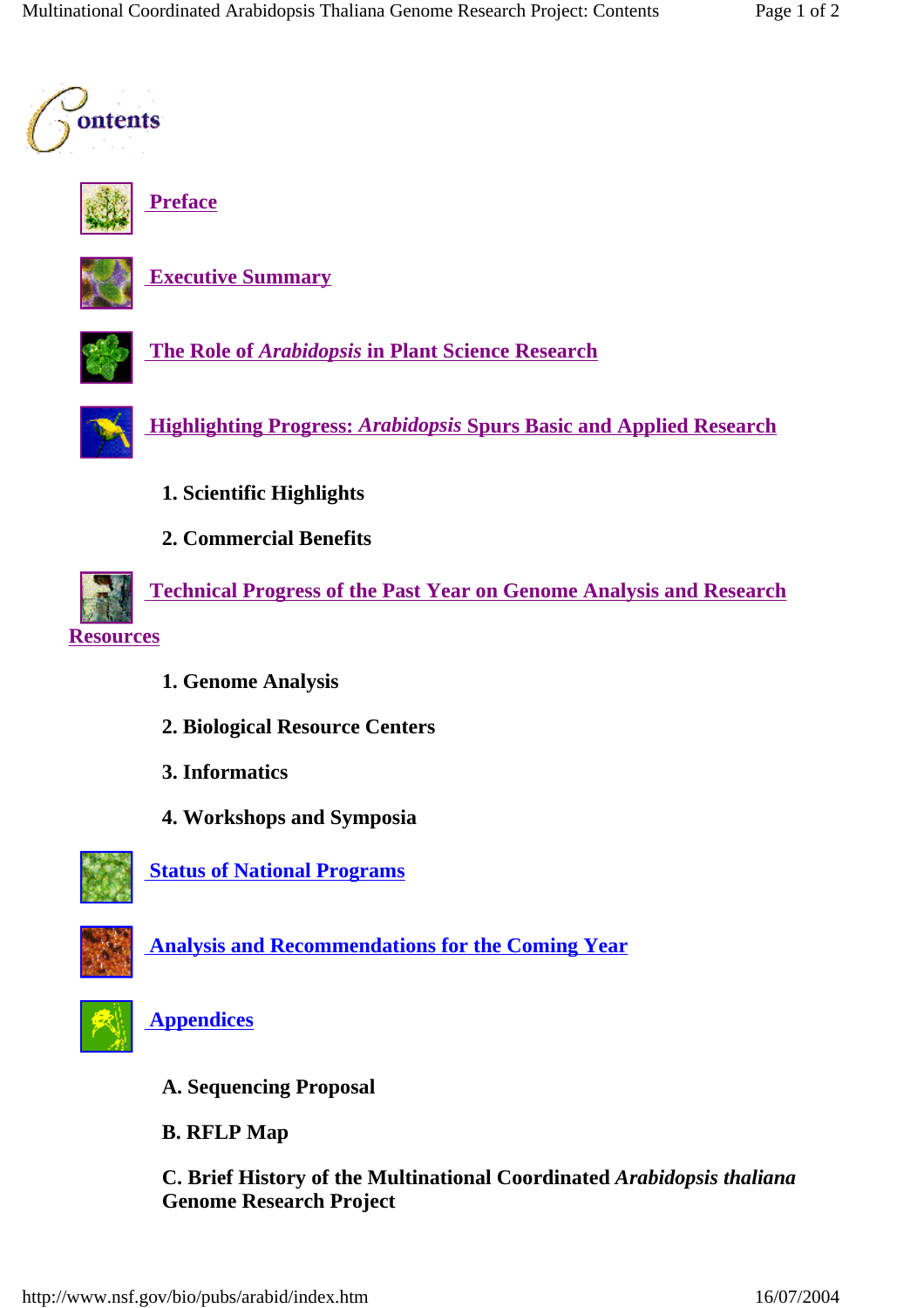### **D. Acknowledgments**

**National Science Foundation**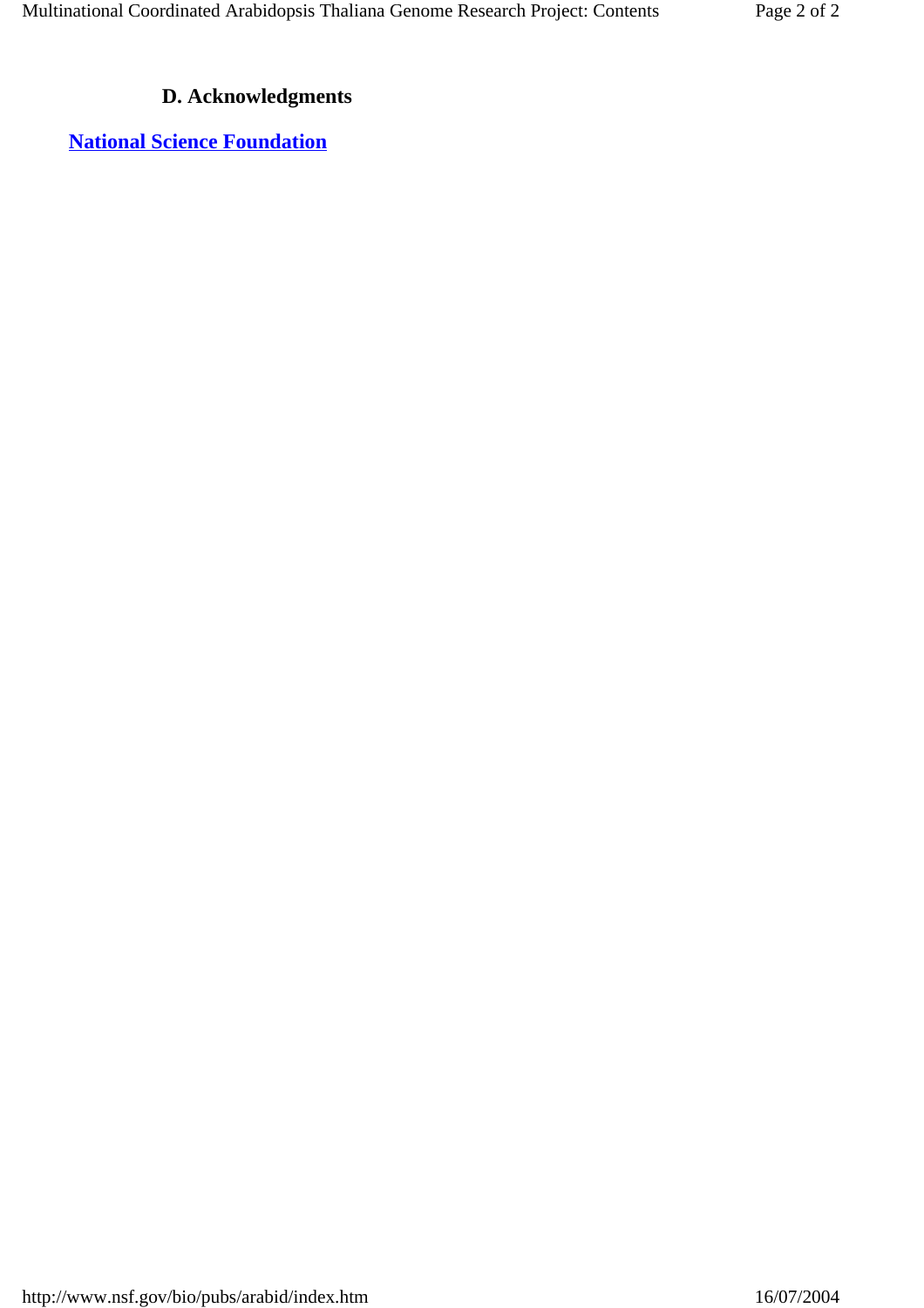

### <del>\{{{{{{{{}}}}{{}}}</del>

In 1990, an ad hoc committee composed of nine scientists from the United States, Europe, Japan, and Australia prepared a report called "Long-range Plan for the Multinational Coordinated *Arabidopsis thaliana* Genome Research Project." The publication (NSF 90-80) outlined a plan for international cooperation in studies of the model plant species, *Arabidopsis thaliana*. The project called for genetic and physiological experiments to identify, isolate, sequence, and understand genes; the establishment of worldwide electronic communication among laboratories; and the creation of databases so that new knowledge would be shared. The project plan also contained mechanisms for formal, annual progress reviews and the establishment of new goals.

This is the fourth annual report to summarize the achievements of the Multinational Coordinated *Arabidopsis thaliana* Genome Research Project. It includes traditional scientific reports as well as a collection of brief articles prepared for a more general audience. The information, graphics, and illustrations were provided by members of the Multinational Science Steering Committee and dozens of generous colleagues (see app. D)1.



It is the nature of any general progress report that represents the work of hundreds of scientists worldwide to fail to include or to misrepresent some significant achievements. We ask our colleagues to overlook such shortcomings and to communicate any concerns to committee members so that future reports will be as accurate as possible.

Our continuing goal is to show the scientific community -- and the public -- that knowledge of *Arabidopsis* can lead to a better understanding of all higher plants, and to an improved quality of life.

*The Multinational Science Steering Committee December 1994*



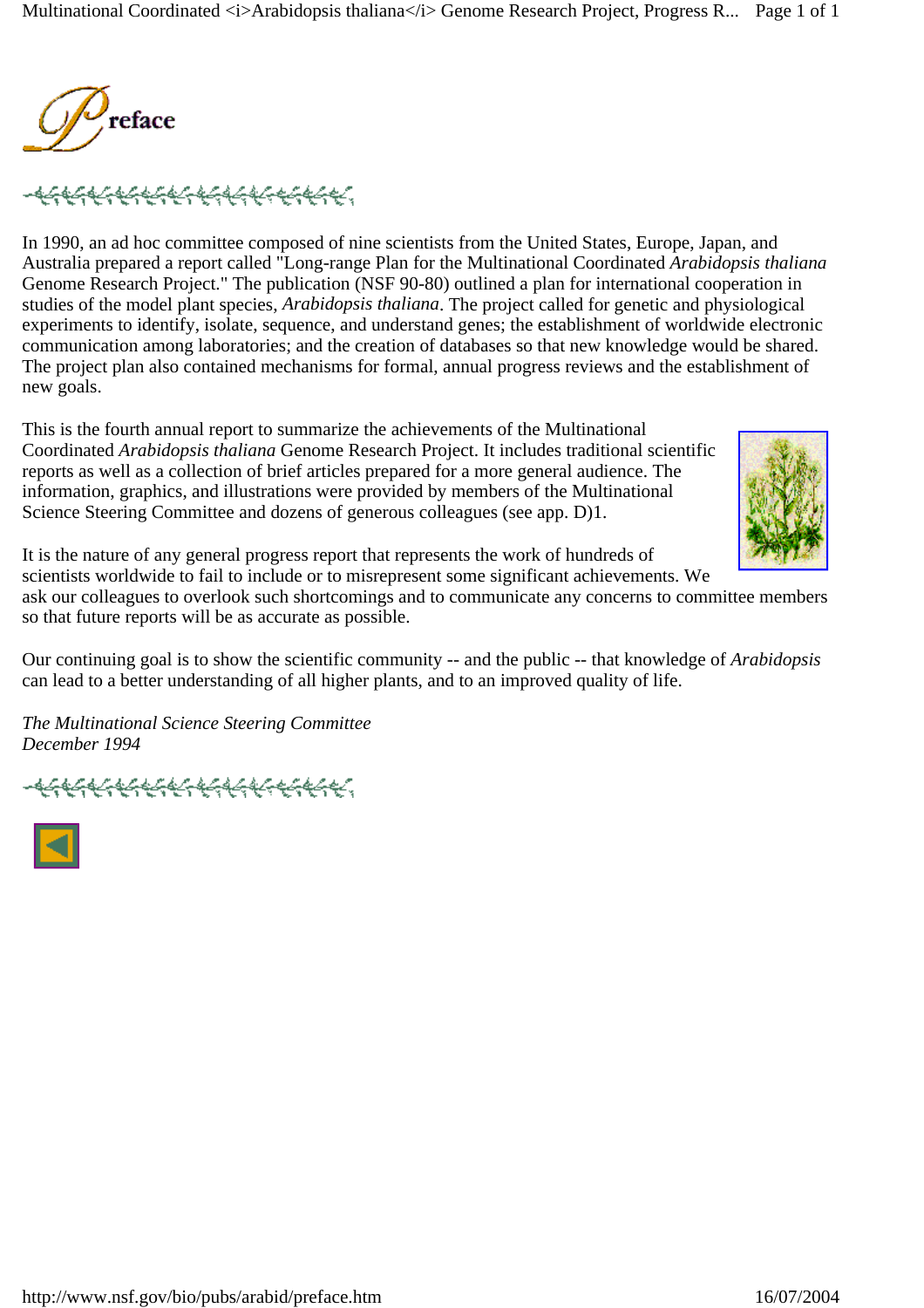

€G&G&G&G&G&G&G&G&G&G&C

**The Project**

**Goals**

**Overview and Prospects**

**Summary of Recent Progress**

**New Goals for 1995**

### **The Project**



The Multinational Coordinated *Arabidopsis thaliana* Genome Research Project is an international scientific collaboration which began in 1990. Its stated goal was -- and remains -- to understand, at the molecular level, the physiology, biochemistry, growth, and development of a flowering plant. The project meets this goal through study of a typical flowering plant, the mustard *Arabidopsis thaliana*. Because it is typical, information gained

from study of *Arabidopsis* can be applied to other flowering plants, such as those grown for food and fiber. *Arabidopsis* was chosen for study because it has many advantages for laboratory work, including small size, small genome size, numerous available mutations, and prolific seed production. The project was started by an international group of research scientists who recognized the need to coordinate the various national programs focusing on *Arabidopsis* research.

# **Goals**

The goals and objectives of the project include gaining new insights into the fundamental biological nature of plants, developing new methods for the study of plants, and developing community resources that aid continued scientific progress.

Each year since 1990, an international group of scientists -- the Multinational Science Steering Committee -- has written a detailed report describing the progress of the previous year and listing goals and objectives for the new year. These reports were published and distributed widely by the U.S. National Science Foundation. This is the fourth such annual progress report. Its aim is to increase public awareness of the success the project has had in gaining a better understanding of plants and in applying this new knowledge to important problems in industry and agriculture.



# **Overview and Prospects**



The *Arabidopsis* genome project has made possible an extraordinary string of scientific achievements including, for example, the first molecular identification of a plant hormone receptor, the first molecular analysis of a blue-light receptor, the first production of biodegradable plastic in transgenic plants, the first control of flower development using transgenic plants, and the first complete analysis of the cell patterns of roots. The *Arabidopsis*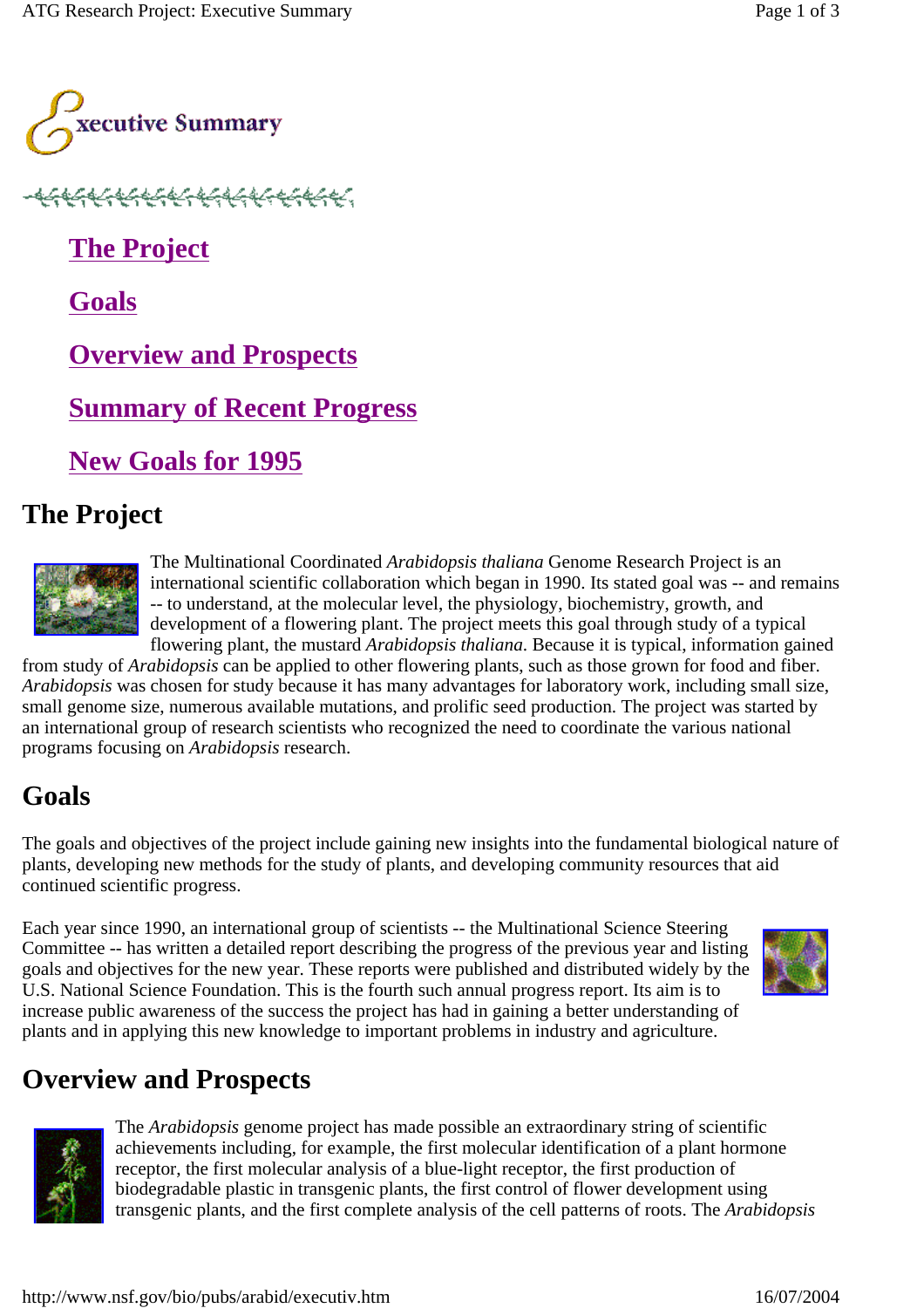genome project is the world's leading source of new information on key aspects of plant growth, development, and metabolism. The excitement generated by rapid scientific progress has encouraged many students and experienced researchers from other fields to join the project. Consequently, the pace of discovery is accelerating.

The project's remarkable collaborative spirit and international character have made it a successful model for scientific cooperation. Participating scientists and scientific administrators come from Asia, Australia, Europe, the Middle East, and the Americas. Continued commitment to the goals of the *Arabidopsis* genome project will lead to a more profound understanding of plants. This knowledge will be used to create new varieties and entirely new types of plants for human use.

### **Summary of Recent Progress**



The project's goals fall into two categories -- promotion of scientific discovery and creation of an infrastructure that supports continued scientific success.

In 1994, scientific progress included breakthroughs in the understanding of plant hormones, plant development, and the interaction of plants with their environment. In this last area,

striking progress was made in understanding how plants perceive and respond to light and how they defend themselves against bacterial attack. This new knowledge has already led to practical applications in industry and agriculture. Also, dramatic progress was made in the large-scale analysis of the *Arabidopsis* genome. Large numbers of gene transcripts were sequenced, major improvements were made in the genetic and physical maps of the chromosomes, and a systematic genomic sequencing effort started up.

Examples of research advances include:

- Identification and cloning of genes needed for root and flower development
- Cloning of red- and blue-light receptors
- Identification and cloning of genes involved in response to the plant hormones ethylene and abscisic acid
- Identification and cloning of bacterial defense-response genes
- Genetic map increased to include 400 markers
- Identification of  $11.500$  expressed sequence tags (ESTs)
- Near-completion of the physical map of chromosome IV
- Start-up of European systematic genomic sequencing project

These achievements depended on the concomitant improvement of the scientific infrastructure. New advances in this area include:

- EST clones made available by stock centers
- New collection of transferred DNA tagged lines made available
- Inauguration of a World Wide Web-based newsletter
- Increased participation in electronic bulletin board
- Planning for development of a new electronic database for *Arabidopsis* research

### **New Goals for 1995**

The project's major new goal is to begin an international collaboration to systematically sequence the entire nuclear genome of Arabidopsis. This goal is feasible because the *Arabidopsis* genome is smaller than that of any other flowering plant and only five times larger than that of yeast, whose entire genome will be completely sequenced by next year. Meeting this goal is critical, because progress in understanding how genes function -- individually or in groups -- is held back by the lack of information on regulatory sequences and on the proteins coded by *Arabidopsis* genes.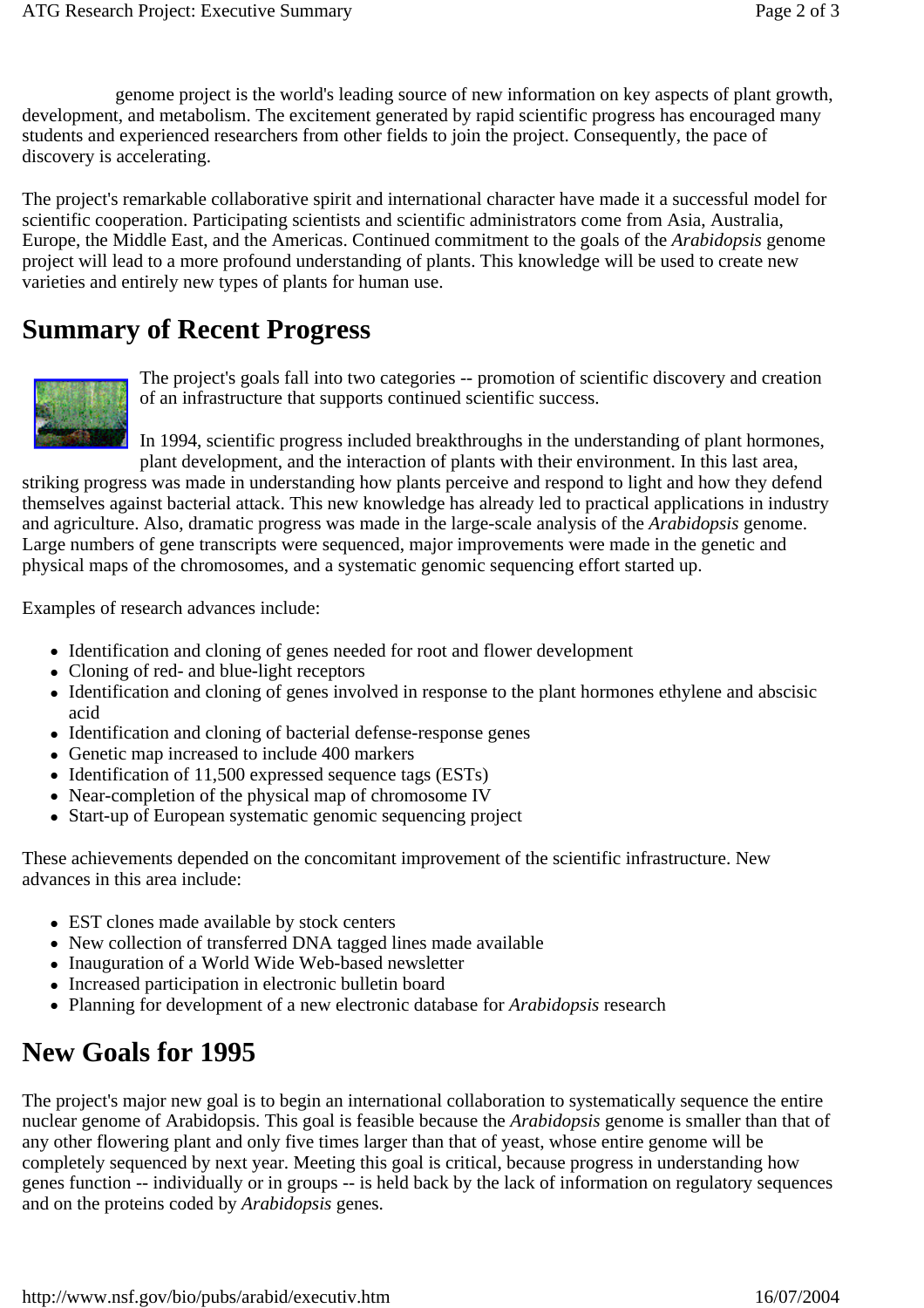Other goals include continuing the large-scale partial sequencing of DNAs complementary to gene transcripts, continuing genetic and biochemical experiments to uncover the function of individual genes, and expanding the support organization which enables rapid scientific progress.



In summary, specific goals for 1995 include:

- Establishment of international, collaborative, large-scale genomic sequencing project
- Continued development of polymerase chain reaction-based marker and other technologies needed for large-scale genome sequencing
- Addition of 5,000 new ESTs to database
- Genetic mapping of 500 EST clones
- Continued research on the function of isolated and cloned genes
- Development of the next generation of public databases on *Arabidopsis*

### 

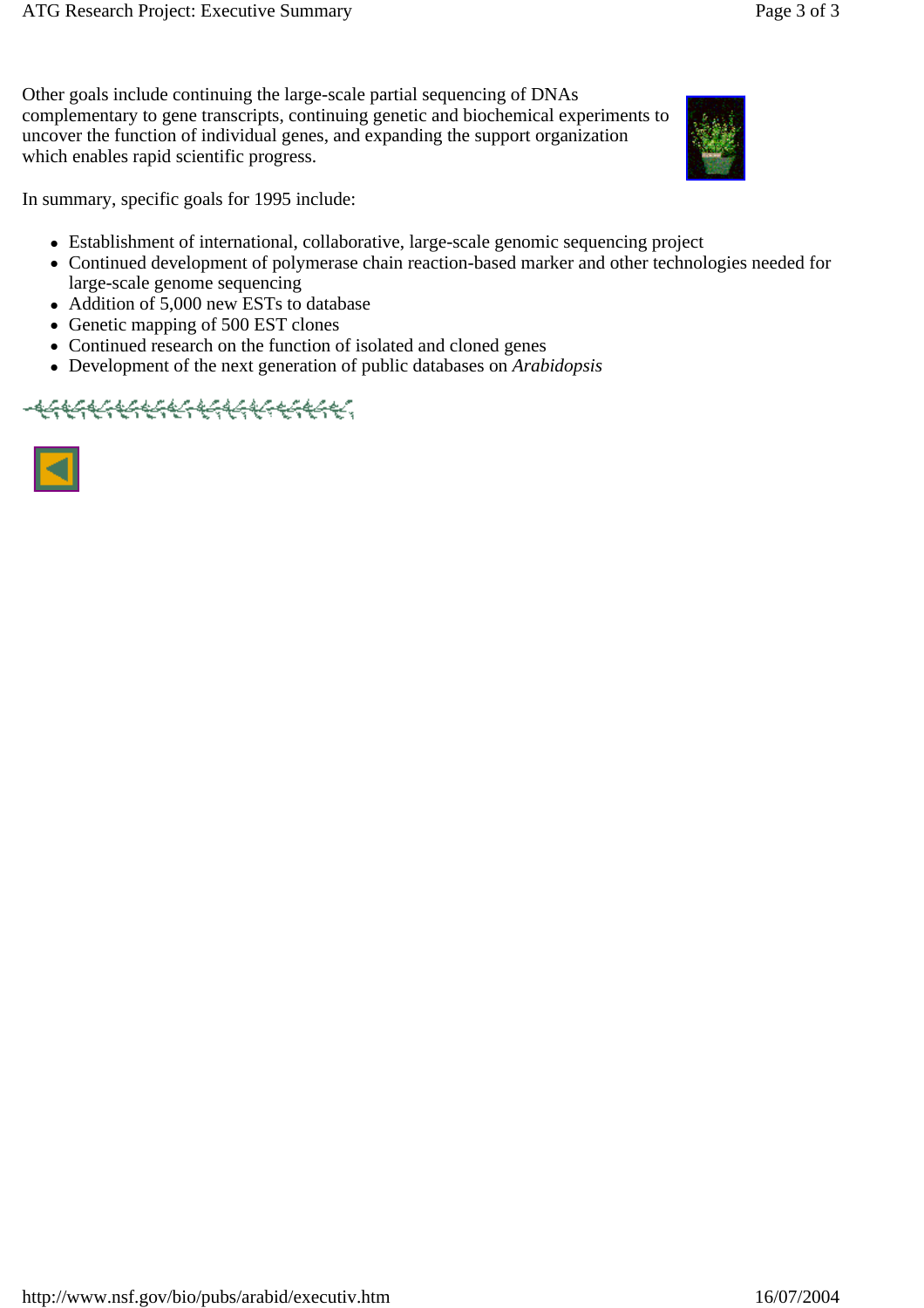

## \$4\$4\$\$\$\$\$4\$4\$4\$\$\$\$\$\$\$\$\$

Plants are vital to our existence. They provide the oxygen we breathe, the food we eat, the fibers for our clothes, the materials to build our homes, and the raw goods for our industries. A quarter of our medicinal drugs comes from plant species. The paper on which this report is printed is a plant product.

Yet, despite the important contributions of plants to our standard of living, far less is known about them than about mice, flies, or the bacteria that inhabit our intestines. We need to learn more about how plants grow and develop; how they produce useful chemicals; how they protect themselves from pests; and how they sense, respond to, and even alter our environments. One way to learn these things is through study of a plant's genes. The information that plants use to grow and develop, and to interact with their environment, is coded in their genomes. To fully understand plants, we need to read and interpret their genomic information.

In the 1980s, there was a growing awareness that significant investments in studies of many different plants, such as corn, oilseed rape, and soybean, were diluting efforts to fully understand the basic properties of all plants. Scientists began to realize that the goal of completely understanding plant physiology and development is so ambitious that it can best be accomplished by turning to a model plant species that many scientists then study. Fortunately, because all flowering plants are closely related, the complete sequencing of all the genes of a single, representative, plant species will yield much knowledge about all higher plants.



Similarly, discovery of the functions of the proteins produced by a model species will offer much information about the roles of proteins in all higher plants.

During the last 8 to 10 years, *Arabidopsis thaliana* has become universally recognized as a model plant for such studies. Although it is a non-commercial member of the mustard family, it is favored among basic scientists because it develops, reproduces, and responds to stress and disease in much the same way as many crop plants. What's more, *Arabidopsis* is easy and inexpensive to grow, and produces many seeds; this allows extensive genetic experiments, often involving tens of thousands of plants. Also, *Arabidopsis* has a comparatively small genome, thereby simplifying and facilitating genetic analysis. Compared to other plants, it lacks the repeated, less-informative DNA sequences that complicate genome analysis.



Initially, there was much debate about whether an improved understanding of *Arabidopsis* would help in the breeding of commercial crops, and much controversy over decisions to devote limited resources to this non-commercial species. However, the many advances reported over the past few years offer clear evidence that this plant is not only a very important model species for basic research, but also extremely valuable for applied plant scientists and plant breeders. Publications

on *Arabidopsis* in top-quality journals are increasing exponentially, following substantial increases in investment by many governments. In the United States, for example, the U.S. Department of Agriculture, the Department of Energy, the National Institutes of Health, and the National Science Foundation collectively supplied US\$7.5 million in 1990 for *Arabidopsis* research and US\$22 million in 1993. And the European Community has invested a significant portion of its biotechnology research resources to *Arabidopsis* genome research over the last 5 years. In fact, many of the world's leading laboratories in plant science have initiated programs using *Arabidopsis*, and many young plant scientists have chosen to start their careers using this species.

But how can discoveries with *Arabidopsis* contribute to the development of improved crops? Simply put, once a gene has been discovered in *Arabidopsis*, the equivalent gene may be found more easily in other plants. Thus, the function of many genes isolated from crop plants can be better understood via study of their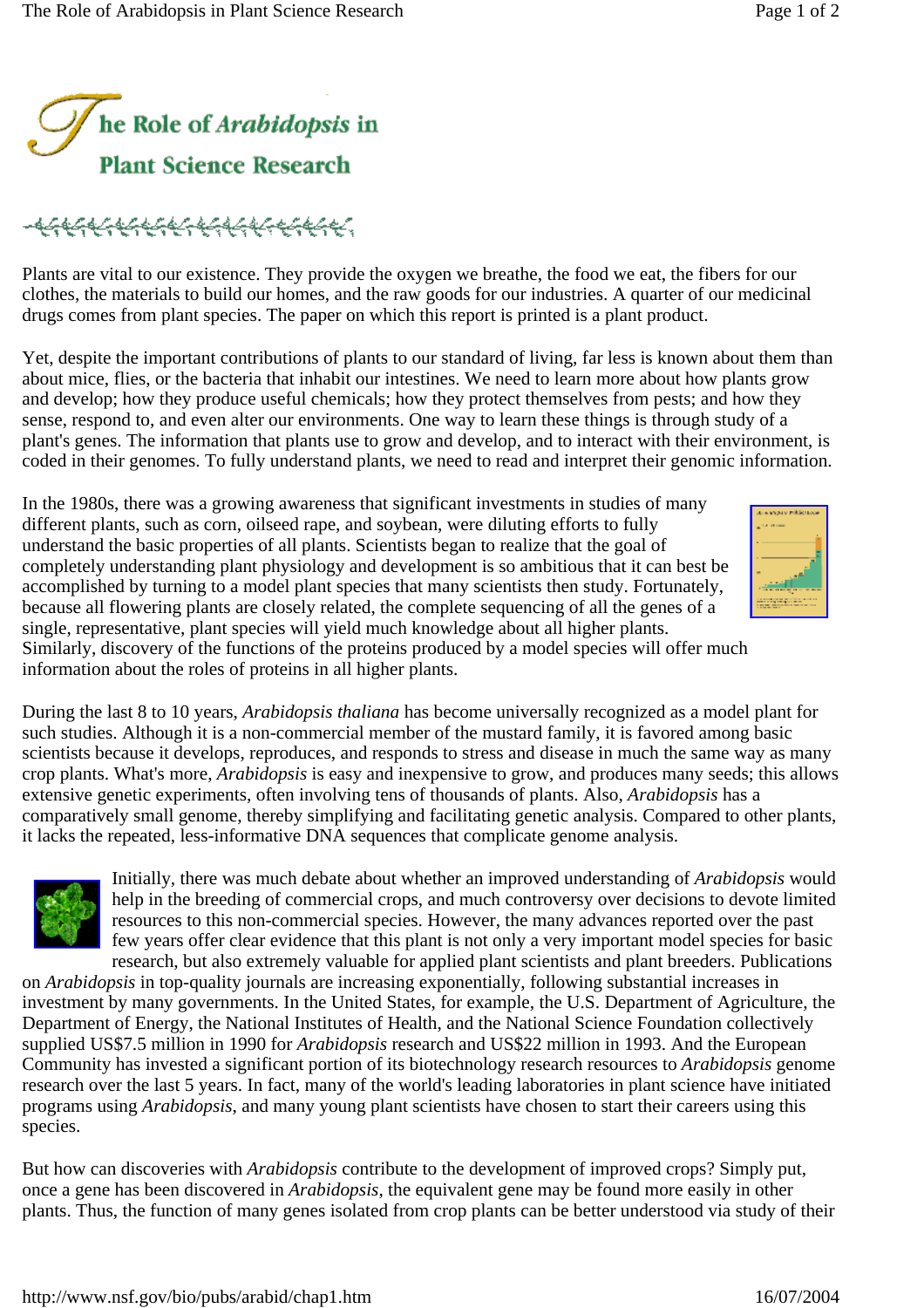*Arabidopsis* homologues. So knowledge gained from *Arabidopsis* on the defense mechanisms against pathogens, for example, can be used directly to develop disease-resistant plants in other species.

Genetic comparisons between *Arabidopsis* and crop species are increasing, as shown by the large number of *Arabidopsis* publications cited for 1993 that also involved studies of crop plants such as soybean, rice, maize, wheat, barley, rye, pepper, tomato, potato, cotton, or sorghum. There is ample reason to believe that, in the coming years, *Arabidopsis* will serve more and more as a resource base for breeders of crop plants and as a model plant species that furthers the knowledge of plant scientists worldwide.



 $-444444444444444444444444$ 

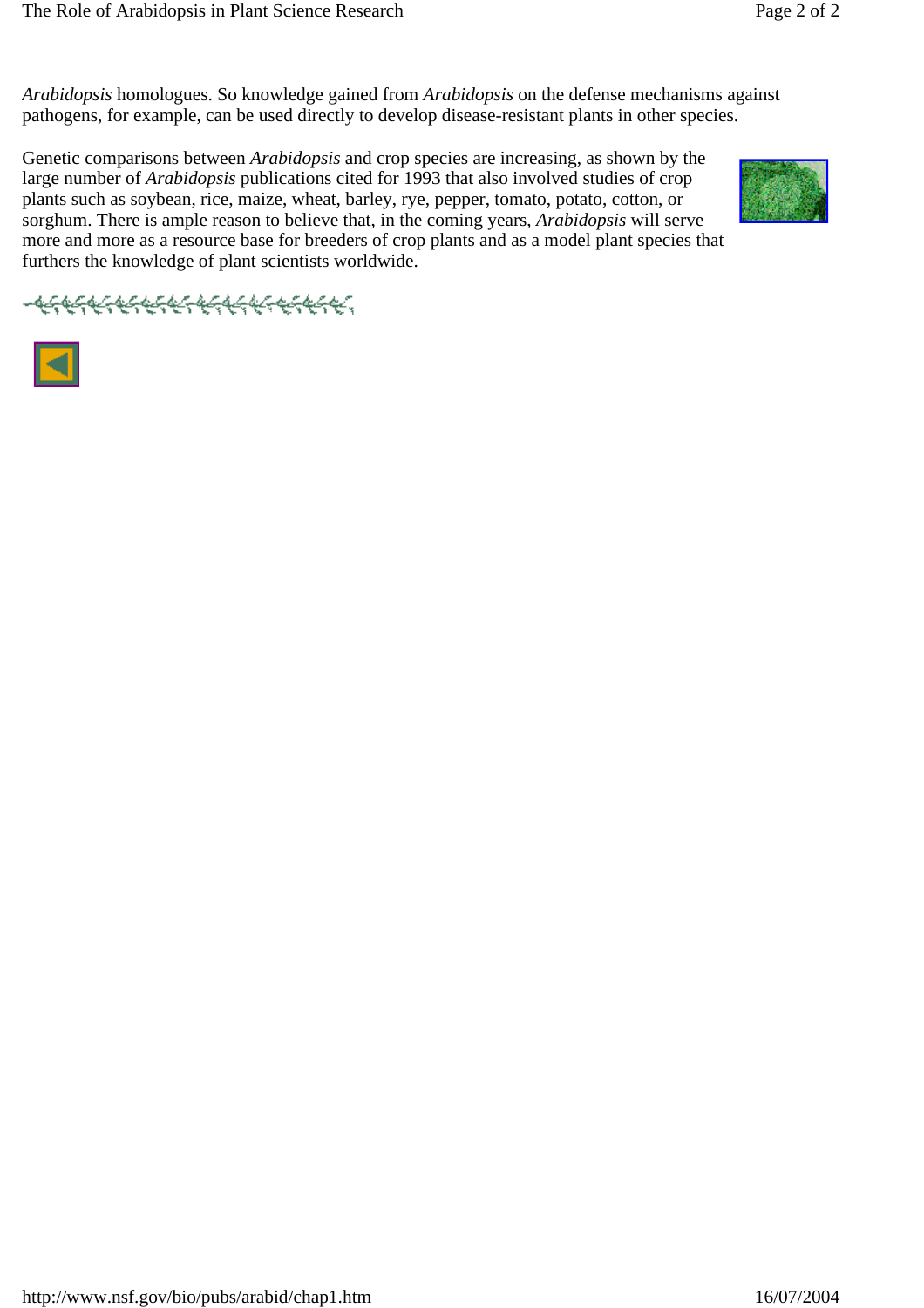# Jehlighting Progress: Arabidopsis Spurs Basic and **Applied Research**

### \<del>&&&&&&&&&&&&&&</del>&&&&&&&

### **Introduction**

### **1. Scientific Highlights**

### **2. Commercial Benefits**

### **Interview with Daphne Preuss**

*Arabidopsis* has several features, such as rapid growth and small size, that make it an ideal experimental model for plant biology research. But such natural qualities alone are not enough to make it a popular organism for experimental work. Equally important to researchers is the rapid development of new tools which allow a detailed probing of the plant's genome. In the past few years, *Arabidopsis* researchers have produced a variety of such tools including synthetic DNA markers for mapping the genome, a collection of new mutants, specialized transformation techniques, and a large collection of partially sequenced complementary DNAs, which represent genes that are expressed.

Another important resource is the combined collection of genetic maps, which were developed from information generated in many collaborating laboratories. The maps are of critical importance for gene cloning and genetic analysis. Also significant is the establishment of databases, stock centers, and other research infrastructures which allow rapid dissemination of information and easy exchange of ideas and materials. Progress on development of these research tools was outlined in the third annual progress report for the Multinational Coordinated *Arabidopsis thaliana* Genome Research Project (NSF 93-173). Their further development is described in the next section of this report.



All of these research tools and resources allow scientists to dissect the *Arabidopsis* genome systematically. This has resulted in the identification of individual genes and their functions and -- more generally -- a better understanding of plant processes.

This section offers specific examples of how studies of *Arabidopsis* have greatly improved our understanding of disease resistance, root development, and other plant processes. The pace of *Arabidopsis* research has accelerated so much in the past year that it is not possible to summarize all recent, significant advances in this report. Thus, the following highlights are meant to be illustrative rather than comprehensive.

# **1. Scientific Highlights**

### *Resistance to Microbial Pathogens*

Because the study of how pathogens attack plants involves the study of two organisms, it is useful to manipulate both the pathogen and its host genetically in order to tease apart various aspects of plantpathogen interactions. The basic strategy is to identify and study *Arabidopsis* mutants that show either enhanced or reduced resistance to a particular pathogen. A goal is to apply the knowledge obtained with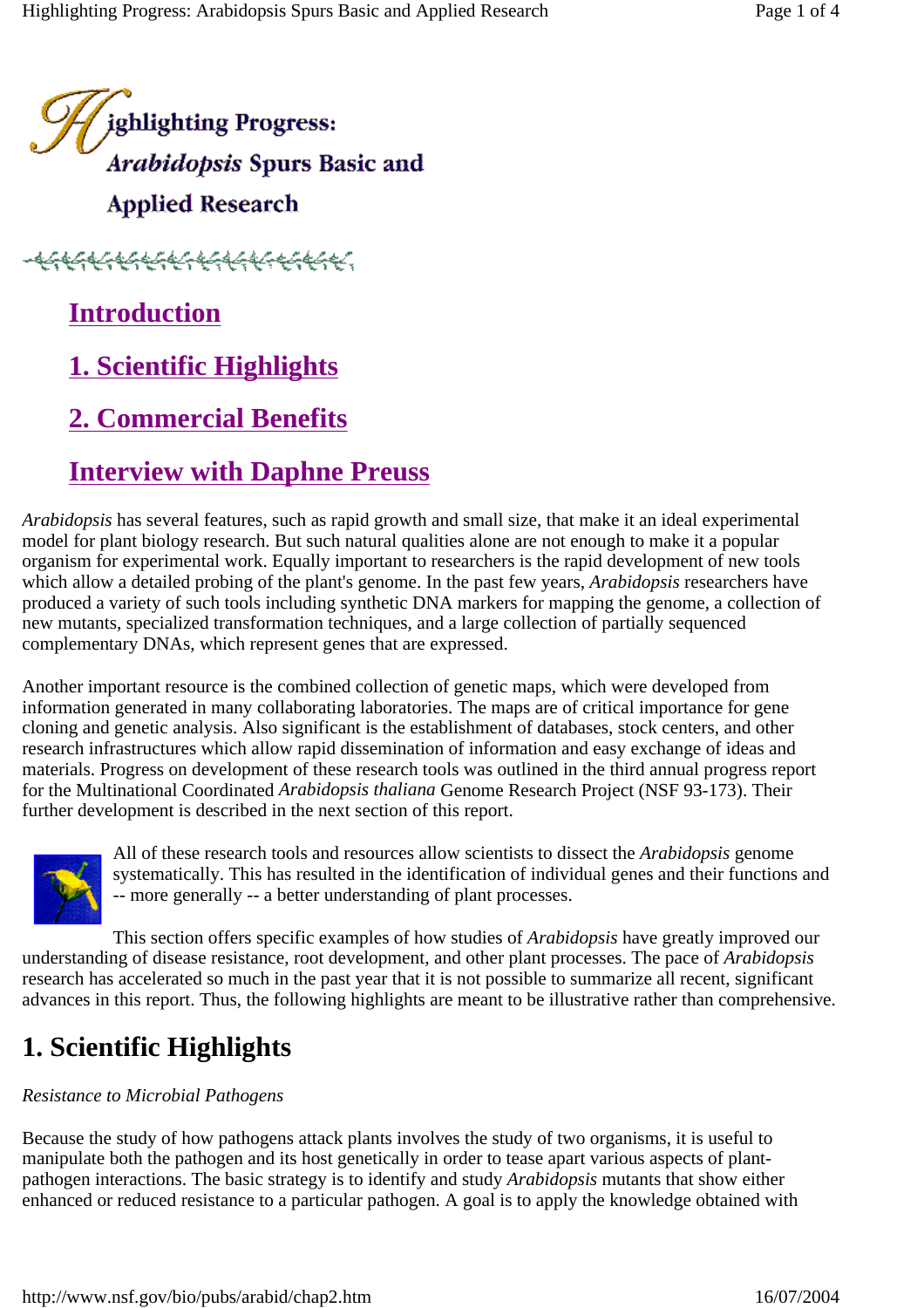*Arabidopsis* to crop plants which may be genetically engineered to have increased resistance to important agricultural pathogens.

Plant breeders and plant pathologists have long known that certain varieties of crops are more resistant than others to particular viral, bacterial, or fungal pathogens. Indeed, breeding for disease resistance is a major goal of most plant-breeding programs. However, this is time consuming. Also, it involves many crosses - and may be only partially effective. Although individual genes which confer disease resistance have been identified by this process, until this year too few of them had been cloned to gain detailed insight into how these genes actually work at a molecular level. The molecular cloning this past year of an *Arabidopsis* resistance gene, called RPS2, has significantly added to our understanding of how this gene, and similar ones, work.

Unlike resistance genes in crop plants that were found largely in natural wild populations, the *Arabidopsis* RPS2 disease-resistance gene was found by mutagenizing *Arabidopsis* plants in the laboratory. Most *Arabidopsis* varieties resist infection to a particular strain of the agriculturally important bacterial pathogen known as Pseudomonas syringae. *Arabidopsis* mutant plants that were susceptible to infection by this pathogenic P. syringae strain were therefore sought in the labs of Brian Staskawicz (Berkeley, CA) and Frederick Ausubel (Boston, MA). The susceptible *Arabidopsis* mutants pointed to the RPS2 gene, which was subsequently cloned in the Staskawicz and Ausubel laboratories. RPS2 encodes a novel protein containing a motif made of 14 imperfect leucine-rich repeats which is involved in protein dimerization, and a motif that binds adenosine triphosphate. Significantly, this protein likely serves as a receptor for a specific molecular ligand from the pathogen. The structure of the RPS2 protein agrees with models proposed by plant pathologists; this suggests that resistance genes encode receptors for molecular signals from the pathogens. A signal transduction cascade leads to the activation of a variety of defense responses.

Remarkably, RPS2 is similar to the product of the RPP5 gene of *Arabidopsis*, which confers resistance to the fungal pathogen Peronospora parasitica. The RPP5 gene has recently been cloned by Jonathan Jones (Norwich, UK). Moreover, the two *Arabidopsis* resistance genes RPS2 and RPP5 are also similar to the N gene of tobacco, which confers resistance to tobacco mosaic virus; the L6 gene of flax, which confers resistance to the fungal rust pathogen Melamspora lini; and the Cf9 gene of tomato, which confers resistance to the fungal pathogen Cladosporium fulvum. The cloning of these resistance genes, all within the last 12 months, is a major accomplishment.

#### *Root Development*

The promise of the *Arabidopsis* root as a model for plant organ formation began to be realized this year. The attractive features of this root for developmental studies include its simple architecture, transparency, and continuous developmental program. Laboratories at the John Innes Centre (Norwich, UK), University of Utrecht, New York University, University of Michigan, and National Institute of Basic Biology (Japan) - among others -- have made significant contributions. Noteworthy was the publication of a cell lineage map of the *Arabidopsis* embryonic root and root meristem by Ben Scheres' laboratory (Utrecht, The Netherlands): It was the first complete root fate map to be generated for any species.

A variety of *Arabidopsis* mutations that affect root development have also been described recently. They are being used to better understand how roots develop. For example, mutants have been identified in Philip Benfey's laboratory (New York, NY) in which the radial pattern of embryonic root meristem is disrupted. Also, mutants have been found in the laboratories of

- そうきは自分を **BUILDING** 

Scott Poethig (Philadelphia, PA); Keith Roberts (Norwich, UK); and John Schiefelbein (Ann Arbor, MI) in which the signaling process, which specifies the fate of epidermal cells to form root hairs, has been disrupted.

#### *Flower Development*

Floral growth begins with development from a vegetative meristem, which produces leaves, to an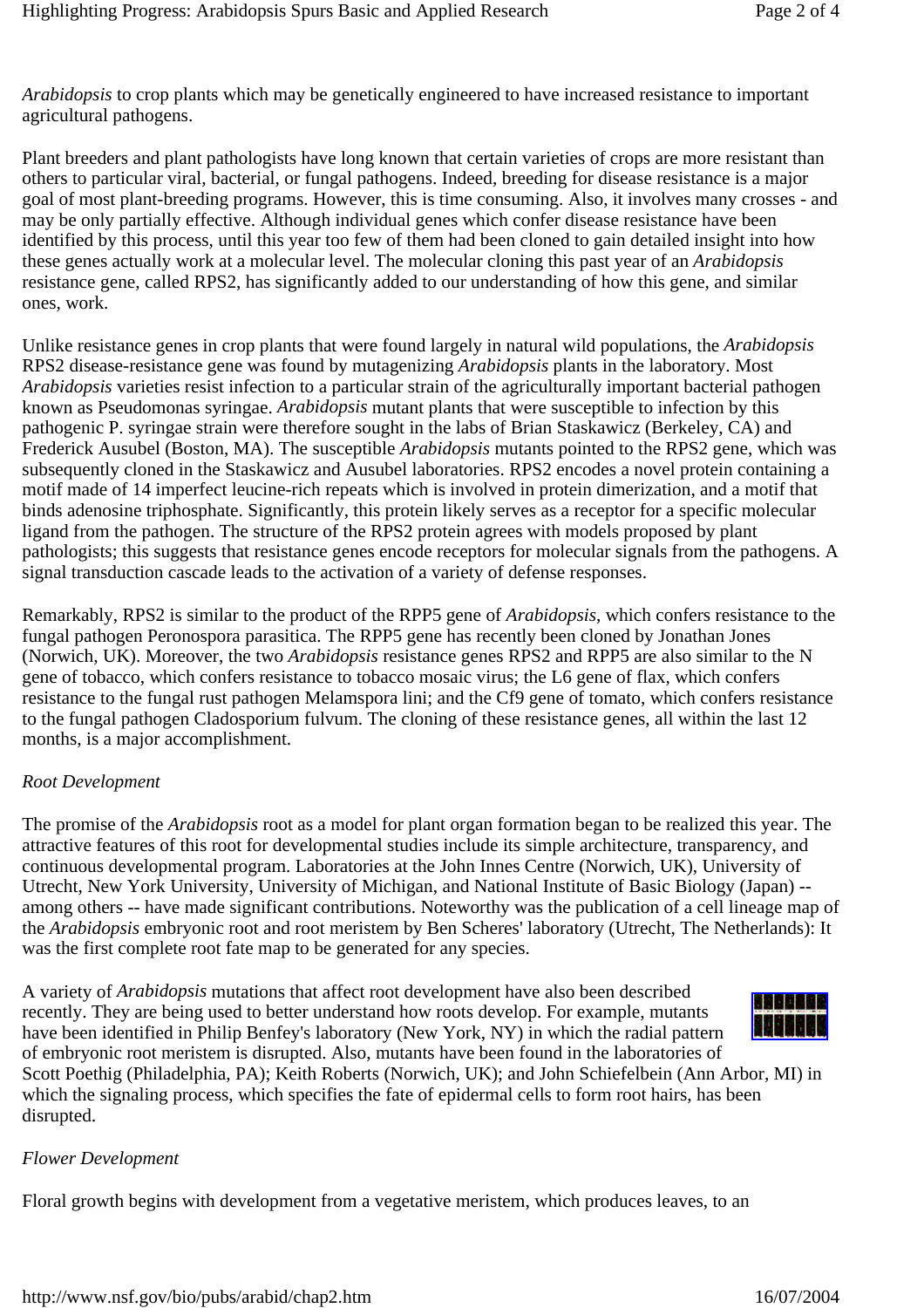inflorescence meristem which may branch to form several floral meristems, each of which develops into a separate flower. Then, each floral meristem undergoes developmental controls; these determine the formation of floral organs such as petals, sepals, and stamens.

During the past year, there have been three noteworthy advances in understanding flower development. First, interactions among the meristem identity genes, which control the fate of the meristems, have been clarified. Second, molecular confirmation has been obtained for the regulation of a number of meristem and organ identity genes by other genes. Third, regulation of floral homeotic genes (organ identity genes) by the meristem identity genes has been demonstrated. In the wake of these advances, there are now more than a dozen laboratories working in this area worldwide.

#### *Light Signal Transduction*

Genetic analysis of *Arabidopsis* has shown that light responses are not endpoints of a linear signal pathway. Instead, they are the result of the integration of a variety of input signals through a complex network of interacting signals. Two main classes of genes in the light signal transduction pathways have been identified. Photoreceptor genes encode either red-/far red- light receptors (phytochromes) or a putative blue-light receptor; signal transduction pathway genes encode proteins that carry signal from the photoreceptors.

Studies in the laboratories of Peter Quail (Albany, CA), Nick Harberd (Norwich, UK), and Joanne Chory (La Jolla, CA) show distinct and overlapping roles for two phytochromes in the control of light-regulated responses. The two phytochromes appear to be partly redundant, and absorption of light by either phytochrome A or B leads to plant responses. Mutants have shown which response is due to each phytochrome. Mutants have also helped uncover a role for the Pr form of phytochrome B in the control of germination and shoot gravitropism. Previously, it was thought that this phytochrome had no biological activity.

The chemical nature of a blue-light receptor in plants was previously unknown, but has been revealed by the cloning of the Arabidopsis HY4 gene in Anthony Cashmore's lab (Philadelphia, PA). The predicted protein is similar to photolyases, which are known to be flavin-binding proteins. These results suggest a mechanism by which blue-light photoreceptors trigger a physiological response in higher plants. In addition, a variety of mutations have been isolated that affect the entire morphogenetic program of young seedlings in the dark.

#### *Hormone Signal Transduction*

Investigators studying the action of ethylene, which is an important plant hormone, have identified mutations that alter sensitivity to exogenous ethylene. By constructing and characterizing double mutant combinations, Joseph Ecker (Philadelphia, PA) has found the order of action of various gene products. Using this approach, the ETR1 gene was shown to function before CTR1 in an ethylene response pathway. Both the ETR1 and CTR1 genes were recently cloned, leading to an ability to control the response of *Arabidopsis* to ethylene (Caren Chang at the California Institute of Technology and Joseph Ecker).

The past year also saw the cloning of a gene for response to abscisic acid, another important plant hormone. It was accomplished by the laboratories of Jerome Giraudat (Gif-sur-Yvette, France) and Erwin Grill (Zurich, Switzerland).

### **2. Commercial Benefits**

As predicted, discoveries made with *Arabidopsis* are leading to improvements in commercial crops. For example, even though the flowers of *Arabidopsis* are very different from those of snapdragons, the same genes control flower development in both. And those genes that guide the synthesis of oils in *Arabidopsis* are closely related to those that produce oils in commercial oil crops. Indeed, this relation is being exploited to produce plants with more desirable, edible oils.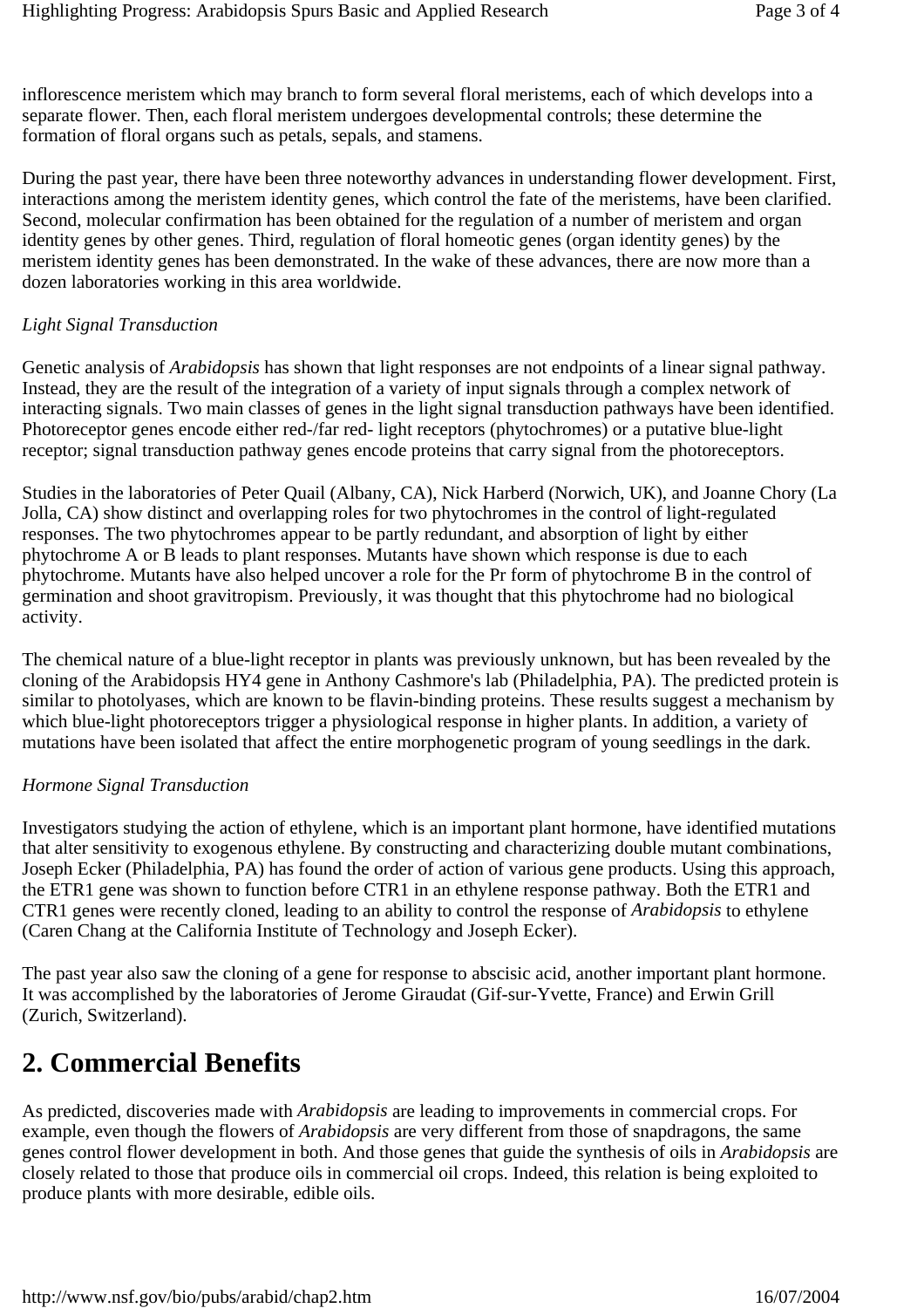About one-third of the calories in our diets comes from soybean or other vegetable oils. However, most vegetable oils are not well-suited to food uses because they are highly polyunsaturated. For many uses, the polyunsaturated oils are chemically modified by catalytic hydrogenation; this causes many double bonds to isomerize from cis to trans. Although the nutritional consequences of these trans unsaturations are even now being debated in the medical community, there is widespread interest in



developing a new method of producing less highly saturated oils. During the past several years, genes for most of the fatty acid desaturases have been cloned from *Arabidopsis*. These have been used, first, to identify the corresponding genes from soybean, canola, and several other crop species; and, second, to genetically engineer crop plants with reduced levels of polyunsaturation. Early results suggest that it may be possible to eliminate the need for catalytic hydrogenation and to fine tune the oil composition of some crops to better suit human nutritional needs.

Because of the rich base of genetic information about lipids, oils, and starch in *Arabidopsis*, this plant has also been the test organism for efforts to produce biodegradable plastics in crop plants. In the first series of experiments, several genes from the bacterium Alcaligenes eutrophus were introduced into *Arabidopsis* so that the gene products built up in the cytoplasm. This resulted in the accumulation of small amounts of polyhydroxybutyrate (PHB), a biodegradable plastic. Recently, the amount of PHB accumulated by *Arabidopsis* plants was increased about a hundredfold by transferring the three genes from A. eutrophus to transgenic *Arabidopsis* plants so that the gene products collected in the plastids. These plants accumulated as much as 20 percent of their dry weight as PHB. This level of accumulation is considered adequate to merit development as a possible commercial product. Based on these results, several large chemical companies have started active research programs to develop transgenic crops that produce PHB. It appears that the results obtained with *Arabidopsis* can also be obtained with several commercial oilseed crops: The first field trials are expected in 1995.

One of the most active areas of *Arabidopsis* research concerns the mechanisms by which plants sense and respond to small signal molecules or "phytohormones." The gas ethylene has been long known to affect plant growth and development: It is used to alter the ripening of fruits and vegetables and the aging of flowers. Because of this, there is broad interest in preventing plants from producing or responding to ethylene in certain situations. A new strategy for the possible manipulation of a plant's response to ethylene comes from the recent discovery of a gene in *Arabidopsis* which mediates the biological effects of this gas. It is thought that this gene encodes a receptor which binds ethylene and then triggers a cascade of biological responses. A mutant form of this gene has also been isolated from *Arabidopsis* which prevents the normal response to ethylene. In fact, it has been shown that introducing this altered, unresponsive gene into plants such as tomatoes prevents the plants from responding to ethylene. This could significantly slow down the rate of fruit-ripening or wilting of flowers, keeping them fresh longer.



Although still in the research stage, it is expected that many other recent discoveries in *Arabidopsis* will be rapidly applied to the improvement of plants. Most promising is the recent cloning of specific disease-resistance genes which, in turn, should lead to new mechanisms for engineered disease resistance. On another front, the progress in characterizing genes for flower development will permit the production of new horticultural varieties.

### <u> 44444444444444444</u>

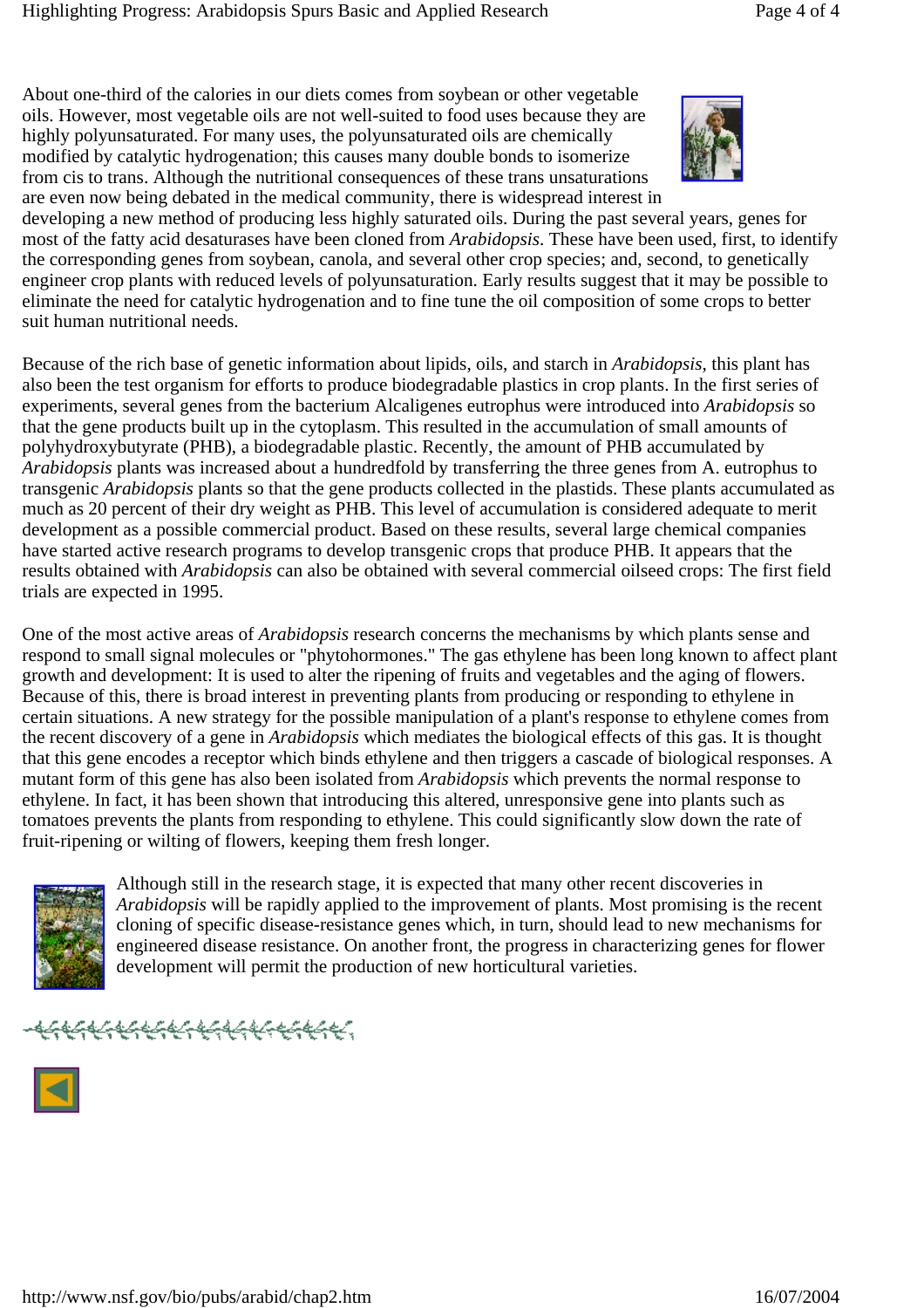# **Interview with Daphne Preuss**

### <del>੶ૡૡૡૡૡૡૡૡૡૡૡૡૡૡ</del>



"Ten years ago, I never imagined I would be working with plants," says Daphne Preuss, an *Arabidopsis* researcher and faculty member in the Department of Molecular Genetics and Cell Biology at the University of Chicago.

At that time, Preuss was studying biophysics. From there, she turned to genetics, choosing yeast as her experimental organism. But about 4 years ago, she made a radical move: She decided to continue her genetics research using *Arabidopsis*, instead of yeast.

Why? Preuss says the plant is easy to work with and offers solid opportunities for young researchers. "Much" less is known about plants than animals or microbes, such as yeast, and *Arabidopsis* offers an excellent tool for learning about plant systems," she says. Also, a better understanding of plants could offer solutions to important practical problems, such as the need to better manage the environment and produce more reasonably priced drugs. "We should take more advantage of the little green factories known as plants to make pharmaceuticals easier and cheaper to produce," she says.

Preuss's own research involves using *Arabidopsis* to study plant reproduction. In particular, she is looking at what disrupts communication between the male and female gametes, leading to failures in fertilization and reproduction. She says *Arabidopsis* is ideal for such studies because it is easy to get large quantities of pollen, which make up the male gametes of plants, and to find mutants. Preuss notes that she would not be surprised to learn that the factors that hinder or promote fertilization in *Arabidopsis* are related to those that affect reproduction in other species.

"Not long ago, *Arabidopsis* was a fringe discipline," says Preuss. "But recently, it has attracted researchers studying various crops species, such as corn and soybean, as well as researchers from outside plant biology, from bacterial, yeast, and fruit fly genetics, for example. *Arabidopsis* research is becoming more productive because scientists representing diverse fields are bringing their expertise to the discipline. *Arabidopsis* research is in a growth phase."

**-44444444444444444444** 



*Highlighting Progress*

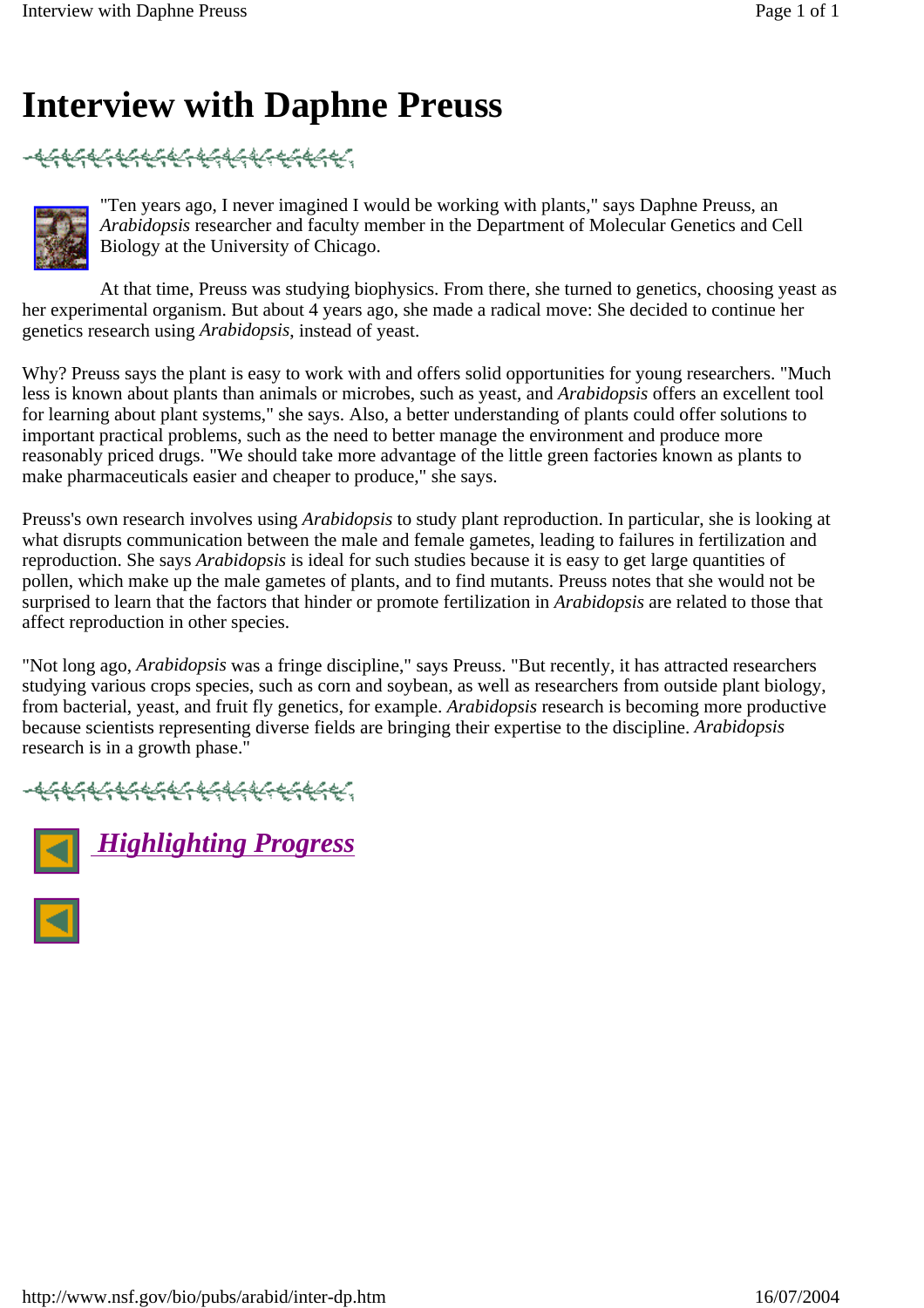# echnical Progress of the Past Year on Genome Analysis and Research Resources

# **-44444444444444444444**

## **Introduction**

- **1. Genome Analysis**
- **2. Biological Resource Centers**
- **3. Informatics**
- **4. Workshops and Symposia**
- *Arabidopsis* **as a Teaching Tool**

# **Isolation of Genes Spurs Disease Resistance**

Since the initial long-range research plan was developed in 1990, knowledge about the *Arabidopsis* genome has increased to the point where a large-scale, systematic sequencing of the entire 100 megabase (Mb) genome is a realistic goal. This section summarizes progress made during the past year on research on the *Arabidopsis* genome. Ongoing efforts in building research tools and resources are also described.

# **1. Genome Analysis**

### *Large-scale DNA Sequencing*

Last year's report outlined two projects -- the complementary DNA (cDNA) sequencing projects -- which were designed to systematically sequence expressed genes of *Arabidopsis*. The cDNA projects are producing partial sequences called expressed sequence tags (ESTs). These ESTs are sequences unique to each cDNA, and serve as markers. During the past year, cDNA sequencing efforts have continued to produce useful information and EST markers, both of which are widely used by the *Arabidopsis* research community. In addition, a new effort -- the European Scientists Sequencing *Arabidopsis* (ESSA) Project -- is underway to start a systematic sequencing of the entire *Arabidopsis* genome.

**European Scientists Sequencing** *Arabidopsis* **Project:** Systematic sequencing of the *Arabidopsis* genome began last year, when a European Union network, funded by the European Community, was set up to sequence -- on a pilot scale -- 2 megabases (Mb) of chromosome IV and 0.5 Mb of other regions of genomic DNA. The ESSA effort also encompasses partial sequencing of 3,000 novel cDNAs, development of a sequence informatics node, and preparation of sequence-ready libraries. The project started up in September 1993, and most labs began work by early 1994.

The largest contiguous region sequenced so far has been 16 kilobases (kb) surrounding the GAP-

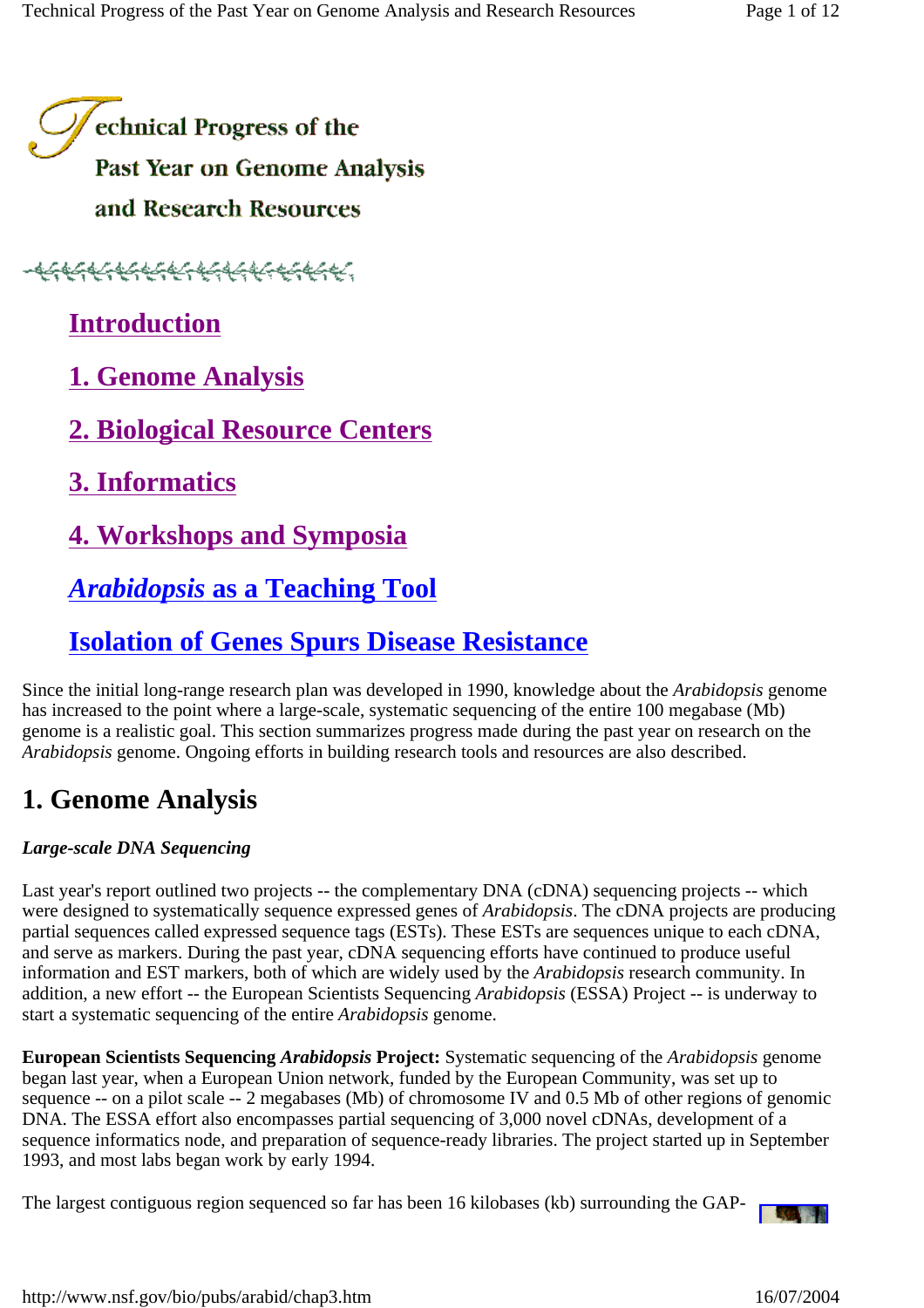A gene on chromosome III. In addition to the GAP-A gene, four novel open reading frames and a retrotransposon have been identified, as well as a peculiar AT-rich tract. The density of genes in this area, together with the availability of a means to identify open reading frames, is promising. A density of one gene every 4 to 5 kb is expected; this is close to what was previously predicted. Based on a genome size of 100 Mb, this suggests a total of 20,000 to 25,000 genes. Data are still arriving on the large regions of chromosome IV, as the participating labs have had to learn new methods of large-scale sequencing. Regions of overlap show a high degree of accuracy in the independently sequenced areas. By early 1995, the first year's quota of 350 kb of chromosome IV should be done. An analysis of this region will provide new information on gene density, clustering of gene families, the composition of intergenic DNA, and the sequences of novel plant genes.

The major limiting step in systematic genome sequencing is the provision of sequence-ready libraries: Present cosmid (i.e., small DNA fragments cloned from the genome) coverage accounts for only 80 percent of the regions to be sequenced in the next 2 years. The increased effort being put into yeast artificial chromosome (YAC -- i.e., cloned DNA corresponding to a large fragment of the genome) coverage means that YACs must be the main source of sequence substrates. Consequently, new methods for deriving random libraries from YACs are under study.

#### *For more information, contact Michael Bevan, John Innes Centre, Colney Lane, Norwich, NR4 7UJ, UK; phone: 44-16-03-52571, ext. 2518/2520; fax: 44-16-03-505725; e-mail: bevan@bbsrc.ac.uk.*

**Large-scale cDNA Sequencing -- The French Program:** This is the third year of the French cDNA sequencing program. Seven libraries have been used, representing tissue from etiolated seedlings, cell suspensions, green shoots and leaves, flower buds, immature siliques, dry seeds, and wounded leaves.

The project's major change in 1994 was that its initial support from CNRS (Centre National de la Recherche Scientifique) would no longer be available for EST work. Funding has subsequently been taken over by the ESSA program, although GREG (Groupement de Recherches et d'Etudes sur les Genomes) supports sequencing of full length cDNAs. ESSA only provides for sequencing of new clones. Because of the redundancy within and between libraries and efforts by the American consortium, new genes are found less frequently. As a result, different groups have set up screening procedures to increase chances of finding new genes.



With the availability of the new YAC library, more efforts will focus on mapping cDNAs on the *Arabidopsis* chromosomes. About 70 cDNAs have already been mapped by the Institut National de Recherche Agronomique (INRA) group in Versailles. All together, the French teams have now released about 4,100 ESTs -- to the European Molecular Biology Laboratory database and the Database of Expressed Sequence Tags (dbEST) -- out of the 6,000 that have been sequenced. Also, most of these clones have been sent to the Ohio State University *Arabidopsis* Biological Resource Center (ABRC) for distribution. This represents a deposit of 2,500 ESTs for 1994, of which 1,700 correspond to 650 new genes with 5' and 3' tags. So far, ABRC has distributed 460 clones to 170 people, in addition to those directly distributed by French groups. Finally, four teams are participating in the ESSA genomic sequencing effort: They have determined 74 kb around four different loci.

#### *For more information, contact Michel Delseny, URA 565 CNRS, University of Perpignan, Perpignan 66860, France; phone: 33-68-662119; fax: 33-68-668499; e-mail: Delseny@univ-perp.fr.*

**Large-scale cDNA Sequencing -- The Michigan State University (MSU) Program:** The goal of the MSU *Arabidopsis* cDNA sequencing project is to produce 36,000 ESTs in order to identify more than 80 percent of the genes expressed by this organism. The cDNA library being used, PRL2, is composed of cDNAs generated from equal quantities of four pools of messenger RNA (mRNA). These four mRNA sources were 7-day-old etiolated seedlings; roots grown in tissue culture; rosettes from plants (staged weekly), half with a 24-hour light cycle and half on a 16-hour light/8-hour dark cycle; and aerial tissue (stems, flowers, and siliques) from the staged plants. The Ziplox vector was used for directional insertion of the oligo-dT primed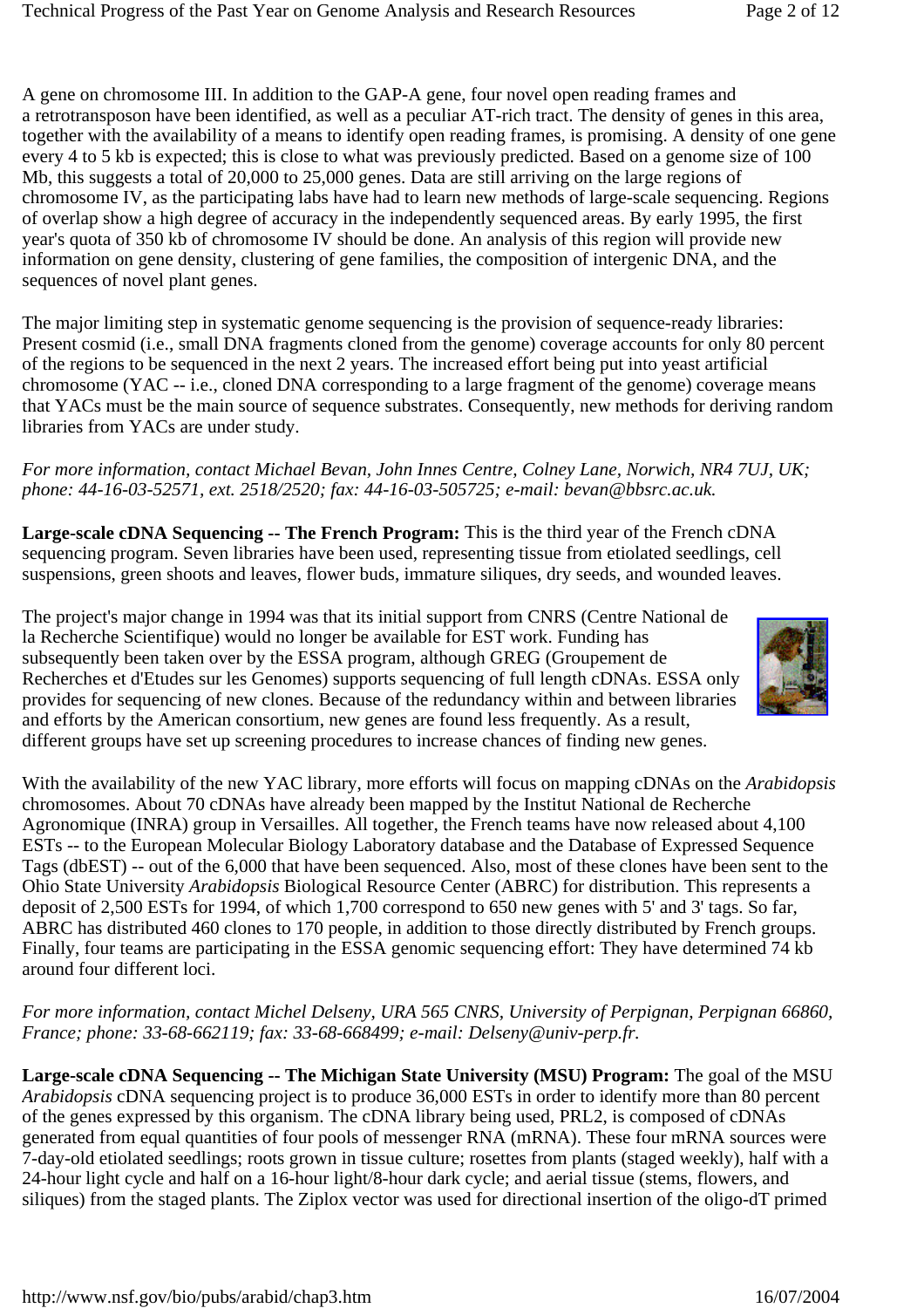mRNA. Until normalization of this library is achieved, it is screened to eliminate the most redundant clones.



The project was initiated in 1992 with funding from the U.S. Department of Energy and the State of Michigan; in late 1993, the National Science Foundation (NSF) granted project funding for 3 years. Since February 1994, technical personnel, working with two ABI 373A automated fluorescent sequencers and an ABI catalyst 800 molecular biology workstation,

have produced 7,400 quality sequences, or an average of 925 sequences per month. The average edited sequence is more than 350 b in length.

The project's biocomputing group, based in Minneapolis, Minnesota, edits and analyzes the sequences. The group has programs that analyze the quality of the sequence and trim off vector and 3Õ low-quality regions. The edited sequence is then formatted and deposited in the dbEST at the National Center for Biotechnology Information (NCBI). Data from the project, including fully tabulated BLASTX and BLASTN analyses on the clones, are available through the World Wide Web (WWW; see below for contact information).

Comparing several ESTs to previously sequenced clones indicates that over half the cDNA clones are essentially full length, i.e., they encode the translational start site. More than one-third of the ESTs have significant homology to known genes. About 10 percent of the ESTs that show similarity to genes have not yet been identified in any plant species.

The biological materials from this project include cDNA clones and the PRL2 library. More than 1,500 cDNA clones and 125 aliquots of the PRL2 library have been sent to laboratories worldwide.

*For information about the MSU project, contact Thomas Newman, MSU-DOE Plant Research Laboratory, Michigan State University, East Lansing, MI 48824-1312, USA; phone: 517-353-0854; fax: 517-353-9168; e-mail: 22313tcn@msu.edu. Project data are available at http://www.ncbi.nlm.nih.gov and http://lenti.med.umn.edu; boolean keyword searches can be performed on the data using XMOSAIC. The biological materials from this project can be obtained from ABRC.* 

#### *Genome Mapping*

Maps provide valuable reference points for research in molecular genetics. Recently, great efforts have been made to expand two types of maps for genetic information in *Arabidopsis* Ñ a genetic map, which plots the estimated arrangement of genes on each chromosome; and a physical map, which determines the actual distances between markers on a chromosome in terms of kilobases. Completion of the high-density physical map and integration of the genetic and physical maps are two goals of the Multinational Coordinated *Arabidopsis thaliana* Genome Research Project.

**Mapping Mutants:** Significant advances were made in 1994 in mapping the chromosomal locations of mutant genes. The most recent map of genes identified by mutation, which was compiled by Maarten Koornneef (Wageningen, The Netherlands) and David Meinke (Stillwater, OK), includes more than 280 visible markers distributed over five chromosomes. This represents more than twice the number of mutant genes included on the genetic map just 2 years ago. Embryo-defective mutants, isolated and characterized by David Meinke and colleagues, represent the largest collection of new visible markers added to the genetic map. With recent advances in mapping procedures - particularly the wide distribution of cleaved amplified polymorphism sequence markers introduced by Frederick Ausubel (Boston, MA) and simple sequence length polymorphism markers developed by Joseph Ecker (Philadelphia, PA), it is likely that another 50 to 75 mutant genes of widely different types will be added to the genetic map this year.

**Physical Maps:** The number of DNA-based markers mapped continued to increase throughout 1994; the total is currently about 379. (See app. B for the latest map.) As new markers became available, they were hybridized to the YAC libraries to increase YAC coverage of each chromosome.

The biggest advances in the linking of YAC contigs were achieved once the YAC library --

**PERSONAL**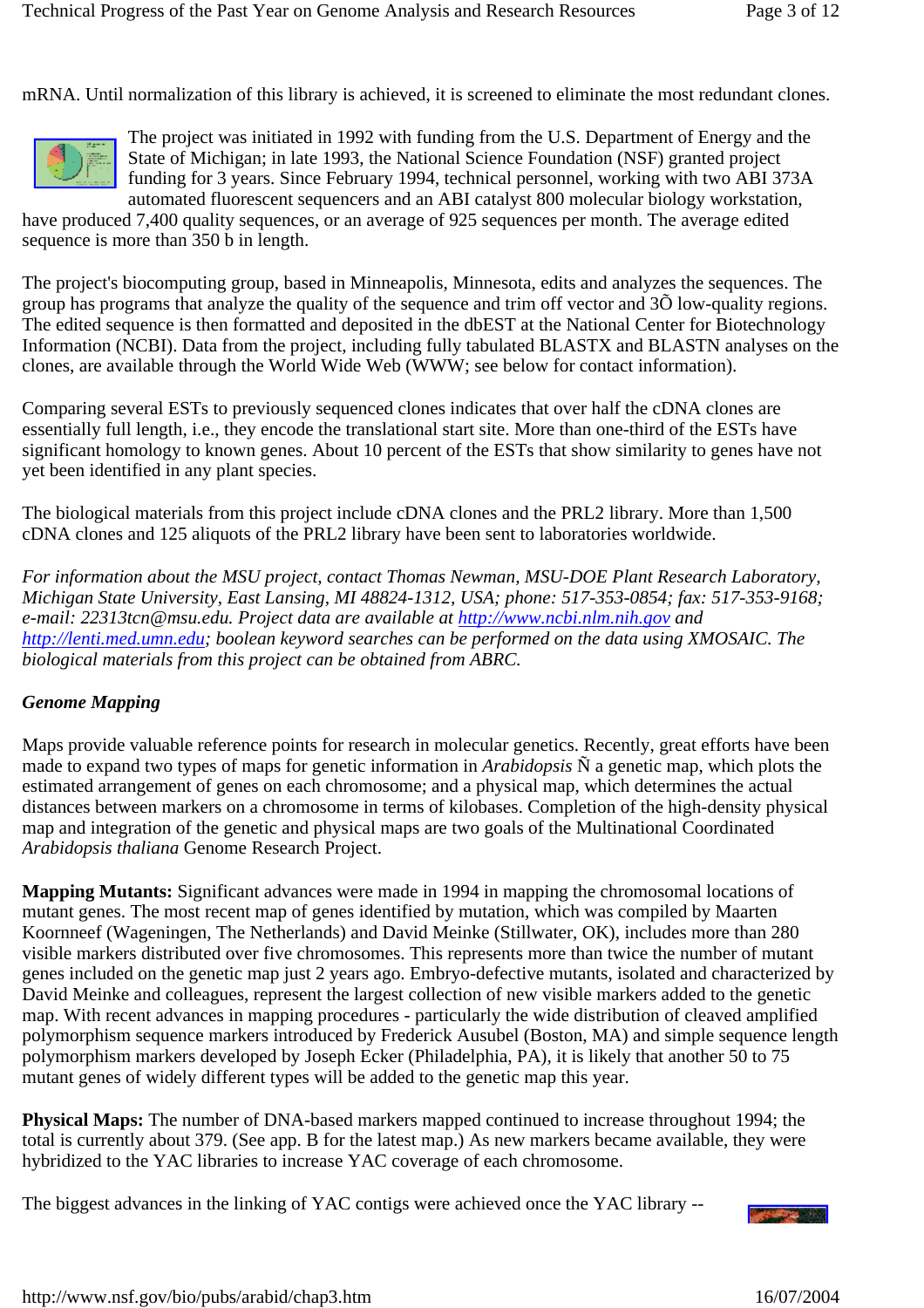prepared in a collaborative effort based in France by the Center for the Study of Human Polymorphisms (CEPH), INRA, and CNRS (a collaboration known as CIC) -- was distributed in May 1994. This library consists of 1,152 clones with an average insert size of 450 kb; it contains very few chimeric YAC clones.

The library is being used by the Joseph Ecker (Philadelphia, PA) and Howard Goodman (Boston, MA) labs to add to the physical maps of chromosomes I, II, and III; and by the Caroline Dean lab (Norwich, UK), for chromosomes IV and V. The combination of the CIC library, increased marker coverage, and a few successful walking experiments has resulted in chromosome IV being covered by just 10 contigs (R. Schmidt, J. West, and C. Dean, all of Norwich). Chromosome V is currently covered by 35 to 40 contigs (R. Schmidt, K. Love, Z. Lenehan, and C. Dean, all of Norwich), after having used over 100 markers on four YAC libraries. Chromosome II (H. Goodman lab) is covered by about 40 contigs, for a total distance of about 17 Mb. The largest contig on chromosome II -- constructed in part using YAC end probes -- is about 3.2 Mb, covering about 5.7 centimorgans (cM). A similar level of coverage has been achieved for chromosome I (J. Ecker lab).

Cosmid contigs from the Howard Goodman laboratory and EST clones are also being integrated into the chromosome II, IV, and V YAC contigs. Efforts are continuing toward generating a 1.5 Mb cosmid contig (I. Bancroft, K. Love, and C. Dean, all of Norwich; C. Cobbett, Melbourne; and H. Goodman), covering the region of chromosome IV which is being sequenced as part of the European Community's ESSA program. Currently, nine cosmid contigs, covering 730 kb, have been restriction mapped and distributed to participating laboratories. Joining these contigs will require new strategies, since sequences within the gaps are repetitive or underrepresented in the cosmid libraries being screened.

#### *Gene Identification*

Significant advances have been made in the cloning and molecular characterization of genes originally identified by mutation, and the isolation of new mutants with informative phenotypes. Two conclusions can be drawn from this work:

- Mutagenesis in *Arabidopsis* has not yet reached saturation. Despite the large size and impressive diversity of existing mutant collections, many genes with important functions remain to be identified.
- With continued advances in chromosome walking and insertional mutagenesis programs, many additional mutant genes should be cloned over the next several years. It should then be possible to determine what metabolic and regulatory functions are disrupted in the many mutants characterized by the *Arabidopsis* community.

Since mid-1993, impressive progress has been made in cloning genes identified by mutation. Published examples include genes involved in hormone perception and response (ABI1, AXR1); flowering (LD, PI, AP2, TSL, MS2, CAL, and SUP); vegetative development (GL2, FEY, PFL, and PAC); basic metabolism (FAD2); resistance to plant pathogens (RPS2); perception of light (HY4); essential cellular functions (EMB30); and transduction of environmental and developmental signals (DET1, FUS6, and COP9). Just 10 years ago, this type of progress would have been considered impossible.

Some of the mutant genes are related in sequence to important regulatory genes known from different organisms. Others represent novel sequences which may provide new insights into eukaryotic cell function. Included in this collection are several genes cloned by chromosome walking, one gene cloned by transposon tagging, and a large number of genes cloned by transferred DNA (T-DNA) insertional mutagenesis. Continued availability of a large collection of T-DNA tagged lines, and ongoing advances with transposon tagging and chromosome walking, should lead to further growth in the number of mutant genes cloned in 1995.



Considerable progress has also been made in expanding existing collections of mutants. For example, Chris Somerville (Stanford, CA) and his colleagues reported the identification of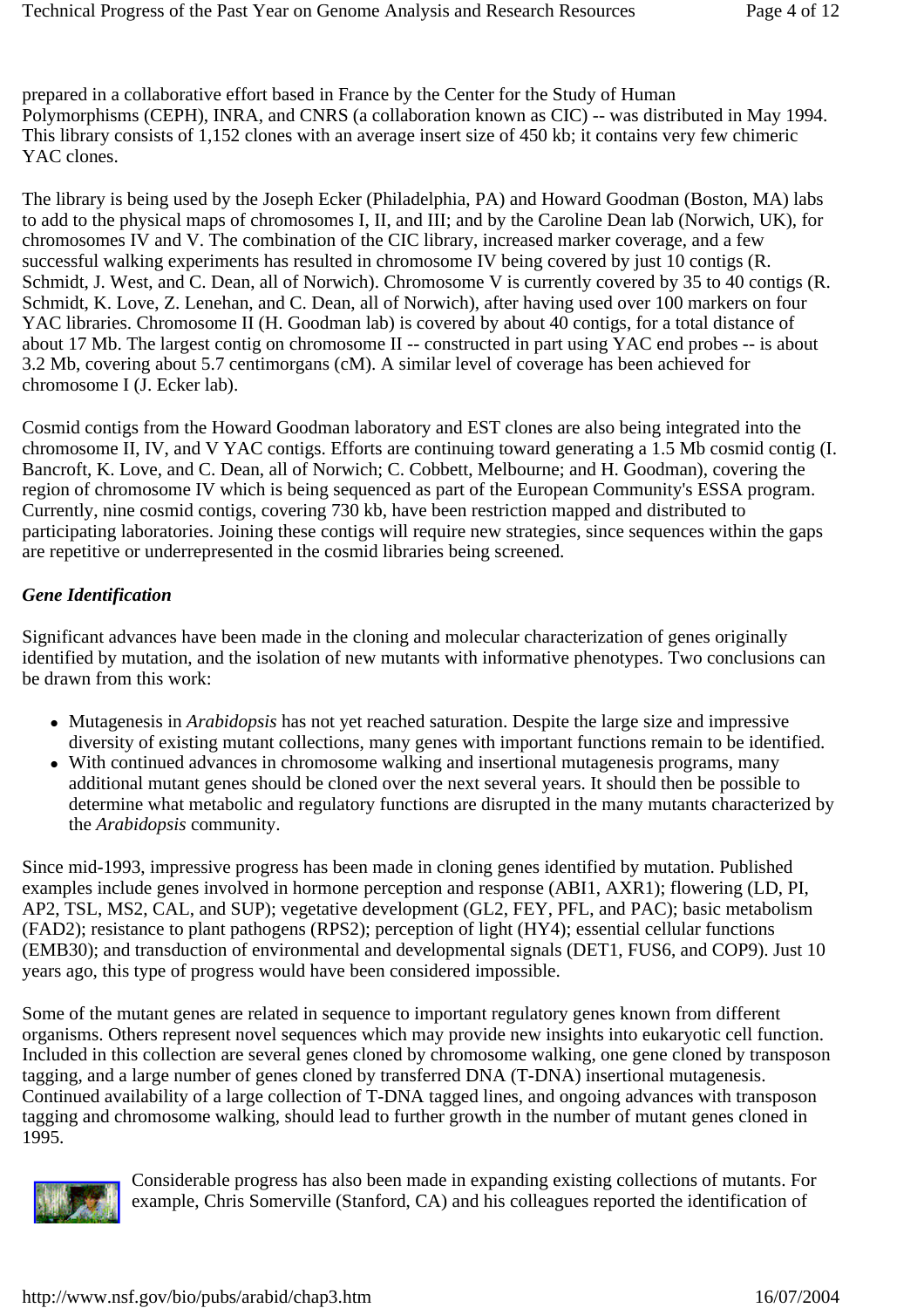about 40 novel mutants with altered cell wall polysaccharide composition, which were isolated by screening 5,000 mutagenized lines by gas chromatography of sugar derivatives. These mutants should permit a new approach to the difficult problems associated with understanding cell wall biosynthesis and function.

fied by screening for mutants with phenotypes similar to well-established mutants. A good example is the identification by Ruth Finkelstein (Santa Barbara, CA) of several additional ABI loci involved in mediating responses to abscisic acid. Another example is the discovery of additional members of the leafy cotyledon class of mutants by Peter McCourt (Toronto, Canada); Helmut Baumlein (Gatersleben, Germany); John Harada (Davis, CA); and David Meinke (Stillwater, OK). These few examples underscore the conclusion that further screening of mutagenized populations is likely to yield additional examples of new genes with functions similar to known genes.

More detailed analysis of existing mutants has also resulted in interesting overlaps between phenotypic classes. For example, studies by John Schiefelbein (Ann Arbor, MI) and colleagues have recently shown that the ttg mutant -- known for many years as being defective only in trichome formation and seed coat pigmentation -- also exhibits interesting defects in the spatial distribution of root hairs. Recent efforts in other laboratories have shown that several fusca mutants, first identified by Andreas Muller (Gatersleben, Germany) based on inappropriate accumulation of anthocyanins during embryogenesis, are identical to several de-etiolated and constitutive photomorphogenic mutants. Joanne Chory (La Jolla, CA) and Xing-Wang Deng (New Haven, CT) showed that these latter mutants exhibit interesting defects in photomorphogenesis following germination.

### **2. Biological Resource Centers**

The *Arabidopsis* resource centers were established in 1991 to preserve and distribute biological materials supporting the *Arabidopsis* genome research project. These centers also disseminate genome-related information to the large *Arabidopsis* research community. The three stock centers -- the *Arabidopsis* Biological Resource Center (ABRC) at Ohio State University in Columbus, Ohio; the Nottingham *Arabidopsis* Stock Centre (NASC) at the University of Nottingham, United Kingdom; and the European DNA Resource Center at the Max Planck Institute for Genetic Research in Cologne, Germany -- share these duties. The dramatic expansion of *Arabidopsis* research over the last 5 years is demonstrated by the number of stocks the centers hold and distribute, and the worldwide dispersion of researchers they service.

The resource centers have seeds and clones that are useful for research, especially exploration of the genome. For example, the large seed collections of Albert Kranz (Frankfurt, Germany) and George Redei (Columbia, MO) -- accumulated through their long careers -- have been incorporated into the stock centers. Together, these comprise 1,000 stocks, including many important mutant and wild-type lines collected from all over the world. The mapping collection and mutants of Maarten Koornneef (Wageningen, The Netherlands) are also available. In addition, new mutants affecting development and metabolism are being generated in many *Arabidopsis* laboratories, and are being shared through the three centers. About 300 such lines are now distributed, and 70 new donations -- received in response to a recent campaign -- were recently made available.

T-DNA lines and transposable element-transformed lines are useful tools for cloning genes with identifiable phenotypes. More than 5,000 T-DNA lines are being distributed by the centers; 1,600 new lines have been received from Kenneth Feldmann (Tucson, AZ). Moreover, about 200 transposon lines are held. The stock centers also have about 100 promoter trap lines, a new resource for isolating genes identified through their expression pattern. More donations of these useful stocks are expected soon.



Recombinant inbred populations have become very useful for genetic mapping. Two recombinant inbred populations, consisting of a total of 450 lines, are held by the stock centers. Trisomic stocks, lines transformed with specific genes, and representatives of related species are also held.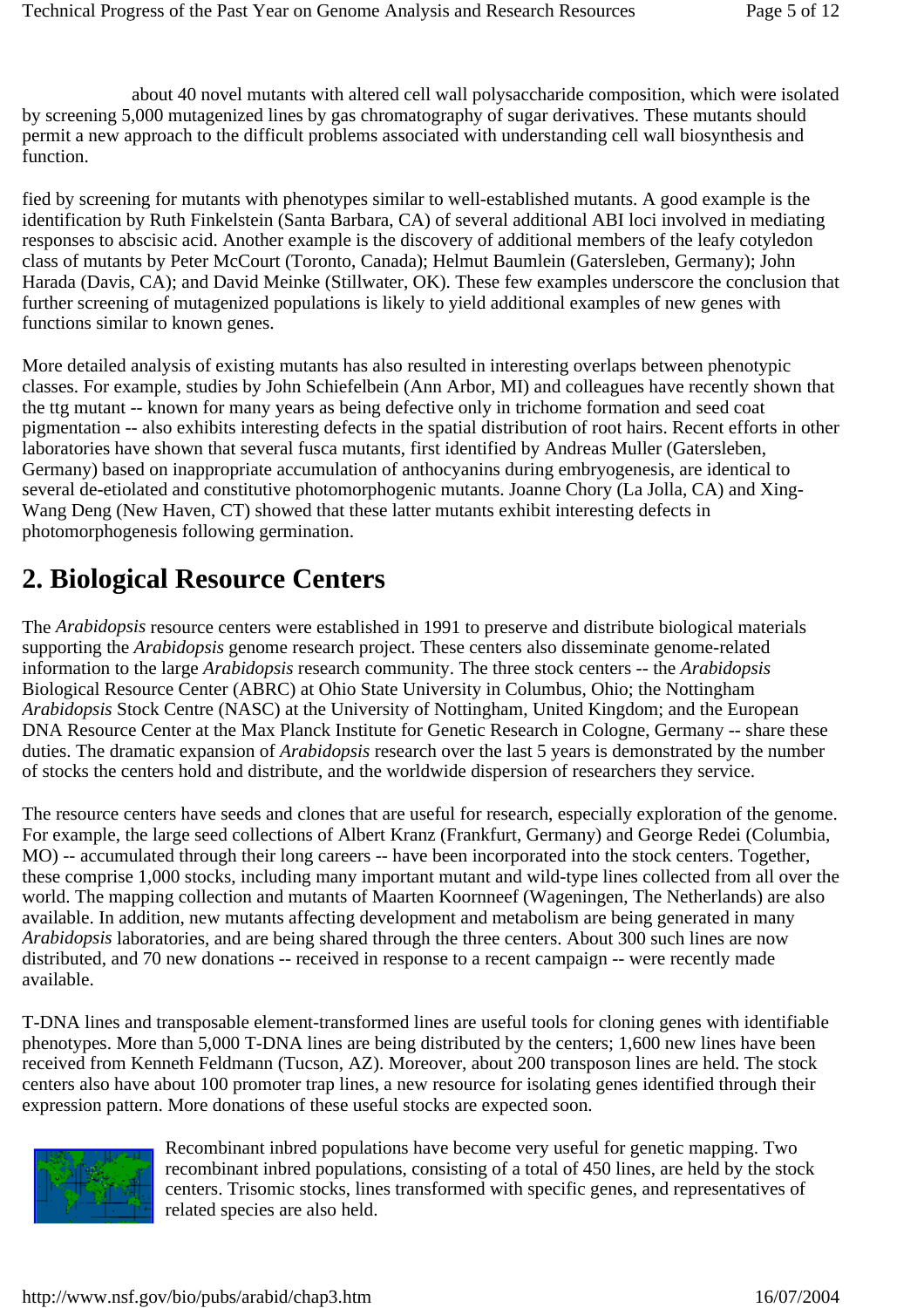The DNA resources distributed by the stock centers include about 300 restriction fragment length polymorphism (RFLP) mapping clones, four YAC libraries, 50 individual clones, 6,000 ESTs, cDNA libraries, genomic libraries, and filters generated from the YAC libraries suitable for probing. In response to a recent campaign by the Ohio center for donations, a number of cloned genes, new RFLP clones, and cDNA and genomic libraries were deposited. Also newly received are the *Arabidopsis* RFLP Marker Set donated by T. Schaeffner (Munich, Germany); a cosmid library containing T-DNA transforming sequences from Kenneth Feldmann; and a hybrid library from John Walker (Columbia, MO). Also, Robert Whittier (Tsukuba, Japan) has agreed to donate his Pl bacteriophage library.

Stocks from the resource centers are distributed worldwide. The number of stocks sent have increased significantly in the last 3 years, going from 15,000 total seed stock distributed in 1992 by ABRC and NASC combined, to about 45,000 seed stocks distributed in 1994. As for DNA, l,000 clones and six YAC libraries were sent in 1991; just 2 years later, about 3,100 clones and 166 libraries were sent. Distribution of ESTs was started in late 1993: About 1,300 ESTs have been sent out since. Increasing numbers of mutants and new batches of T-DNA lines will be donated to the centers in the near future. Also, clones representing the complete physical map and new ESTs are expected.

Ordering and Contact Information

**ABRC:** Randy Scholl, *Arabidopsis* Biological Resource Center, Ohio State University, Columbus, OH 43210, USA; phone: 614-292-9371; fax: 614-292-0603; e-mail: arabidopsis+@osu.edu; *Arabidopsis* Information Management Systems (AIMS) WWW server URL http://genesys.cps.msu.edu:3333/.

**NASC:** Mary Anderson, Nottingham *Arabidopsis* Stock Centre, Department of Life Science, Nottingham University, Nottingham NG7 2RD, UK; phone: 44-1159-791216; fax: 44-1159-513251; e-mail: arabidopsis@nottingham.ac.uk; NASC WWW server URL http://nasc.nott.ac.uk.



NASC stock information is distributed through a hard copy seed list, an *Arabidopsis thaliana* database (AAtDB), AIMS, and the AAtDB Research Companion gopher server.

**European DNA Resource Center:** Jeff Dangl, European DNA Resource Center, Max Planck Institute, Carl von Linne-Weg 10, Cologne D-50829, Germany; phone: 49-221-5062-630; fax: 49-221-5062-613; e-mail: dangl@vax.mpiz-koeln.mpg.dpb.de.

Note that service at this stock center was discontinued as of December 31, 1994.

### **3. Informatics**

#### *Databases*

An *Arabidopsis thaliana* Database: AAtDB continues to be a key resource for sharing genetic map information. Its data are presented in graphic, tabular, and text formats. Information in AAtDB is provided by the *Arabidopsis* community, either directly from investigators or from publicly available collections and databases.

- Features: AAtDB is in its sixth data release and includes:
- Genetic markers, including RFLP, random amplified polymorphic DNA (RAPD), and "classical" markers
- Recombinant inbred chromosomal maps; the integrated map; a visible marker map, including many embryo defective loci; and RAPD maps
- Primary F2 and recombinant inbred population recombination data and two-point data
- Stock information, including phenotype descriptions from the Green Book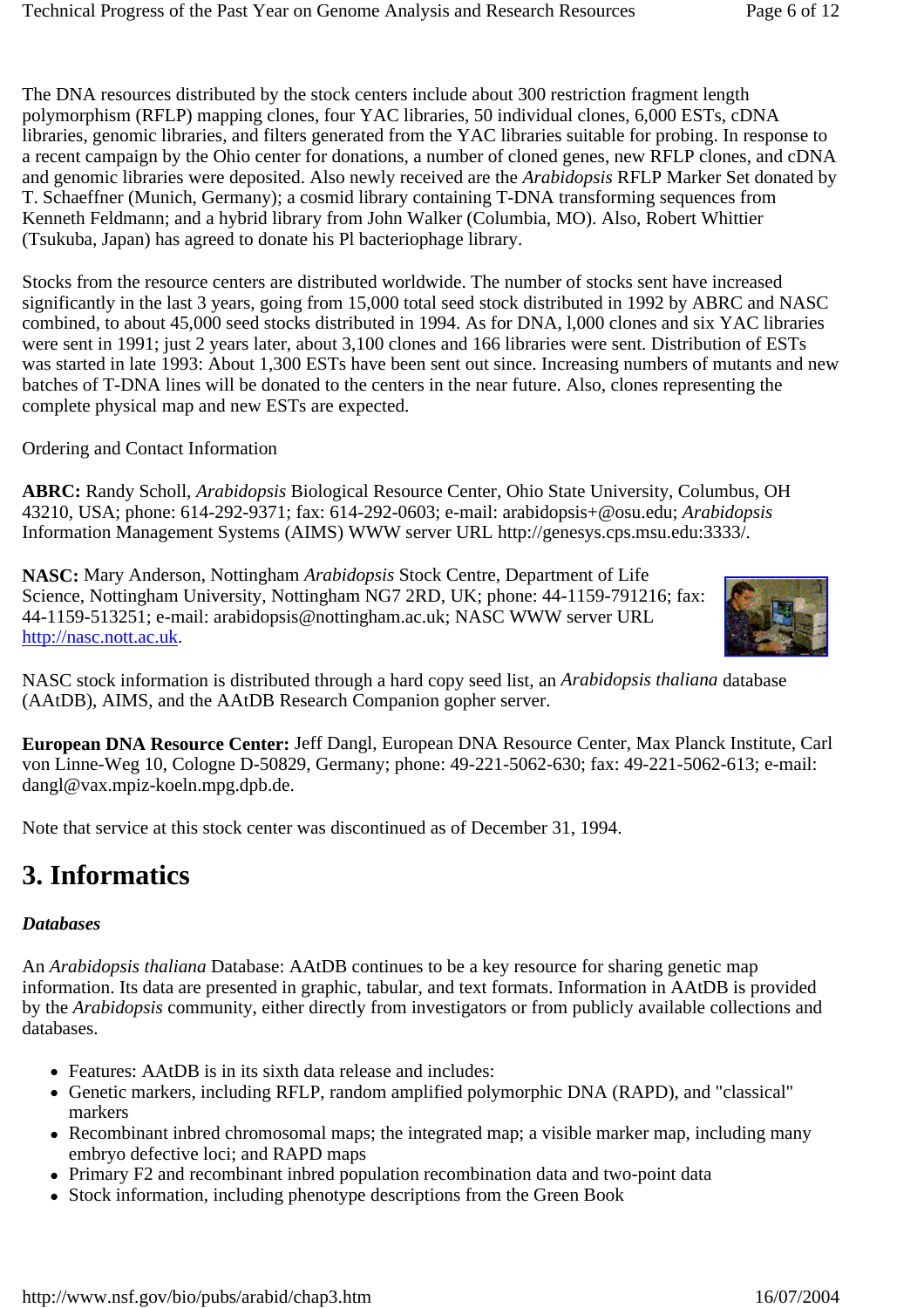- Both DNA resources and germplasm resources
- Over 5,800 *Arabidopsis* DNA sequences from GenBank, including recent sequence comparisons
- Bibliographic information from Agricola and Medline
- Contact information for *Arabidopsis* researchers, including postal and e-mail addresses, hone and fax numbers, publications, research interests, and research associates
- Scanned images of RFLP autoradiograms, photographs of mutant plants, and restriction enzyme digests of RFLP probes

*To use the system:* Distributed versions of AAtDB need a UNIX workstation running the X-windows display or a Macintosh workstation. AAtDB is available over the Internet without charge via anonymous file transfer protocol (FTP) from weeds.mgh.harvard.edu in the AAtDB directory.

The UNIX-based ACeDB software and its C source code files are available via anonymous FTP from ncbi.nlm.nih.gov. A WWW version is available through the server at the National Agricultural Library, http://probe.nalusda.gov:8300.

**AAtDB Research Companion:** The AAtDB Research Companion provides Internet access to AAtDB. The Companion is a computer source (weeds.mgh.harvard.edu) that serves information to Internet users through WWW, gopher, Telnet, and FTP. A link is also provided to the gopher server, which offers all information in AAtDB in text. In addition, the gopher server includes:

- FTP archives containing files to install the workstation version of AAtDB
- Images of stocks, gels, and hybridizations contained within AAtDB
- Genetic maps and tables
- <sup>z</sup> Archives of the BioSci *Arabidopsis* Genome Electronic Conference
- *Arabidopsis:* Complete Guide, a collection of molecular biology protocols
- *Arabidopsis* Information Service, a searchable index of the 27 volumes
- *Arabidopsis* cDNA sequences from the NCBI dbEST library

*For additional information, contact John Morris, Curator, AAtDB project, Department of Molecular Biology, Massachusetts General Hospital, Boston, MA 02113, USA; fax: 617-726-6893; e-mail: john.morris@frodo.mgh.harvard.edu.*

*Arabidopsis* **Information Management System:** AIMS is an on-line database system running on a central machine at Michigan State University. It was originally developed to support data management, including stock ordering and inventory, at Ohio State University's ABRC. The database is implemented on top of a commercially available Sybase system. All AIMS graphics features are offered in an object-oriented fashion using X-windows. Its nongraphics features can also be accessed on a microcomputer or VT100-type terminal. Mosaic interface to AIMS is also available; this provides access to AIMS data and stock ordering.

*Features:* AIMS manages both data and programs such as MapMaker; it includes a general mechanism to input private data and manage output. Data and features now available or to be added soon include:

- Full information on seed stocks
- Information on all cloned genes available at ABRC
- Information on RFLP and RAPD stocks, including crosses showing the polymorphism and enzymes used
- Information on YAC libraries available at ABRC
- Genetic mapping data
- Sequence and homology search results for all EST cDNA clones
- Color pictures of phenotypes for many of the newer stocks
- Images of gel banding patterns for RFLP stocks
- Images of comparative hybridization results for RFLP clones
- Sequence data and homology results for clones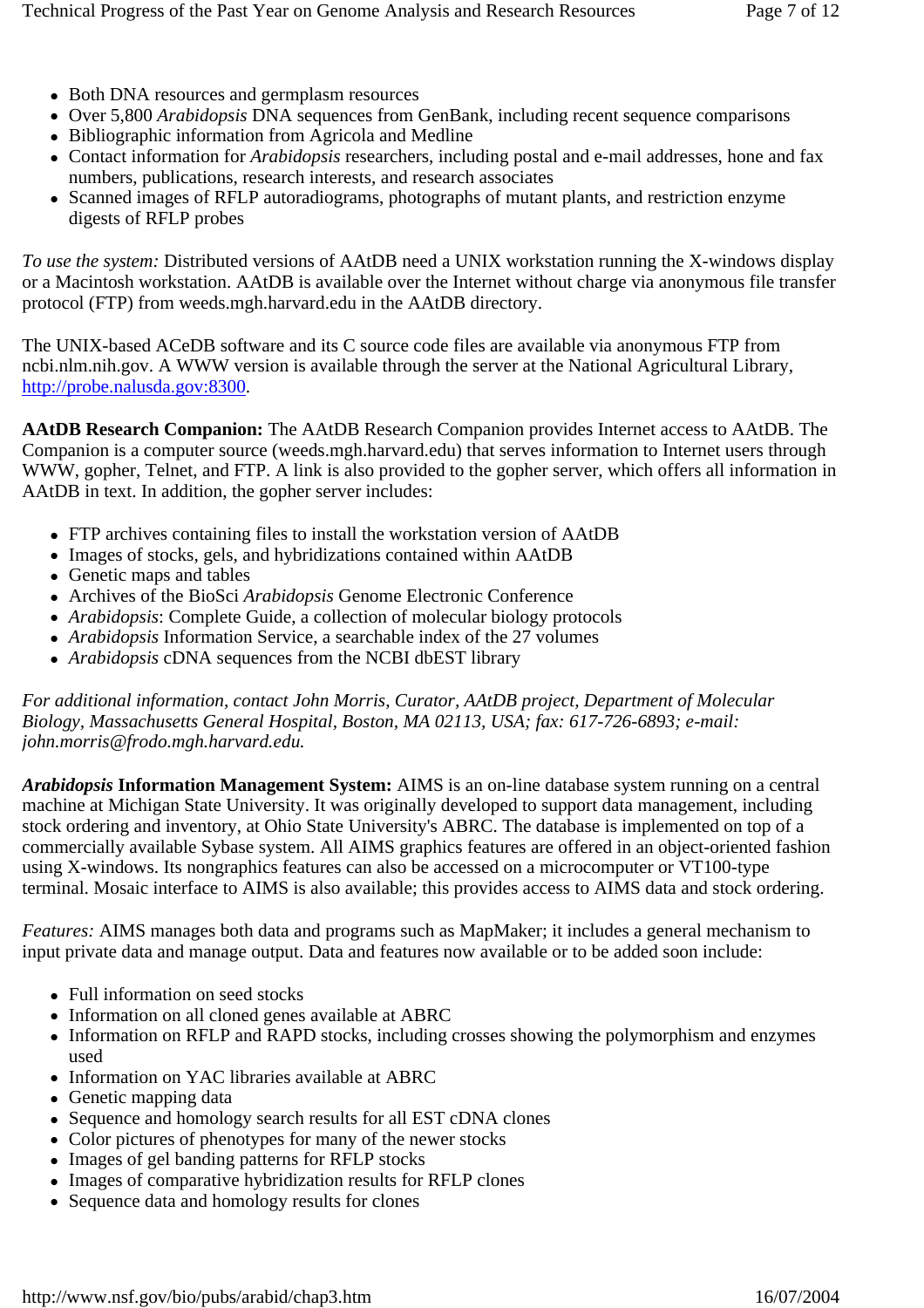- References on *Arabidopsis*
- Personnel data, including the ABRC mailing list
- Raw recombination data for linkage experiments

Stocks can be ordered through on-line AIMS and the Mosaic AIMS interface. AIMS keeps track of all online and e-mail stock orders, which can be accessed.

*To use AIMS:* Telnet to this Internet address: genesys.cps.msu.edu (Telnet or X-windows) or http://genesys.cps.msu.edu:3333/ (Mosaic URL).

*For more information, contact Sakti Pramanik, Computer Science Department, Michigan State University, East Lansing, MI 48824, USA; phone: 517-353-3177; fax: 517-432-1061; e-mail: pramanik@cps.msu.edu.*



**Database of Expressed Sequence Tags:** Maintained at the National Center for Biotechnology Information as part of the National Library of Medicine at the National Institutes of Health, Bethesda, Maryland, dbEST carries detailed descriptions of sequences, including putative homology assignments using the Basic Local Alignment Research Tool (BLAST) set of programs. Also, the database has information on contributors, available

genetic map locations, and instructions on where to obtain physical DNA clones. The latest release of dbEST as of this writing is version 2.43, which carries over 67,000 entries. *Arabidopsis* is the third largest group of entries.

*Arabidopsis* EST entries from NCBI are also held on the AAtDB Research Companion, gopher server at Massachusetts General Hospital, Boston, Massachusetts. The EST report files are WAIS indexed to allow rapid searching using keywords.

*For more information about dbEST, contact Mark Boguski, National Center for Biotechnology Information, Building 38A, National Library of Medicine, National Institutes of Health, Bethesda, MD 20894, USA; phone: 301-496-1475; fax: 301-480-9241; e-mail: info@ncbi.nlm.nih.gov; WWW URL: http://www.ncbi.nlm.nih.gov.*

#### *Communication*

**BioSci** *Arabidopsis* **Genome Electronic Conference:** The *Arabidopsis* newsgroup, part of the BioSci/BIONET electronic newsgroup network, is an international collaboration via computer networks. Although BioSci runs over 60 newsgroups on various biology topics, the *Arabidopsis* group is the best example of Internet use by a community of international scientists working toward a common goal.

The *Arabidopsis* newsgroup is distributed worldwide through both USENET news, under the name bionet.genome.arabidopsis, and through e-mail. If USENET news access is not available on a personal computer, e-mail subscriptions can be requested by contacting one of the following addresses, based upon location:

| Subscription address<br>Location |                              |
|----------------------------------|------------------------------|
| biosci@daresbury.ac.uk<br>Asia   | Europe, Africa and Central   |
| biosci@net.bio.net               | Americas and the Pacific Rim |

As of November 1994, there were 878 e-mail subscribers, up 21 percent from the previous year. A complete archive of all *Arabidopsis* postings is maintained for anonymous FTP and gopher retrieval on the Internet computer net.bio.net in the directory pub/biosci/arabidopsis. WWW users can connect using the URL gopher://net.bio.net/ and look in the *Arabidopsis* folder.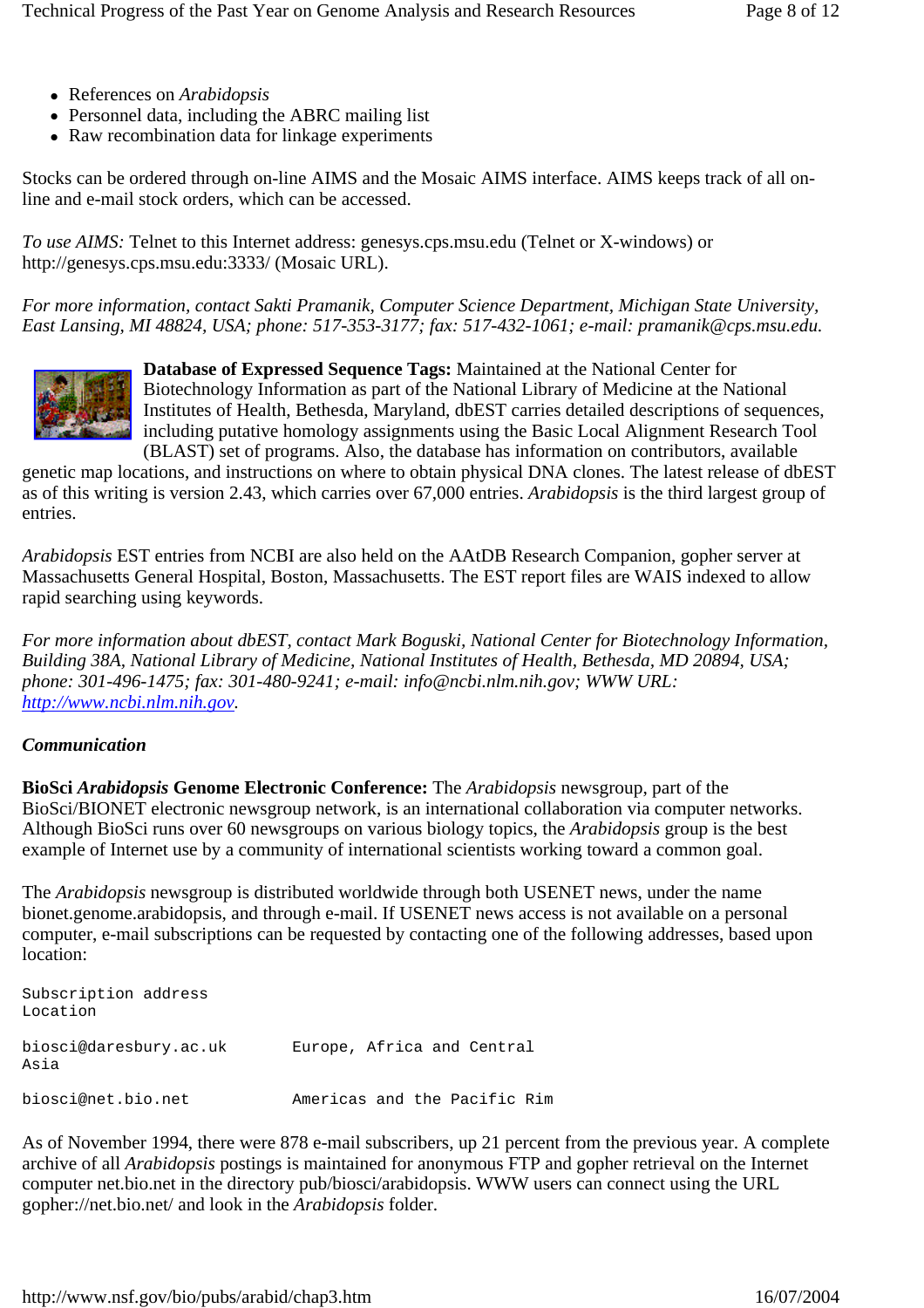*Arabidopsis* postings are also indexed in the general biosci.src WAIS source on the computer net.bio.net. WAIS software indexes all text in every BioSci newsgroup posting and allows Internet users to search for any text string and then retrieve messages bearing the specified text. The WAIS indexes can be queried using either the gopher software or a WWW browser such as Mosaic, as instructed above. In either case, the option to pick is listed as "Search Bionet USENET Articles." The WAIS source can also be queried by e-mail. For WAISMAIL instructions, send the word "help" in the body of an e-mail message (leave the subject line blank) to waismail@net.bio.net. For help using the archives, contact biosci-help@net.bio.net.



*Weeds World***, The International Electronic** *Arabidopsis* **Newsletter:** The Multinational Science Steering Committee endorsed, at its meeting in Amsterdam in June 1994, the production of an electronic newsletter. Shortly thereafter, *Weeds World* was launched. It is a popular forum for the exchange of information and is used much like *the Worm Breeders' Gazette* which serves the *Caenorhabditis elegans* community. *Weeds World* is published three

times a year and distributed through WWW, indexed and carried on the AAtDB Research Comp the *Plant Molecular Biology Reporter*, courtesy of the International Society of Plant Molecular Biology. There will be no regular hard copies made of the newsletter.

The newsletter is produced by Mary Anderson (Nottingham, UK); Sam Cartinhour (Beltsville, MD); and Randy Scholl (Columbus, OH). John Morris (Boston, MA) archives and indexes it on the AAtDB Research Companion. The first edition was published in November 1994.

The URL addresses are:

**Nottingham:**  http://nasc.nott.ac.uk:8300/home.html

#### **Beltsville:**

http://probe.nalusda.gov:8300/ww/home.html

#### **Boston:**

http://weeds.mgh.harvard.edu

#### *Books*

Several recent books are devoted to various aspects of the biology of *Arabidopsis*:

John Bowman, ed. Arabidopsis: *An Atlas of Morphology and Development*. New York: Springer-Verlag, 1994. 450 pp. ISBN 0-387-94089.

Csaba Koncz, Nam-Hai Chua, and Jeff Schell, eds. *Methods in* Arabidopsis *Research*. Singapore: World Scientific, 1992. 482 pp. ISBN 98l-02-904-5 (hardback); 98l-02-905-3 (paper).

Elliot Meyerowitz and Chris Somerville, eds. Arabidopsis. Cold Spring Harbor, NY: Cold Spring Harbor Press, 1994. 1,300 pp. ISBN 0-87969-428-9.

### **4. Workshops and Symposia**

The number of scientific gatherings involving *Arabidopsis* researchers continues to grow. A summary of those held in 1994 follows.

<sup>z</sup> **The Cold Spring Harbor Course on** *Arabidopsis* **Molecular Genetics** was held July 4-24, 1994, and attracted 40 scientists -- 16 students and 24 instructors -- from six nations. The course is supported in part by a 3-year NSF award. The instructors included Joanne Chory (La Jolla, CA); Joseph Ecker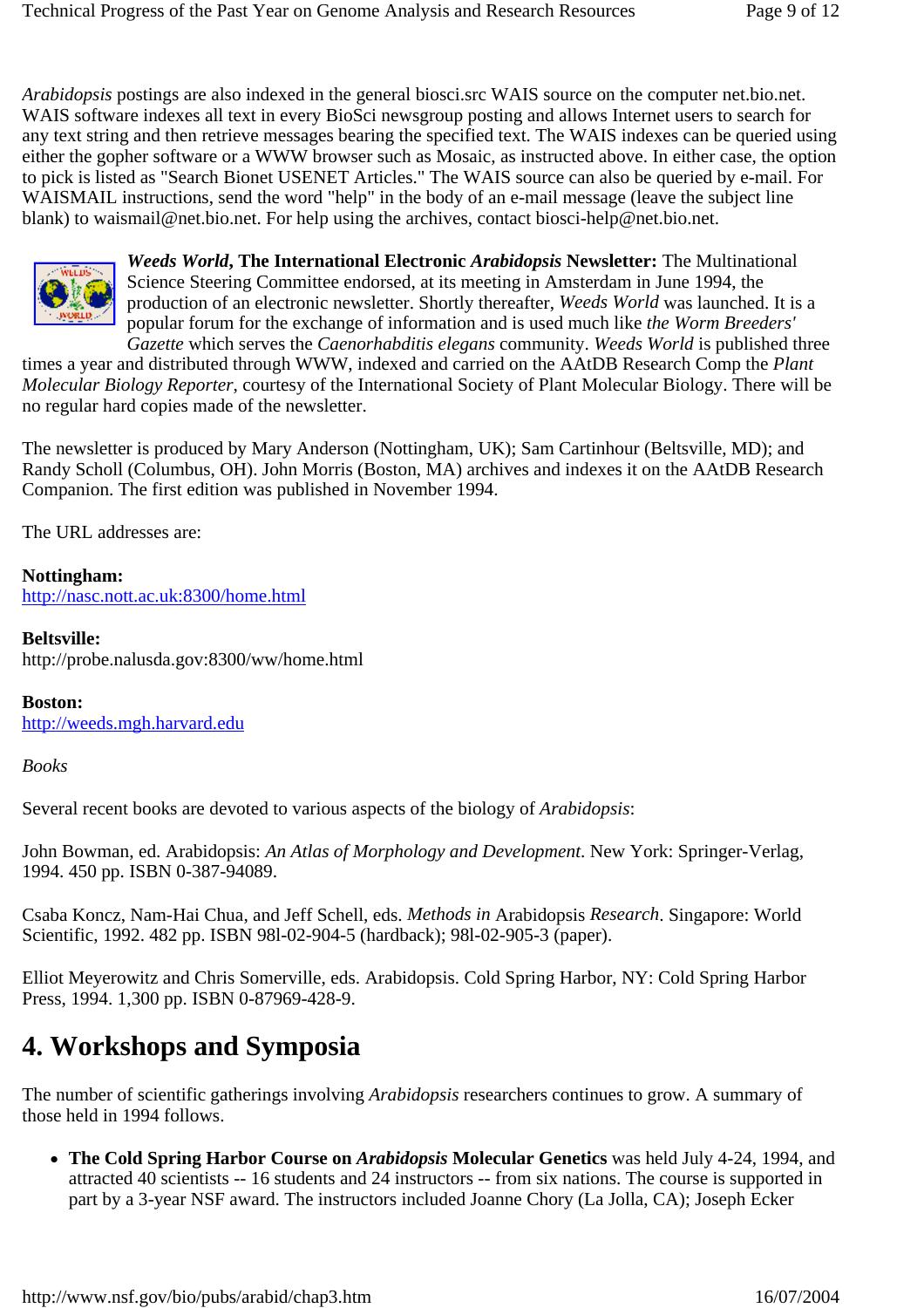(Philadelphia, PA); and Athanasios Theologis (Berkeley, CA). The program's assistants were Steffer Abel (Berkeley, CA); Patrick Dunn (Philadelphia, PA); Lara Soowal (La Jolla, CA); and Abby Telfer (Philadelphia, PA). This course provided an intense overview of current topics and techniques in *Arabidopsis* biology, with an emphasis on molecular genetics. It also introduced approaches used in yeast that have the potential to advance *Arabidopsis* molecular genetics. It was designed for scientists with experience in molecular techniques who are working or wish to work with *Arabidopsis*. The course consisted of a rigorous lecture series, a hands-on laboratory, and informal discussions. Speakers provided both an in-depth discussion of their work and an overview of their specialty.

The lecture topics included all aspects of plant biology, focusing on molecular and genetic analysis of plant growth, development, and physiology using *Arabidopsis* as a model experimental system. Where appropriate, lecturers touched upon many other experimental systems, including nonplant systems such as the nematode C. elegans. The laboratory sessions covered *Arabidopsis* genetics and development, transient gene expression assays in protoplasts, complementation of yeast mutants for cloning *Arabidopsis* genes, two-hybrid system in yeast, transformation by Agrobacterium, in-situ detection of RNA, biochemical analysis of transcription factors, pulsed-field gel electrophoresis, and analysis of YACs containing the *Arabidopsis* genome and techniques for polymerase chain reaction-based mapping of mutations.

<sup>z</sup> **The Banbury Center Conference on the** *Arabidopsis* **Genome --** organized by Joseph Ecker (Philadelphia, PA); Michael Bevan (Norwich, UK); and Robert Martienssen (Cold Spring Harbor, NY) -- was held March 20-23, 1994, at the Cold Spring Harbor Laboratory, Long Island, New York. It attracted about 40 invited participants, and was funded by the Cold Spring Harbor Laboratory Corporate Sponsor Program. The meeting reviewed the current status of the multinational



The final session featured a roundtable discussion which yielded consensus on several key issues. Among investigators involved in the physical mapping of the *Arabidopsis* genome, it was agreed that better coordination of individual chromosome mapping efforts was necessary. To achieve this goal, these groups agreed to exchange all YAC libraries, some cosmid contigs, and all associated anchoring/sequence-tagged site mapping data. Participants agreed that a high priority for U.S. databases should be development of a "translator" for data exchange with AAtDB. Several issues were left unresolved regarding genomic sequencing of *Arabidopsis*. It was suggested that the North American *Arabidopsis* Steering Committee (NAASC) meet to focus on genomic sequencing, and that input from the *Arabidopsis* community be solicited before specific recommendations be formulated and submitted to U.S. federal granting agencies.

- The Workshop on *Arabidopsis* Genome Sequencing was held at the National Science Foundation, in Arlington, Virginia, June 8-9, 1994. Organized by NAASC as a follow-up to the Banbury Center Conference, it aimed to assess the feasibility and desirability of a federally funded *Arabidopsis* genome sequencing project. Sixteen invited participants, including elected members of NAASC, were present. The workshop report was presented to -- and subsequently endorsed by -- the Multinational Science Steering Committee at its meeting in late June 1994. This report was published on the *Arabidopsis* electronic bulletin board and is presented in appendix A.
- <sup>z</sup> **The XV International Botanical Congress** was held in Yokohama, Japan, August 28-September 3, 1993. *Arabidopsis* research was often highlighted, illustrating the wide use of this plant as a model system for the study of flowering plants. The 18 sessions covered topics such as genetic control of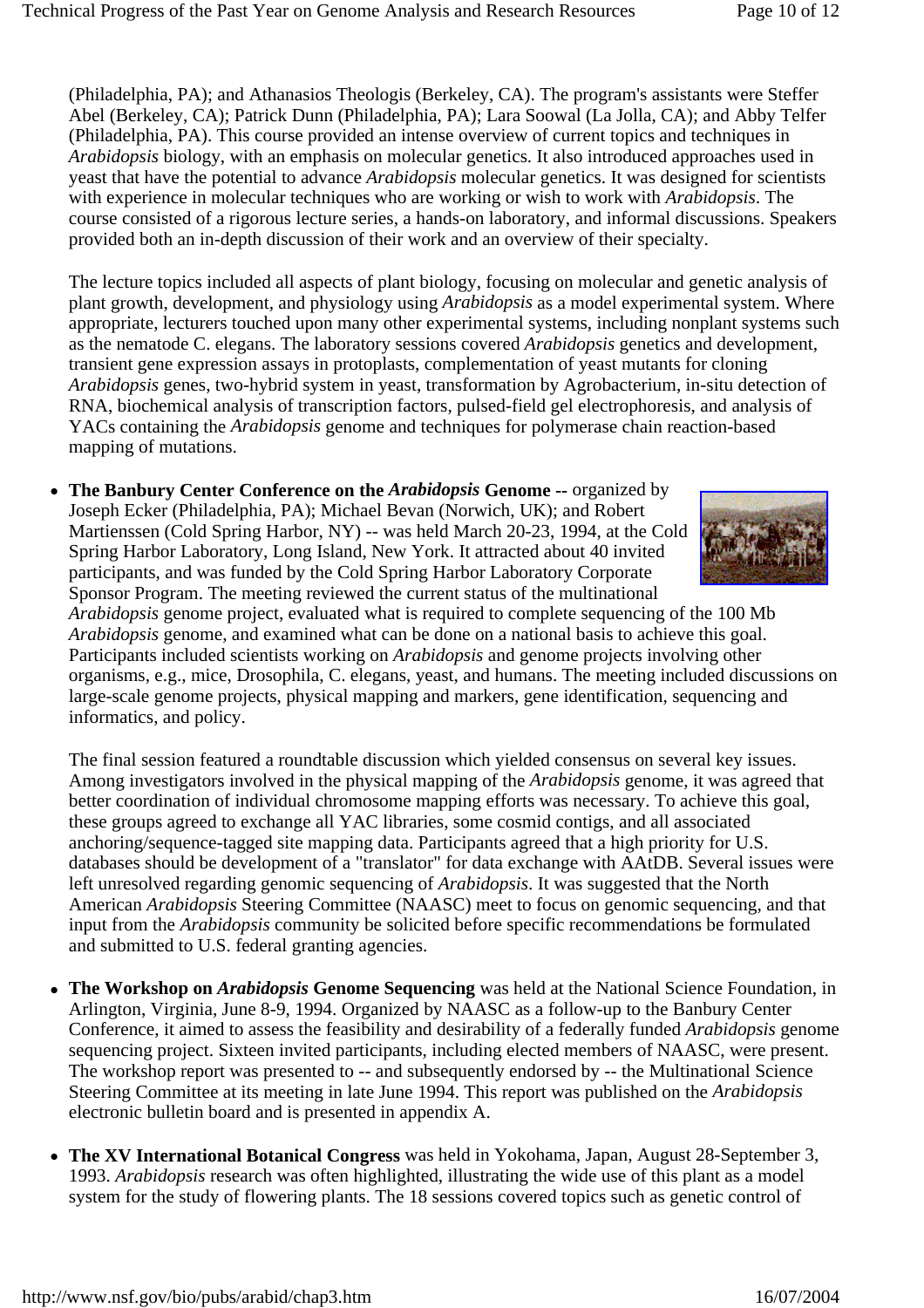developmental processes, light-activated transduction pathways, tissue-specific gene expression in transgenic plants, molecular and genetic approaches to phytochrome function, metabolism and function of plant lipids, regulation of gene expression by plant hormones, cell wall ultrastructure and formation, physiological analysis of shoot growth, genome studies by DNA molecular markers, molecular dissection of ethylene biosynthesis, dynamic aspects of leaf senescence, molecular mechanisms of environmental stress, tropism, plant growth and development under microgravity, regulation of gene expression, cis-elements and trans-acting factors, embryo and seed development, molecular and physiological approaches to flower initiation, and biogenesis and differentiation of organelles.

- The Fourth International Congress of Plant Molecular Biology was held in Amsterdam, The Netherlands, June 19-24, 1994, and attended by more than 3,000 plant molecular biologists from 60 countries. It was organized by the International Society for Plant Molecular Biology and covered the entire field of plant molecular biology. *Arabidopsis* research, however, played a dominant role in the lectures, discussions, and more than 2,000 poster presentations. Of the 12 invited plenary lectures, five were on *Arabidopsis* research, including the opening talk by Michael Bevan (Norwich, UK) titled "Systematic Sequencing of the *Arabidopsis* Genome." Also, there were demonstratio ncluding summary, Jeff Schell (Cologne, Germany) singled out progress on genome research, noting that the international cooperation exhibited by the *Arabidopsis* research community is a model for scientific collaboration.
- The Second International Conference on the Plant Genome (Plant Genome II) -- organized by Stephen Heller and Jerome Miksche of the U.S. Department of Agriculture (Beltsville, MD); Michael Gale of the John Innes Centre (Norwich, UK); and Susan McCouch of the International Rice Research Institute (The Philippines) -- was held January 1994 in San Diego. The conference brought together researchers interested in a wide variety of species, and much attention was focused on the similarities between the genomes of different plants. Increasingly, results obtained from one organism can be applied to others, simplifying much research. Progress on analysis of the *Arabidopsis* genome was discussed. For example, Caroline Dean and Howard Goodman reported on their collaboration to integrate their YAC and cosmid physical maps -- progress which has been made in spite of technical problems with existing YAC libraries. The creation of a new YAC library, reported by Dave Bouchez (Versailles, France), should help. Pieter Vogel, from the laboratory of Marc Zabeau of Keygene (Wageningen, The Netherlands), described the use of amplified fragment length polymorphisms; this greatly increases the efficiency of identifying and mapping molecular markers. Michel Delseny (Perpignan, France) summarized the French EST project, which has "tagged" several thousand cDNAs and is being deposited in public databases. Finally, Nazeem Ali from Kenneth Feldmann's laboratory (Tucson, AZ) discussed a way for transposon-mediated mutagenesis which allows specific chromosomal regions to be targeted. In addition, a plenary lecture by Chris Somerville (Stanford, CA) described progress toward large-scale sequencing of *Arabidopsis* cDNAs. Michael Unseld (Berlin, Germany) reported on sequencing of the mitochondrial genome. All meeting abstracts are on-line and searchable at http://probe.nalusda.gov:8000/plant/index.html.
- The USA-Australia Bilateral Science Agreement Workshop on Plant Genome Technology, organized by Sheila McCormick (Albany, CA) and T.J. Higgins (Canberra, Australia), was held near Cairns, Queensland, April 22-26, 1994. There were 26 participants from Australia and 18 from the United States. Despite the decidedly agricultural emphasis of the conference, eight of the 38 talks were on *Arabidopsis*.
- In Germany, an international *Arabidopsis* meeting, the Deutsche Forschunggemeinschaft Meeting **for** *Arabidopsis* **Schwerpunktprogram**, organized by Gerd Jurgens (Tubingen, Germany) and Jeff Dangl (Cologne, Germany), was held October 28-30, 1993, in Breisach, to celebrate the beginning of the National Research Association of Germany's *Arabidopsis* program. Talks covered hormone synthesis and action, signal transduction, cell development and differentiation, control of flowering, light regulation, pattern formation in the embryo, and vegetative development.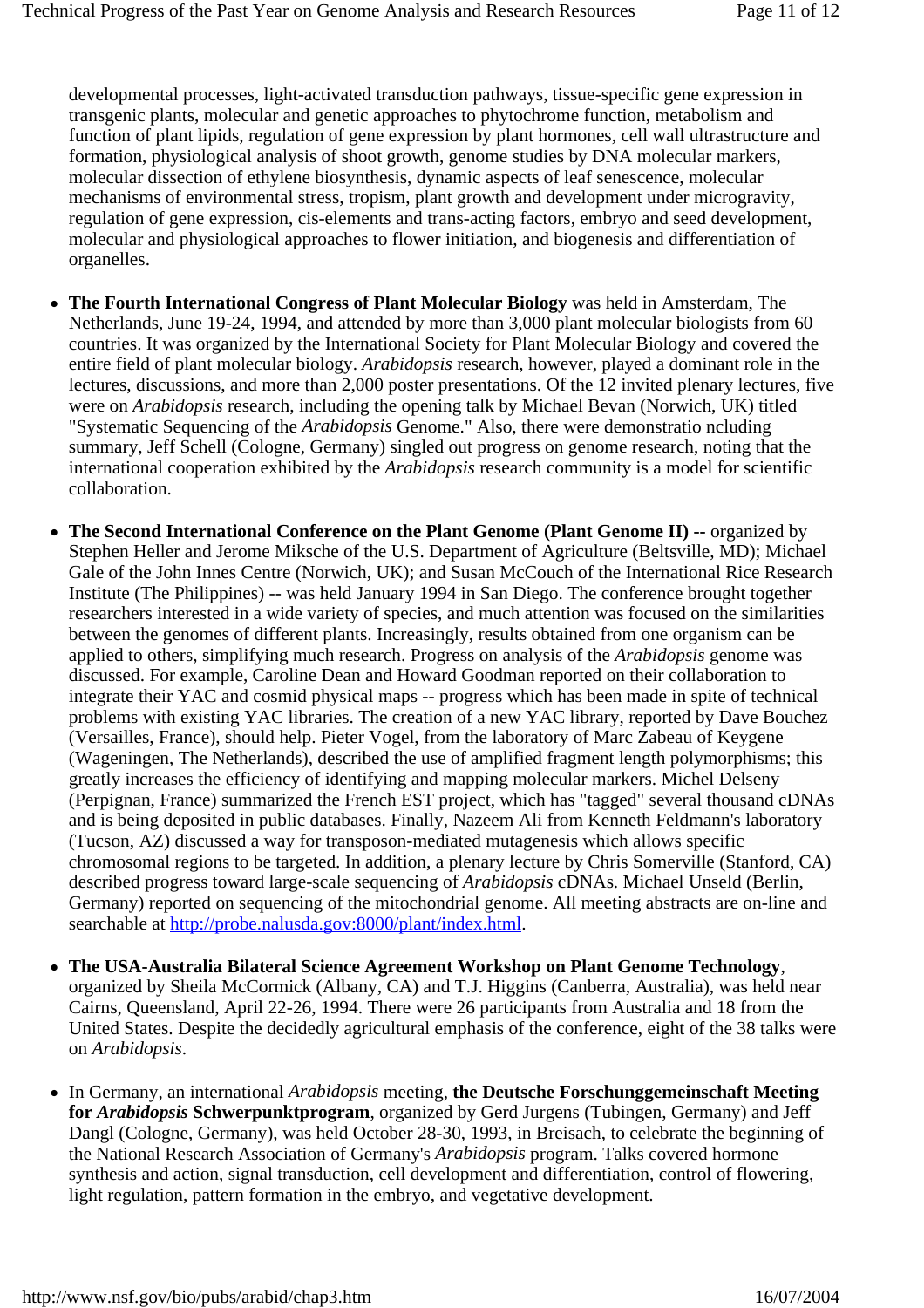

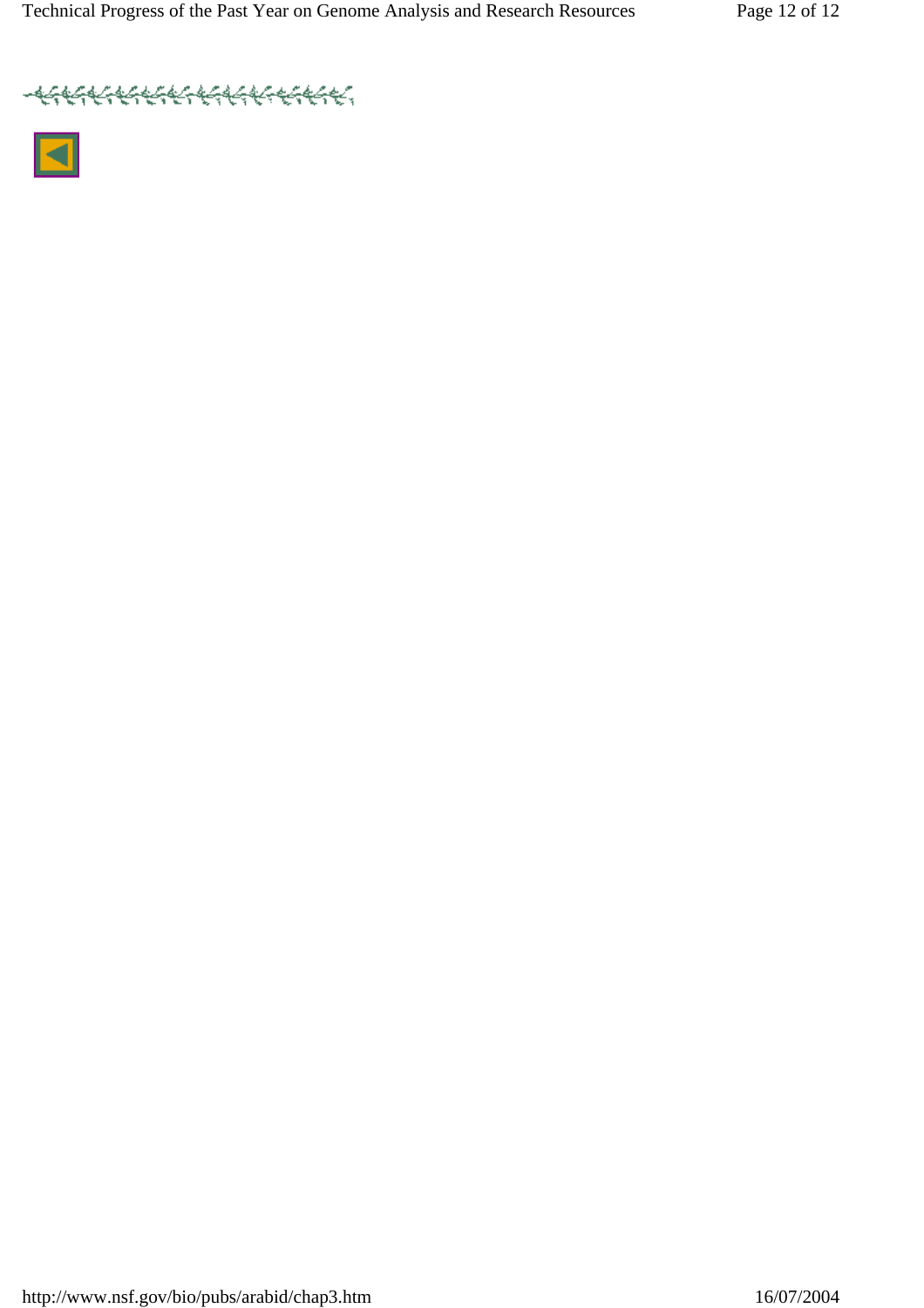



A<del>tAtAtAtAtAtAtAtA</del>t

- <sup>z</sup> **Australia**
- <sup>z</sup> **Belgium**
- <sup>z</sup> **Canada**
- <sup>z</sup> **European Community**
- <sup>z</sup> **France**
- <sup>z</sup> **Germany**
- <sup>z</sup> **Japan**
- <sup>z</sup> **The Netherlands**
- <sup>z</sup> **Republic of Korea**
- <sup>z</sup> **Spain**
- <sup>z</sup> **United Kingdom**
- <sup>z</sup> **United States**

# **Australia**

Australia's Department of Industry, Science, and Technology funds a physical mapping effort in the multinational *Arabidopsis* genome project. In this effort, genes involved in male fertility, P450s, cytokinin metabolism, and cellulose biosynthesis are being mapped and isolated. Random expressed sequence tags (ESTs) are also being mapped to the *Arabidopsis* genome, either to yeast artificial chromosomes (YACs) or by restriction fragment length polymorphism (RFLP). Additionally, *Arabidopsis* projects are ongoing at approximately six Australian institutions; these are focused on floral mutations, male sterility, root morphology, signal transduction on anaerobiosis, and sugar transport.

*Contact: Elizabeth Dennis, CSIRO*

# **Belgium**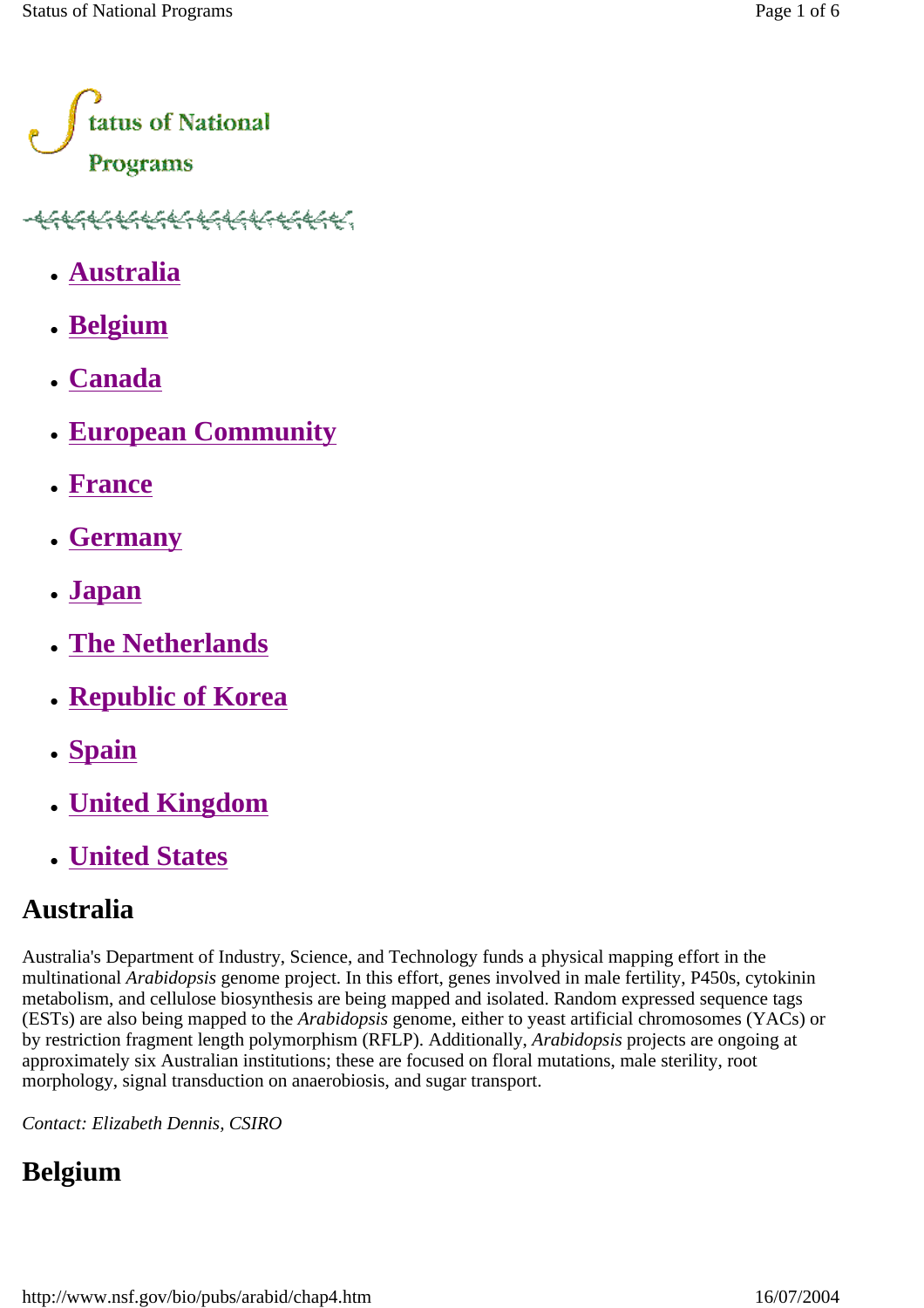Belgium has several national programs that support *Arabidopsis* research, including some financed by the Flemish Community. One program aims specifically at the further development of *Arabidopsis* as a model plant: It includes mapping and sequencing projects and molecular biological studies of, for example, ethylene response and oxidative stress. In another project, the interaction of plant nematodes with *Arabidopsis* is under investigation. This effort includes (1) mapping and analysis of mutant *Arabidopsis* plants that are resistant to nematode infection and (2) establishment of a protein database of *Arabidopsis thaliana*, using two-dimensional electrophoresis and partial amino acid sequence analysis.



The Belgian Government promotes collaboration among universities. For example, the Laboratory of Genetics at Ghent works with other Belgian universities, such as those in Antwerp and Brussels, that also have a department of plant biotechnology. This particular project involves the study of regulatory genes involved in morphological development, and study -- on the microscopic level -- of interphase nucleus, using fluorescence in-situ hybridization.

Another Belgian project entails the evaluation of a novel genetic strategy -- selective restriction fragment amplification -- to identify markers closely associated with a mutation. This new technique was developed by Keygene, a Dutch company.

*Contact: Marc Van Montagu, University of Ghent*

# **Canada**

The groups of Bertrand Lemieux at York University and Peter McCourt at the University of Toronto are collaborating with the group of Ronald W. Davis at Stanford University to map EST sites by polymerase chain reaction (PCR) amplification. These groups are using DNA isolated from YAC clones of a French collaboration - comprised of the Center for the Study of Human Polymorphisms (CEPH), the Institut National de Recherche Agronomique (INRA), and the Centre National de la Recherche Scientifique (a collaboration also known as CIC) - the YAC bank at the University of Pennsylvania, and the Grill-Somerville banks as template DNA. To date, primers for the amplification of 800 ESTs have been produced by Deval Lashkari (Stanford, CA); and DNA has been isolated from 3,456 *Arabidopsis* clones by Gus Lagos (York, Canada). The YAC clone pooling strategy of Balding and Torney (Los Alamos, NM) is being used; this allows complete mapping of EST sites without colony hybridizations. This 2-year project has a target of 2,000 EST markers.

*Contact: Bertrand Lemieux, York University*

# **European Community**

The Biotechnology Research for Innovation, Development, and Growth in Europe (BRIDGE) project, "Molecular Identification of New Plant Genes," supported by the European Community (EC), ended in June 1994. Highlights of the program included the isolation of several genes that mediate environmental effects on flowering and the isolation of two genes involved in responses to abscisic acid. The transposon tagging development program, based on the transposons Ac and En, has provided two very useful systems. Using these, several thousand families containing potential mutants have been generated, as well as a series of lines with mapped transposon "launching pads" for targeted mutations. The physical mapping work has resulted in the assembly of five contigs spanning more than 16 megabases (Mb) of chromosome IV and a large area of chromosome V. The mapping has provided the basis for a large-scale sequencing project (described in the previous section).

The EC program, together with the United Kingdom's Biotechnology and Biological Sciences Research Council, also supported the Nottingham *Arabidopsis* Stock Centre (NASC) and the European DNA resource center at Cologne. (In fact, future plans for NASC may include its serving as another DNA resource center.) Some of BRIDGE's initial goals remain elusive: For

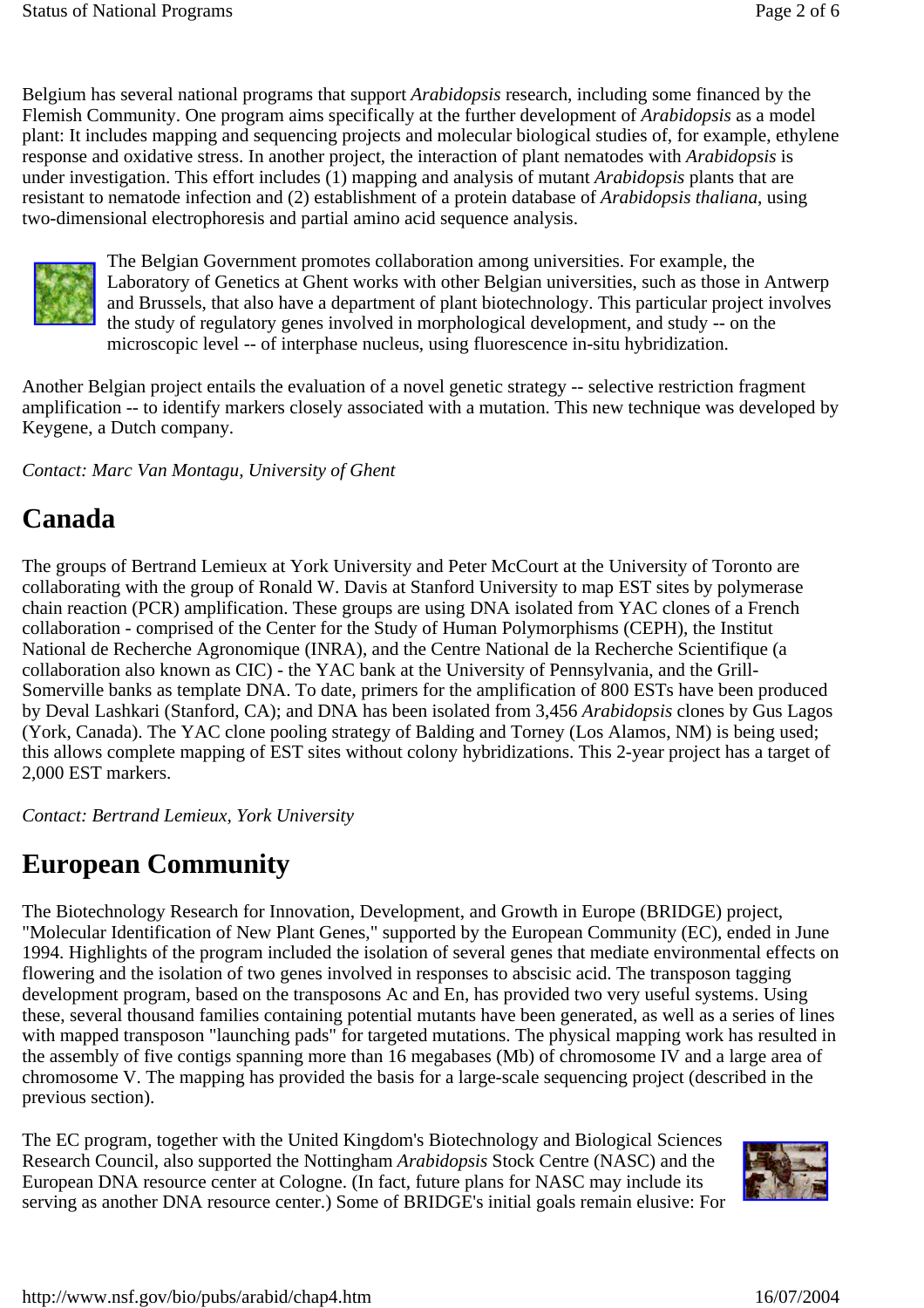example, the lack of methods for gene replacement represents a serious impediment to progress, especially in determining the function of specific genes. On the other hand, the most enduring aspect of the BRIDGE project is the development of transnational teams, which continue to provide a significant strength to European biological research.

Future work in *Arabidopsis* is well-funded within the Fourth Framework Program, a 4-year plan that follows the EC's budgetary cycle. Work will continue on developing a gene replacement system; this work will be part of several efforts aimed at a large-scale search for gene function -- efforts strongly linked to the sequencing project. Research in such areas as the transition to flowering, plant growth and development, genetic and metabolic controls on carbon and nitrogen assimilation, signal perception, plant-pathogen interactions, and embryo and seedling development can all be advanced via studies of *Arabidopsis*. The EC is interested in sponsoring transnational research in these fields.

*Contact: Michael Bevan, John Innes Centre, Norwich, UK*

### **France**

Fourteen French laboratories use *Arabidopsis* as a tool for advancing plant biology research in their studies of embryogenesis, abscisic acid signaling, dormancy, ion transport, root development, lipid metabolism, cell cycle, protein kinases, gametogenesis, plasmalemma proteins, nitrate and carbon metabolism, transposable elements, plant-pathogen interactions, and stomata. Three collective objectives in genome analysis are being pursued; these involve sequencing, mapping, and generation of transferred DNA (T-DNA) tagged lines.



- Sequencing: Four French labs are working on medium-scale genome sequencing under the EC-funded European Scientists Sequencing *Arabidopsis* (ESSA) Project. Additionally, eight labs have continued to pursue the complementary DNA (cDNA) program: Recent advances in this area are described in the previous section.
- Mapping: Two approaches are being developed to map transcripts identified by systematic cDNA sequencing. Five laboratories are using recombinant inbred lines generated at the John Innes Centre to map some of these transcripts by RFLP analysis. The YAC library, generated in conjunction with Daniel Cohen's group (CEPH, Paris), has been further characterized. The assignment of 70 sequences to YACs suggests a low level of chimerism. This library seems suitable for completing coverage of the *Arabidopsis* genome, and for mapping ESTs by PCR or filter hybridization. The French funding agency for genome analysis has agreed to fund the mapping of 500 ESTs by RFLP and YAC assignments.
- Generation of T-DNA lines: The infiltration method devised by Nicole Bechtold (INRA, Versailles) and colleagues has been used to generate a collection of new T-DNA lines in the lab of Georges Pelletier (INRA, Versailles), with a vector allowing the detection of genes by GUS promoter trapping. Twelve thousand lines have been generated so far, and will soon be released to the stock centers. Seven percent of these lines express GUS in different tissues. This collection is comparable, for several criteria, to the Feldmann collection at the University of Arizona.

*Contact: Michel Caboche, INRA-Versailles*

### **Germany**

More than 30 laboratories in Germany are using *Arabidopsis* as their primary experimental organism. The research projects fall into three broad categories: developmental genetics, molecular physiology, and plantmicrobe interactions. Groups working on developmental problems are funded under a 6-year special research program, "*Arabidopsis* as a Model for the Genetic Analysis of Plant Development"; this program was set up by the Deutsche Forschunggemeinschaft, Germany's national research association, in August 1993. More than 30 participants from both Germany and abroad attended the program's first meeting, which was held in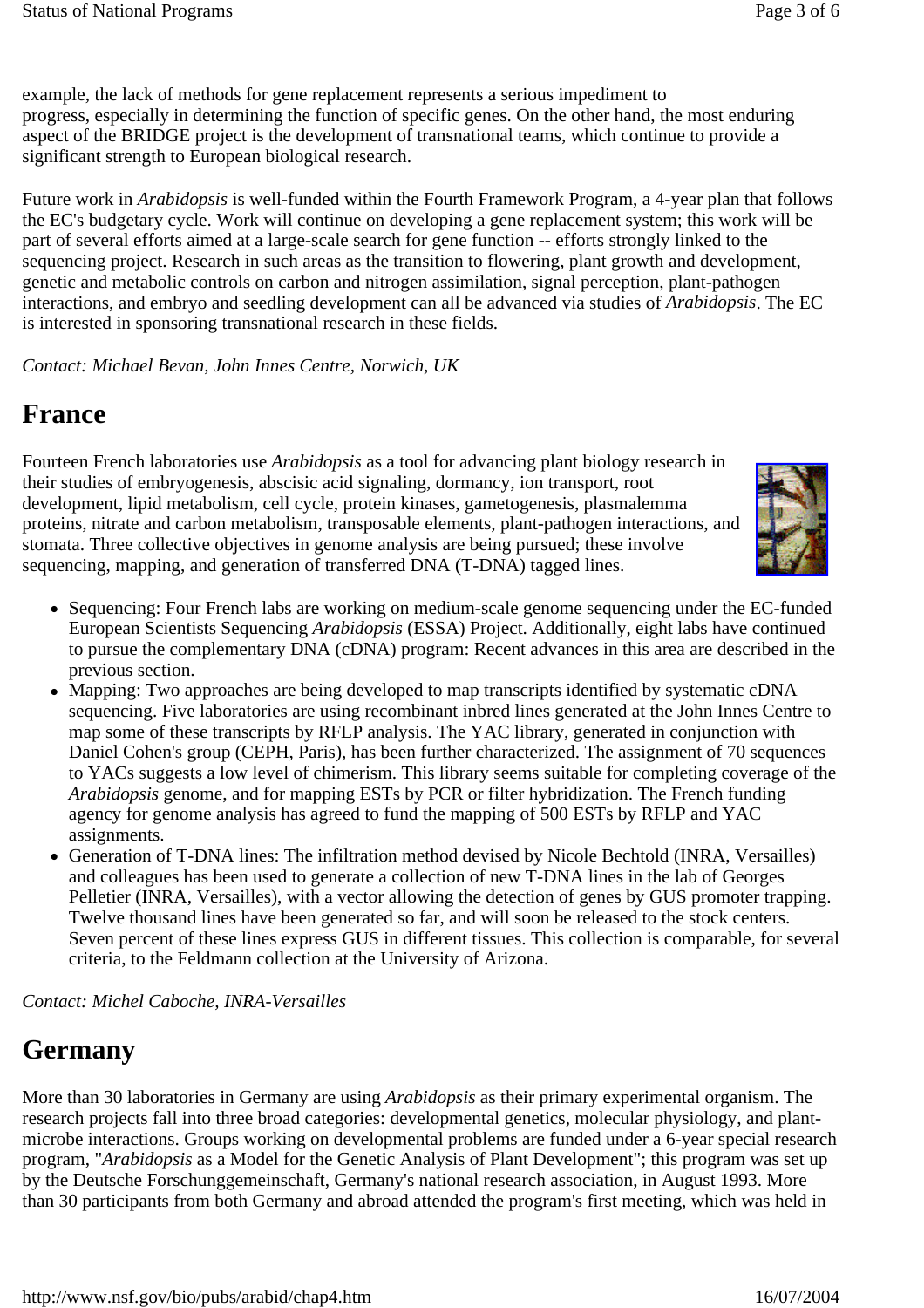Breisach, October 28-30, 1993. (Highlights of this meeting are described in the previous section.) In 1994, the program convened a specialized workshop on pattern formation; this was held in Tubingen, October 20- 21, and attracted 35 participants. Another meeting on hormones will be held in the near future.

*Contact: Gerd Jurgens, University of Tubingen*

### **Japan**

*Arabidopsis* research is carried out at more than 20 laboratories at national, prefectural, and private universities; national institutes; and some companies. The research topics explored include mutational analyses of flower and leaf development, responses to physical and chemical stimuli in roots or stems, root morphology, virus infection, hormonal regulation, transcriptional regulation, and shoot and root regeneration from calli. Also under study are the isolation and characterization of genes involved in the heat-shock response, desiccation, lipid biosynthesis, signaling pathways, protein phosphorylation, and transcription. The molecular function of isolated genes is examined using transgenic plants. In addition, efforts focus on developing experimental techniques, including Agrobacterium-mediated transformation and a new PCRbased method for isolating the flanking region of inserted T-DNA from transformants

Several leading *Arabidopsis* studies were summarized in a special issue of the Japanese journal Shokubutsu Saibo Kogaku (Vol. 6, No. 3). The Japanese *Arabidopsis* seed stock center was established in 1993 at the Miyagi College of Education, Sendai. The center has seed collections donated by Albert Kranz and Nobuharu Goto; seeds can be ordered by mail from the center.



*Arabidopsis* study descriptions and findings were presented at various symposia, including the annual meetings of the Genetic Society of Japan, the Japanese Society of Molecular Biology, and the Japanese Society of Plant Physiologists. Also, the Fourth Workshop on *Arabidopsis* Studies, organized by Kiyotaka Okada and Yoshiro Shimura (National Institute of Basic

Biology -- NIBB) was held at NIBB, December 3-4, 1993, with more than 90 attending. *Arabidopsis* databases and communication using e-mail were demonstrated. The Fifth Workshop was held November 25- 26, 1994, at NIBB.

*Contact: Kiyotaka Okada, NIBB, Okazaki The Netherlands*

### **The Netherlands**

In January 1994, research groups working at the Universities of Amsterdam, Leiden, Utrecht, and Wageningen; and at the Dutch Center for Plant Breeding and Reproduction Research (CPRO-DLO) in Wageningen established an *Arabidopsis* network for The Netherlands. The group, called ARANED, is chaired by Maarten Koornneef (Genetics Department, Agricultural University, Wageningen); it will organize common research activities such as joint mutant screens and exchange of DNA from recombinant inbred lines. Also, the group will promote the exchange of information, materials, and experience through annual meetings. An ARANED research proposal to study embryogenesis and seed development was submitted to the Dutch National Science Foundation. Currently, *Arabidopsis* research in The Netherlands focuses on development, signal transduction -- especially related to hormones and light -- and plant-pathogen interactions.

*Contact: Maarten Koornneef, Wageningen*

### **Republic of Korea**

Approximately 10 laboratories are currently involved in *Arabidopsis* research. Subjects under study include the mutational and molecular analysis of leaf senescence and photomorphogenesis at Pohang University of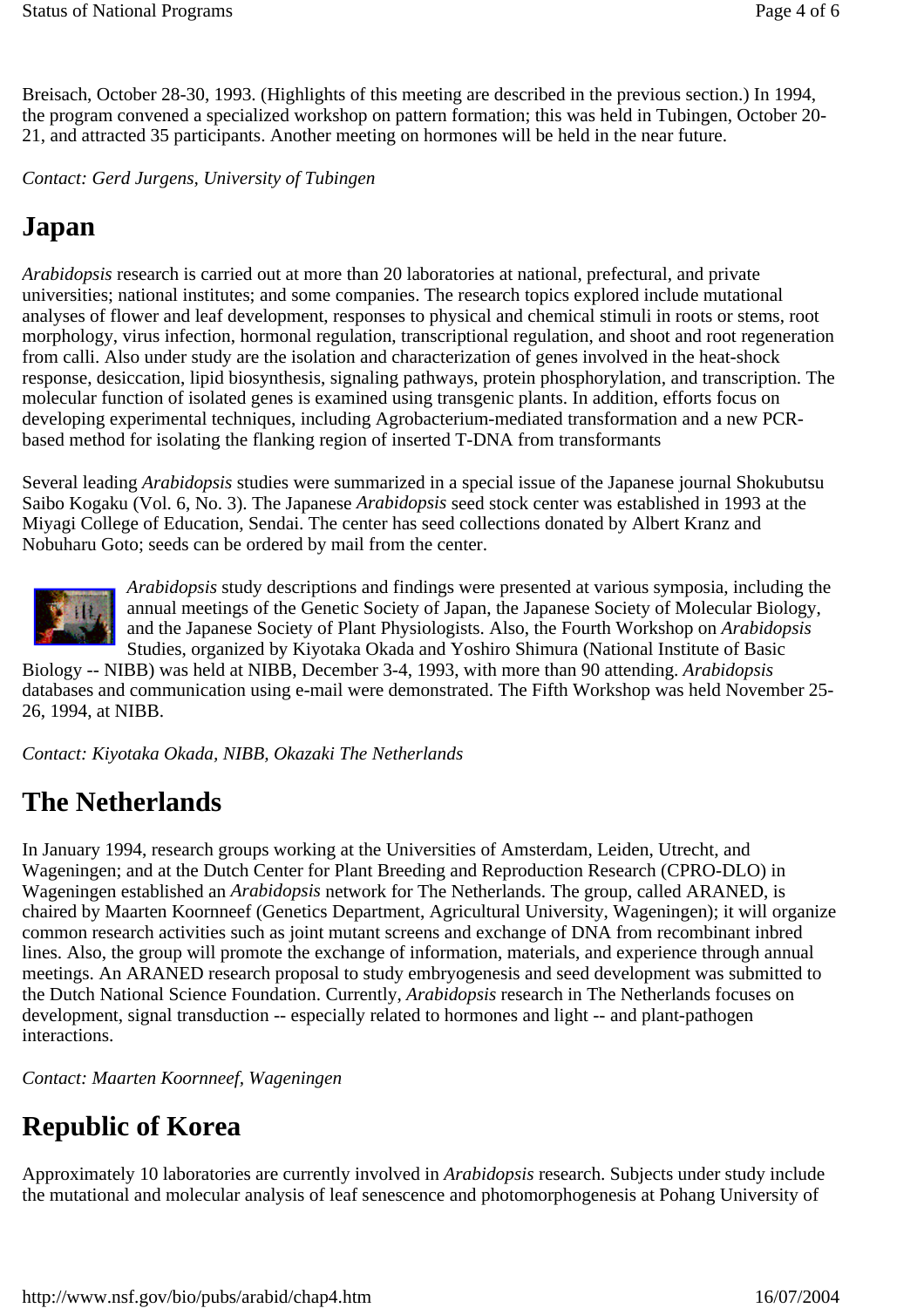Science and Technology (POSTECH); regulation of wound-inducible genes at Chonnam National University; function and regulation of drought-inducible and other protein kinase genes at Kyoungsang National University and POSTECH; biochemical study of photosignal transduction at Kyungbuk National University; protoplast culture at Chosun University; and T-DNA insertional mutagenesis at Kyungbuk National University and POSTECH.

A few other laboratories are also beginning to get involved in *Arabidopsis* studies. Additionally, there is a cDNA sequencing program on Brassica plants (Brassica napus and Brassica campestris), which may complement the *Arabidopsis* cDNA project. The current number of sequences obtained by the Plant Molecular Biology and Biotechnology Center in Jinju and the Agricultural Genetic Engineering Center in Suwon is nearing 3,500. All of these studies are primarily funded by the Ministry of Education, the Korean Science and Engineering Foundation, the Plant Molecular Biology and Biotechnology Center, the Department of Agriculture, and POSTECH.

*Contact: Hong Gil Nam, POSTECH*

### **Spain**

The number of laboratories using *Arabidopsis* in Spain is growing. Up to 25 laboratories have expressed an interest in participating in the *Arabidopsis* Spanish network, and more than two-thirds of these already have projects which use this species. These projects are funded by national and European agencies. Most of the laboratories involved are at institutes of CSIC, the Spanish National Research Council; at universities in Madrid, Barcelona, and Valencia; and at INIA, the Spanish Institute for Agricultural Research in Madrid.

After a meeting held in 1993 in Valencia, efforts began which involved joint use of recombinant inbred lines and the production of additional T-DNA tagged lines. And, after the November 1994 meeting of the Spanish network in Madrid, efforts involving joint generation and screening of 10,000 T-DNA tagged lines commenced; this project constitutes a main objective for the next year.

*Contact: Jose Martinez Zapater, Centro de Investigacion y Tecnologia, Madrid*

### **United Kingdom**

Overall, *Arabidopsis* is a well-established and widely used tool in the United Kingdom for innovative research in fundamental and applied science.

The United Kingdom's 4-year Plant Molecular Biology II (PMBII) Program -- which includes about 20 grants from the Biotechnology and Biological Sciences Research Council (BBSRC) to universities and research institutes for *Arabidopsis* research -- is now half complete. (The BBSRC was formed in April 1994 by a merger of the old funding councils, the Agriculture and Food Research Council and part of the Science and Engineering Research Council.) The mid-term meeting of all PMBII participants was held at the University of East Anglia, July 6-8, 1994. At this meeting, participants reported significant advances in the understanding of floral induction, plant hormones, plant development, and plant-pathogen interactions.

In addition to research sponsored under this coordinated program, BBSRC has made numerous other grants for *Arabidopsis* research. Beginning in 1994, further support for *Arabidopsis* genome research was made available as part of a new £2 million, 3-year BBSRC program on Plant and Animal Genome Analysis. Seven of the 14 funded proposals concerned *Arabidopsis*; these include an effort to strengthen the physical mapping effort, one to start site-selected transposon mutagenesis, and one to assess the colinearity of the *Arabidopsis* and Brassica genomes. Proposals for phase two of this program are now being considered.



BBSRC support for *Arabidopsis* researchers in the United Kingdom also includes funding for the Nottingham *Arabidopsis* Center. (Further details of the stock center's activities and

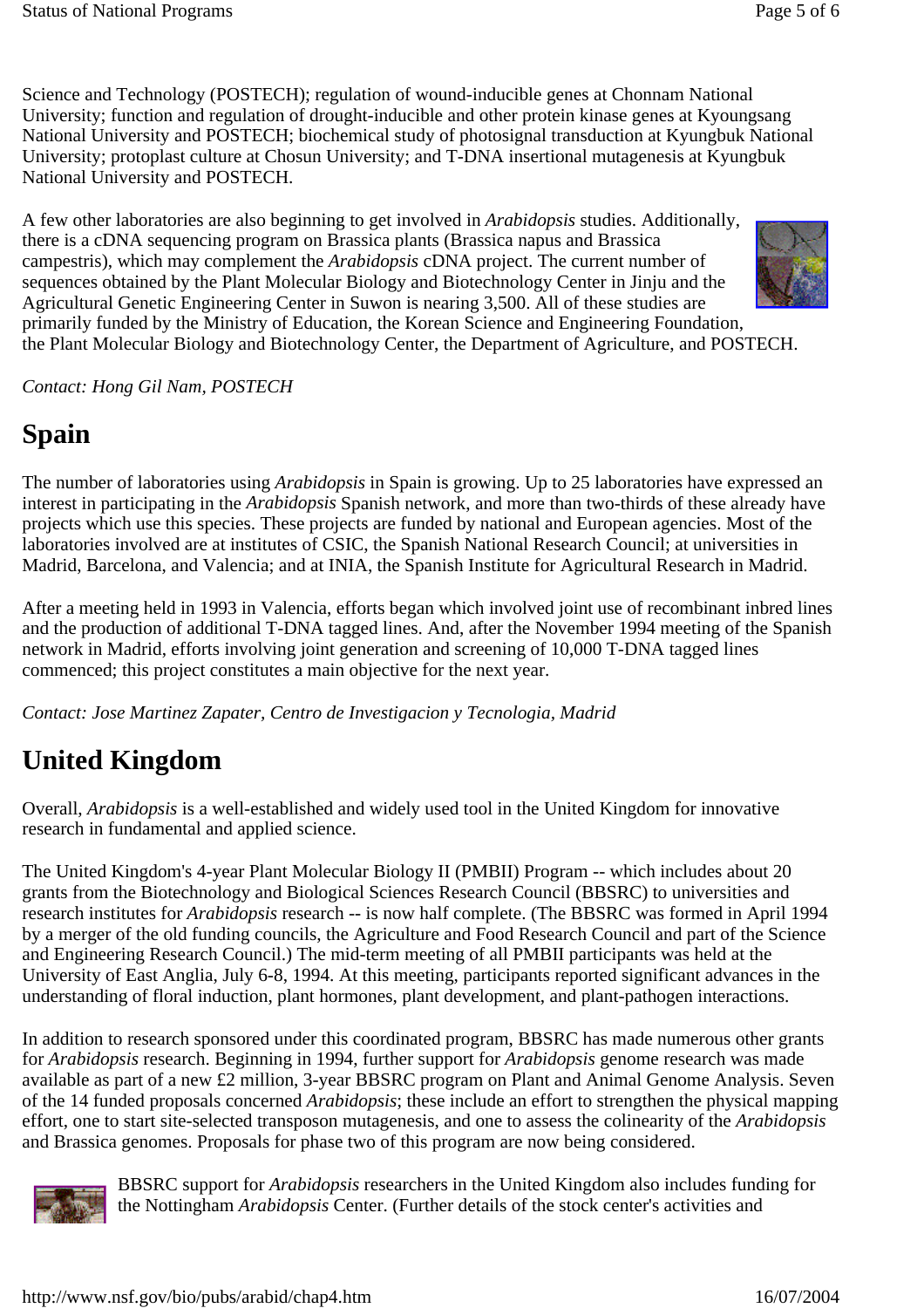collaborations are provided in the previous section.) Also, EC-funded *Arabidopsis* research in the United Kingdom includes genome mapping and sequencing under the ESSA program.

*Contact: Bernard Mulligan, University of Nottingham*

## **United States**

The North American *Arabidopsis* Science Steering Committee (NAASC) convened a workshop in June 1994 on *Arabidopsis* genome sequencing. The workshop report proposes establishing a program to sequence the entire *Arabidopsis* genome by the year 2004. The proposal was endorsed by the Multinational Science Steering Committee at its June meeting in Amsterdam. It was also widely circulated via electronic bulletin board, and has subsequently been used to present the views of the *Arabidopsis* community to various U.S. funding agencies.

In terms of funding *Arabidopsis* research in the United States, the Department of Agriculture, Department of Energy, National Institutes of Health, and National Science Foundation together provided a total of approximately US\$22 million for fiscal year (FY) 1993 (i.e., the period Oct. 1, 1992, to Sept. 30, 1993) for research and related activities involving *Arabidopsis* as an experimental material. (These four agencies had signed in June 1990 an interagency agreement to collaborate on *Arabidopsis* research in the United States.) These funds supported approximately 180 individual research projects and about 35 individual post doctoral research fellowships, in addition to resource centers; tools and technology development projects; databases; conferences, workshops, courses, and graduate training programs; and equipment and facilities. The areas of research supported cover all aspects of plant biology from population biology and genetics to cell/developmental biology and physiology to biochemistry. Federal funding totaled approximately US\$19 million in FY 1992, US\$15 million in FY 1991, and US\$7.5 million in FY 1990.

The *Arabidopsis* Biological Resource Center at Ohio State University has a mailing list of 1,225 U.S. individuals (out of a total of 2,102 on the list) in 47 States; this indicates the widespread use of *Arabidopsis* as an experimental system for plant biology research and teaching in the United States.

*Contact: David Meinke, Oklahoma State University*

# **Hybrid Development Flowers with** *Arabidopsis*

### -<del>4444444444444444444</del>4

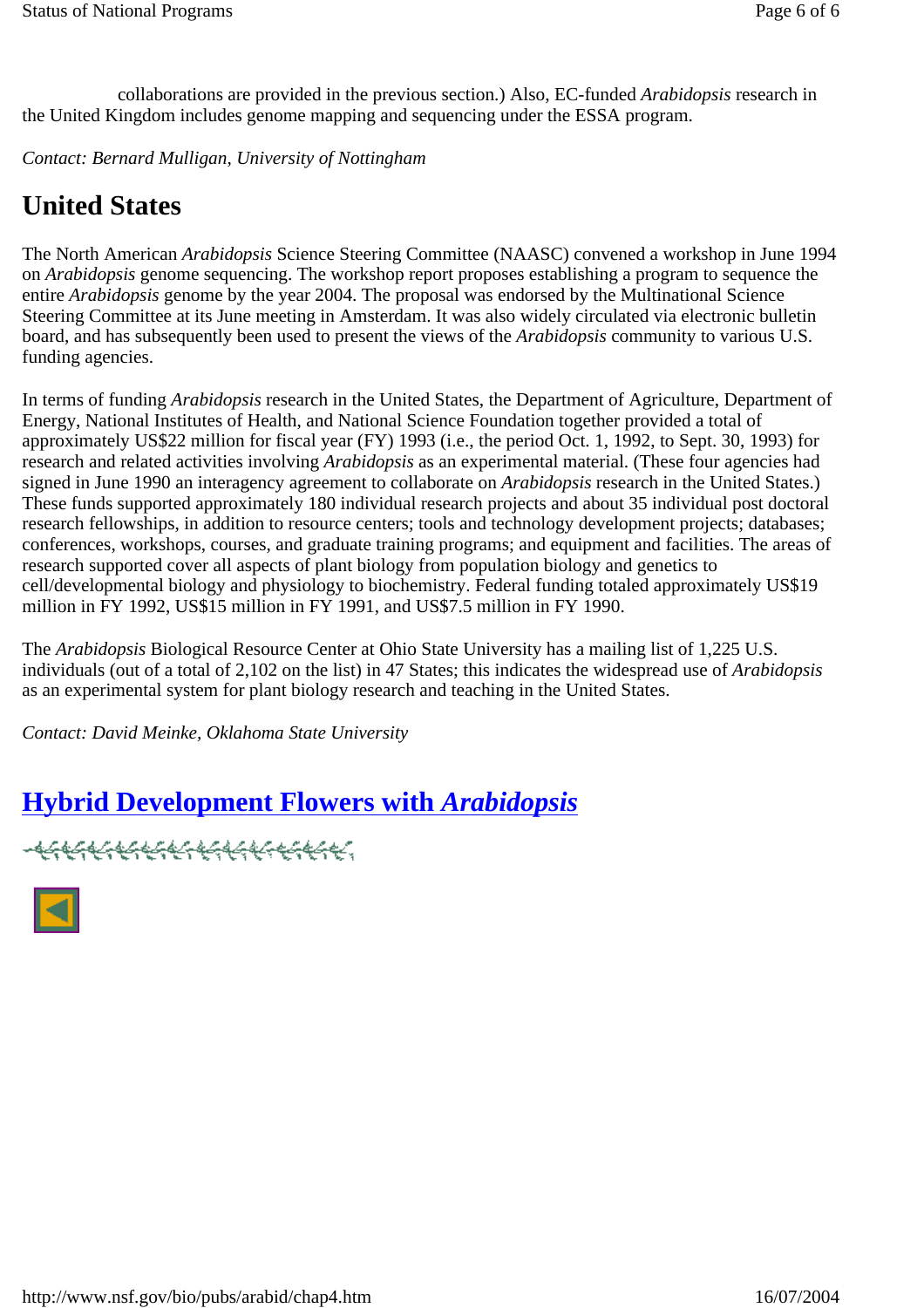# **Hybrid Development Flowers with Arabidopsis**

### <del>੶₠६₠६₠८</del>₺<del>८</del>₺८₺८₺८₺८₺८₺८₺८



Managing the reproductive lives of crop plants can be a major challenge. Because many plants, such as corn, benefit from hybrid vigor, growers try to avoid inbreeding , and try instead to have plants exchange pollen with others. However, many flowers are built so that the male anthers are so close to the female pistils that it is hard to avoid self-fertilization. Since the demand for hybrids is so great, many growers make exceptional efforts to avoid inbreeding. For example, for many

years, the producers of hybrid seed corn detasseled millions of acres of corn plants by hand - a costly and time-consuming procedure.

Because hybrids are so desirable and the techniques for making them can be so difficult, researchers have long sought an easier way to breed hybrids. One strategy is to breed plants to have a trait known as cytoplasmic male sterility, where plants are unable to make pollen and, therefore, must be fertilized by pollen from other plants. This type of male sterility has the unusual characteristic of being determined by genes found on the mitochondria in the cytoplasm, instead of genes found in the nucleus.

George Pelletier, of the Institut National de Recherche Agronomique in Versailles, France, began his search for new ways of using cytoplasmic male sterility by studying plants such as tobacco and oilseed rape. A major achievement was the development of new techniques for manipulating the cells of such crop plants to gain a better understanding of the role of the genome in male sterility.

In 1992, however, Pelletier expanded his research to include work with *Arabidopsis. "Arabidopsis thaliana*  appeared to us as an excellent material for studying specific functions of the male gametophytes [sex cells] due to the possibility of recovering mutants very easily [and] specific genes involved in pollen formation and plant reproduction," he says. "The information obtained from *A. thaliana* will be of high interest to crop improvement. It is already true for genes involved in lipid metabolism, and we believe it will be confirmed in plant development."

Concerning plant reproduction and the challenge of growing hybrids with greater ease, Pelletier adds, "We think that new systems of pollination control could be produced from promoters, and genes isolated from *A. thaliana.*"

Such systems borrowed from *Arabidopsis* may accelerate the production of hybrids - and thereby enhance worldwide agricultural production.

### -444444444444444444444



*Status of National Programs*

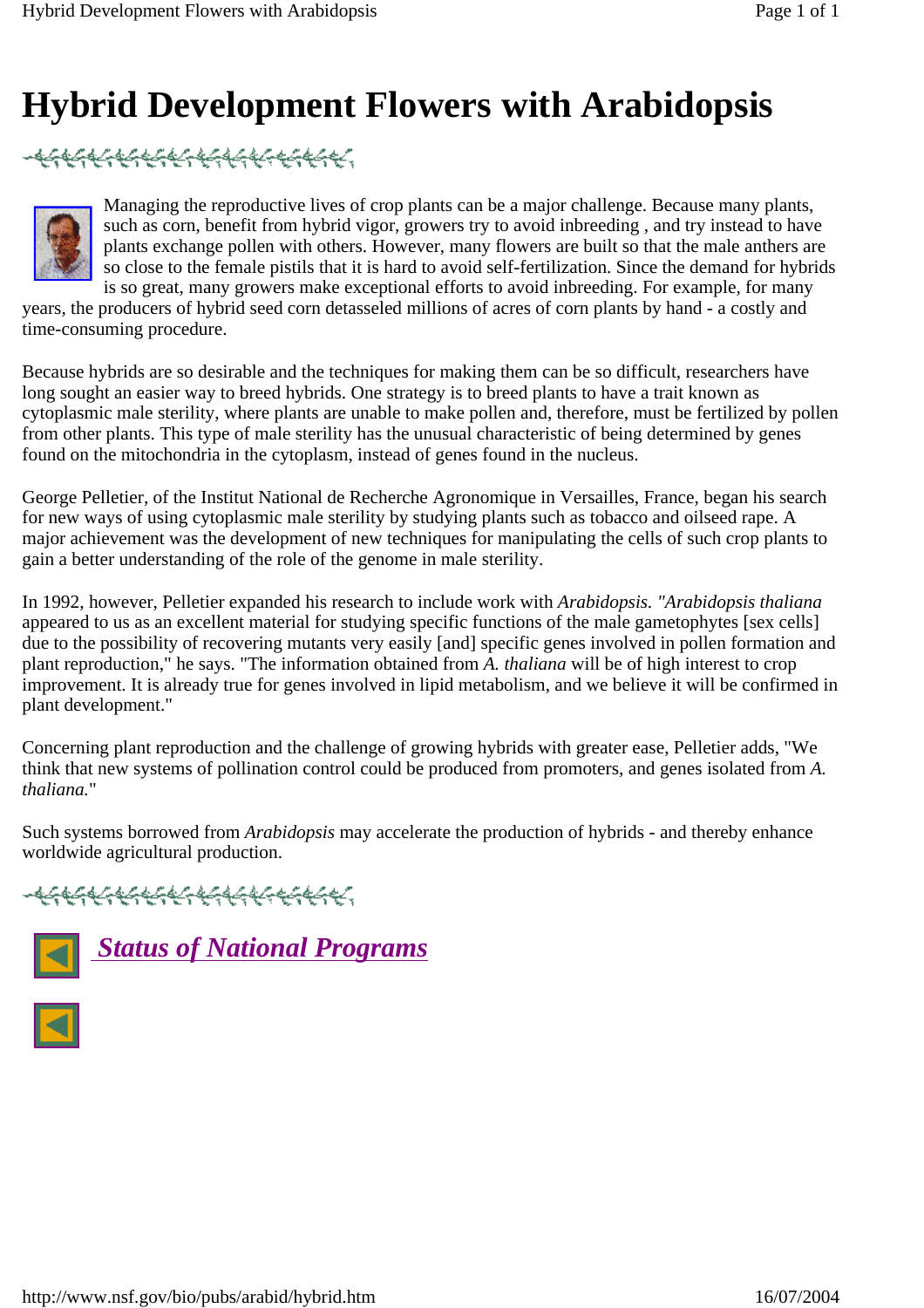# **Making Plastics (and Other Fine Things) from Plants**

### **€**G€G€G€G€G€G€G€G€G€G€G€G€C



One of the major problems facing the developed world is the need to find renewable substitutes for declining stores of coal and oil, which supply energy and the raw materials for plastics, nylons, and other industrial products. Another major problem is to develop more healthful foods, ones that are broadly available and reasonably priced. In the past few years, *Arabidopsis* researchers have made several discoveries that should go a long way to meeting

both of these challenges.

An important first step in designing better foods was made a few years ago when Chris Somerville and coworkers, then at Michigan State University in East Lansing and now at the Carnegie Institution of Washington at Stanford, California, found and cloned the *Arabidopsis* desaturase gene which codes for an enzyme that catalyzes the synthesis of polyunsaturated fatty acids. Dietary polyunsaturated acids have a role in lowering blood cholesterol and are needed for normal human growth.

Since the discovery of this gene in l992, scientists working with Somerville, including John Browse at Washington State University in Pullman and others at DuPont in Wilmington, Delaware, and at Monsanto in St. Louis, have isolated most of the eight different desaturase genes from *Arabidopsis* that control the polyunsaturation of plant oils. Plant breeders have then used these *Arabidopsis* genes to isolate the corresponding genes from crop species. What's more, they put copies of these genes into some plants, such as soybeans, canola, and flax, that typically make more saturated oils. This resulted in the production of nutritionally improved oils in these crops. These genetically transformed plants were field tested in the fall of l994, only 2 years after the key discoveries were made. "This gives an indication of how quickly industry can move to apply basic research," says Somerville. "We think we can tailor plant oils to specific nutritional needs." Somerville adds that "Most of the work that led up to this came from basic studies of *Arabidopsis*."

Related research focuses on developing custom-designed plants that will reduce our reliance on nonrenewable sources of petrochemicals, which are needed to make plastics and related materials. The goal is to modify plants genetically so that instead of producing edible oils, the plants will produce industrial oils and polymers, which are now made from petroleum stocks.

Somerville and his colleagues have shown that it is possible to genetically engineer *Arabidopsis* to produce granules of polyhydroxybutyrate (PHB), a polyester used for biodegradable plastic containers which is usually obtained from a bacterium, Alcaligenes eutrophus. The researchers did this by taking two genes the bacterium uses to make PHB and putting them into *Arabidopsis*. At first, the genetically transformed plants produced only minute granules of this valuable plastic. However, after a few years of tinkering, researchers inserted modified genetic constructs into the plants and could increase production enough to attract considerable commercial interest.

No one is suggesting that tiny *Arabidopsis* plants be developed as a commercial crop for plastics production, but whatever is learned from the *Arabidopsis* model can be used with other, more practical, crops, such as canola or soybean. Ganesh Kishore of Monsanto in St. Louis, which is one of several major companies studying the commercial possibilities of this system, says, "Our goal is to produce biodegradable plastic from a renewable source. We will create a whole new paradigm for the plastics industry."

Somerville adds that the production of plastics in plants will have the added benefit of giving farmers new markets for their harvests. "American agriculture produces too much of too few products. And novel plant varieties, created with the aid of *Arabidopsis* genes, will give farmers new cash crops," he says. What's more, he suggests that plastics are just the beginning, and that croplands of genetically transformed plants may be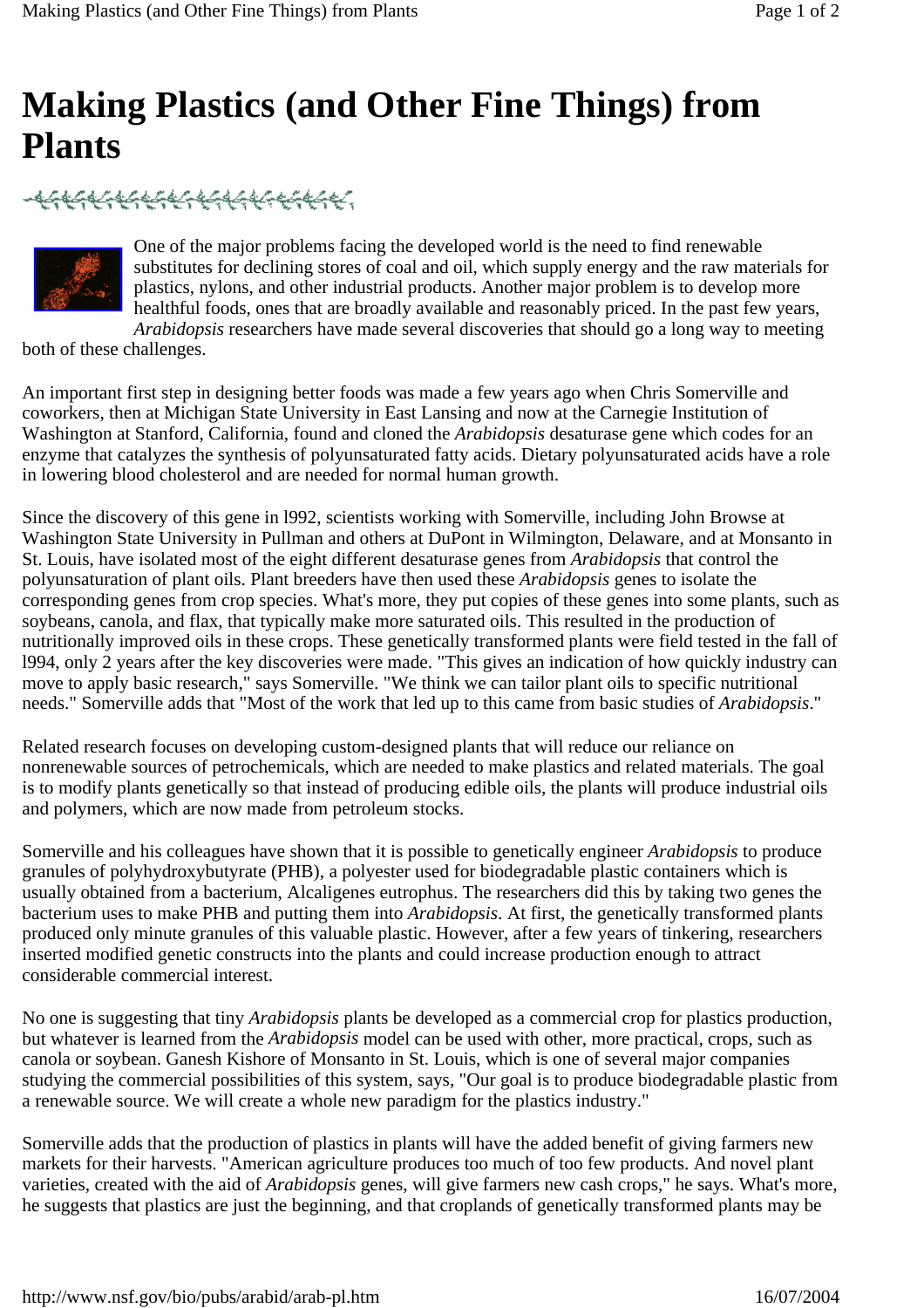devoted to the production of, for example, hydraulic oils, lubricants, nylons, drugs, and valuable enzymes.



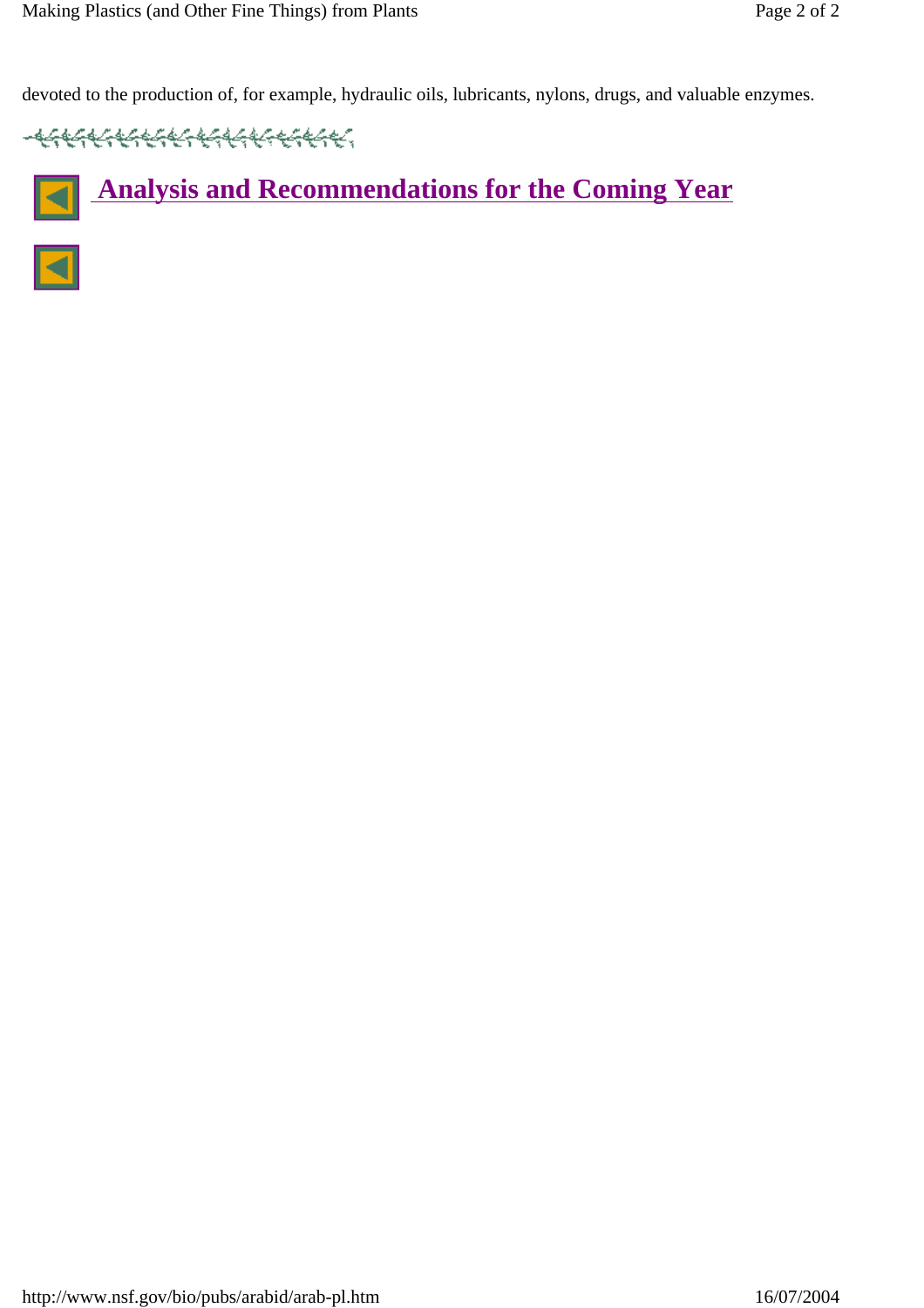

### -\$4\$444\$4\$\$\$\$4\$4\$4\$4\$\$\$\$

### **Introduction**

**Genome Analysis and Technology Development**

**Biological Resource Centers**

**Informatics**

**Human Resources**

**Workshops and Symposia**

### **Making Plastics (and Other Fine Things) from Plants**

By the end of the fourth year of the Multinational Coordinated *Arabidopsis thaliana* Genome Research Project, dramatic progress has been made in six prime areas of effort described in the original long-range plan:

- Genome analysis
- Technology development
- Biological resource centers
- Informatics
- Human resource development
- Workshops and symposia

The specifics of this progress are presented in the preceding sections of this report. This section presents an analysis of the progress and describes plans to pursue this progress into the immediate future.

### **Genome Analysis and Technology Development**

In the area of genome analysis -- which includes physical and genetic mapping, DNA sequencing, and functional analysis of mutated and cloned genes -- progress has been excellent. The physical map now covers a high proportion of the genome, with large chromosomal regions, such as almost all of chromosome IV, covered in fine detail. New yeast artificial chromosome (YAC) libraries containing very large genomic DNA inserts have been produced in the past year, adding to the several other YAC libraries that have been made available in previous years. P1 libraries have been made and are now being prepared for general distribution by the stock centers. Although still incomplete, the linkage of the *Arabidopsis* genome using YACs, cosmids, and now, P1 clones, has been sufficient to increase the numbers of genes cloned by map-based methods.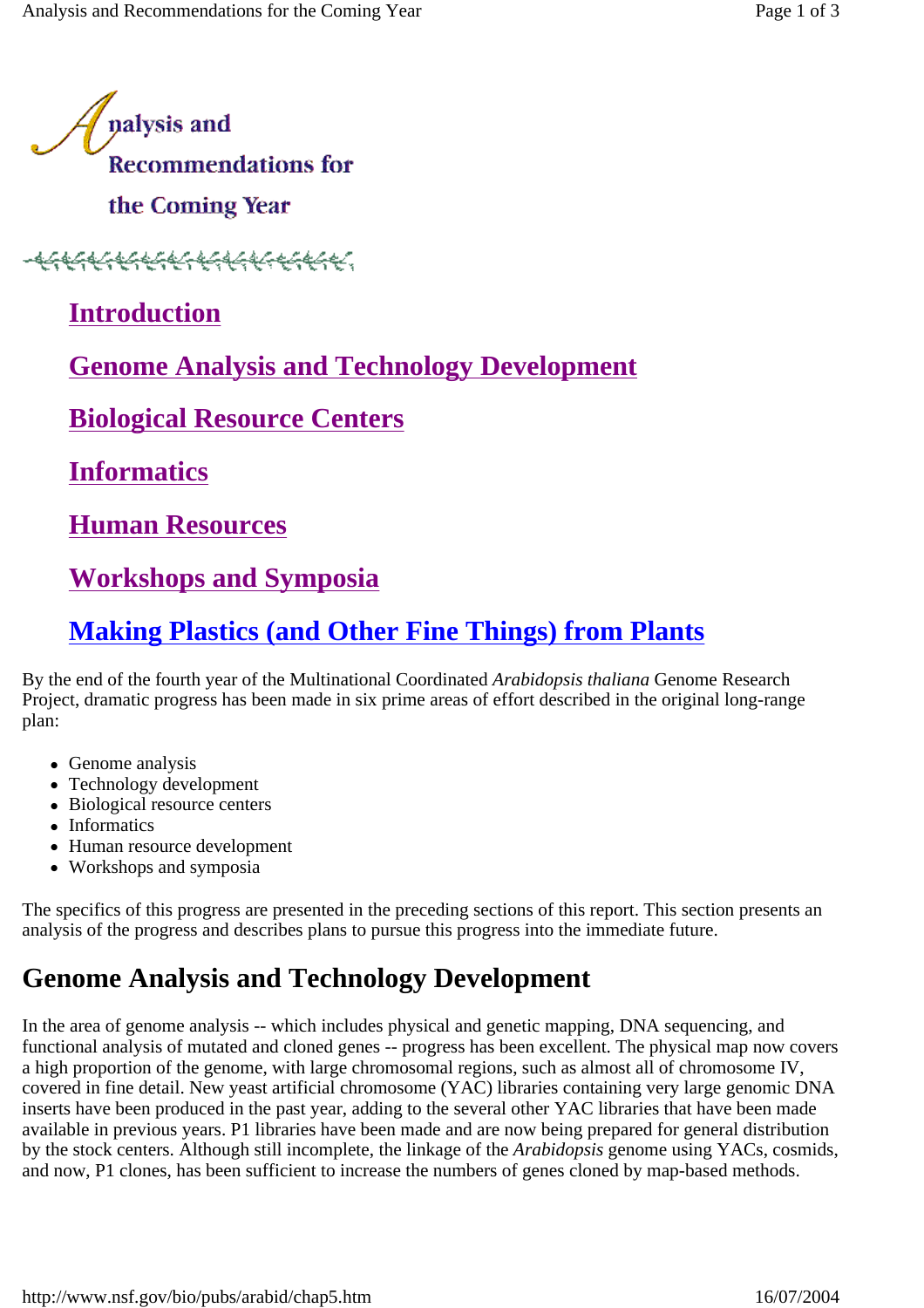An important goal for 1995 is to complete the physical linkage of YACs so an ordered set of YACs spanning the entire genome can be generated. This set of YACs will allow immediate mapping of any DNA probe and greatly ease chromosome walking. Constructing a library of *Arabidopsis* DNA in a bacterial artificial chromosome vector -- which, like P1 and YAC libraries, contains large genomic DNA fragments but which also easily facilitates the use of Escherichia coli colonies for screening and amplification -- is another goal for the program's next year.

In complementary DNA (cDNA) sequencing, one goal for the coming year is to add another 10,000 expressed sequence tags (ESTs) to the more than 8,000 cDNA *Arabidopsis* ESTs already in the database. Another goal is to map 500 of these ESTs to YACs or to chromosome locations using restriction fragment length polymorphism, simple sequence length polymorphism, or cleaved amplified polymorphic sequence technology. Meeting this goal will provide a set of mapped markers located at high density throughout the genome.



The major new initiative for the coming year is to begin the systematic sequencing of the nuclear genome. In both the European Community and the United States, this will involve preparing stretches of overlapping clones ready for sequencing as well as starting large-scale sequencing projects at several sites. This genomic sequencing is a major initiative and is in accord with the original goal of completing the entire sequence of the *Arabidopsis* genome. The effort has just begun in Europe: Starting a complementary effort in the United States is a high priority.



Progress has been remarkable in the areas of cloning genes known through their mutant phenotypes, isolating new and revealing mutations, and understanding the functions and interactions of genes. As described elsewhere in this report, the basic processes of all higher plants -- such as flower and root development, hormone action, and disease resistance -- are becoming better understood as a result of *Arabidopsis* research. This work should continue in

1995, with new emphasis on collections of interacting genes, so that a complete description of the development and physiology of higher plants can be achieved.

A new area of concentration should be subcellular function, so that the cellular basis of plant processes can be understood at the level of gene and gene products. The problem of cloning genes, once mutant forms are available, has been solved, though faster methods are still needed. However, the problem of learning the function of a gene when only its sequence is available remains to be solved. One of the major scientific aims of the program therefore must be to develop a gene knockout system, which allows the identification of gene function from gene sequence. Together, sequencing and functional data will allow modification of plant function in new and useful ways.

# **Biological Resource Centers**

The seed and clone stock centers need expanded capability and space. They now provide a critical service to the *Arabidopsis* community in distributing biological materials. However, they need to grow in order to cope with the ever-increasing demands from both *Arabidopsis* and other plant scientists for the many new ESTs, mutants, specific cloned genes and DNA libraries now available. Any expansion will need a concomitant increase in staffing support. Renewed effort must be placed on finding sources for long-term support for the stock centers and their critical mission. One new initiative, an electronic *Arabidopsis* newsletter called Weeds World, has been started by Mary Anderson of the Nottingham *Arabidopsis* Stock Centre at the University of Nottingham, United Kingdom. Efforts to make the excellent stock centers more accessible, and to make them sources of new information and research materials, should be supported.

# **Informatics**

With ever-increasing amounts of data being produced by the sequencing, mapping, and positional cloning projects, the database network needs to be upgraded. This need is a measure of the success

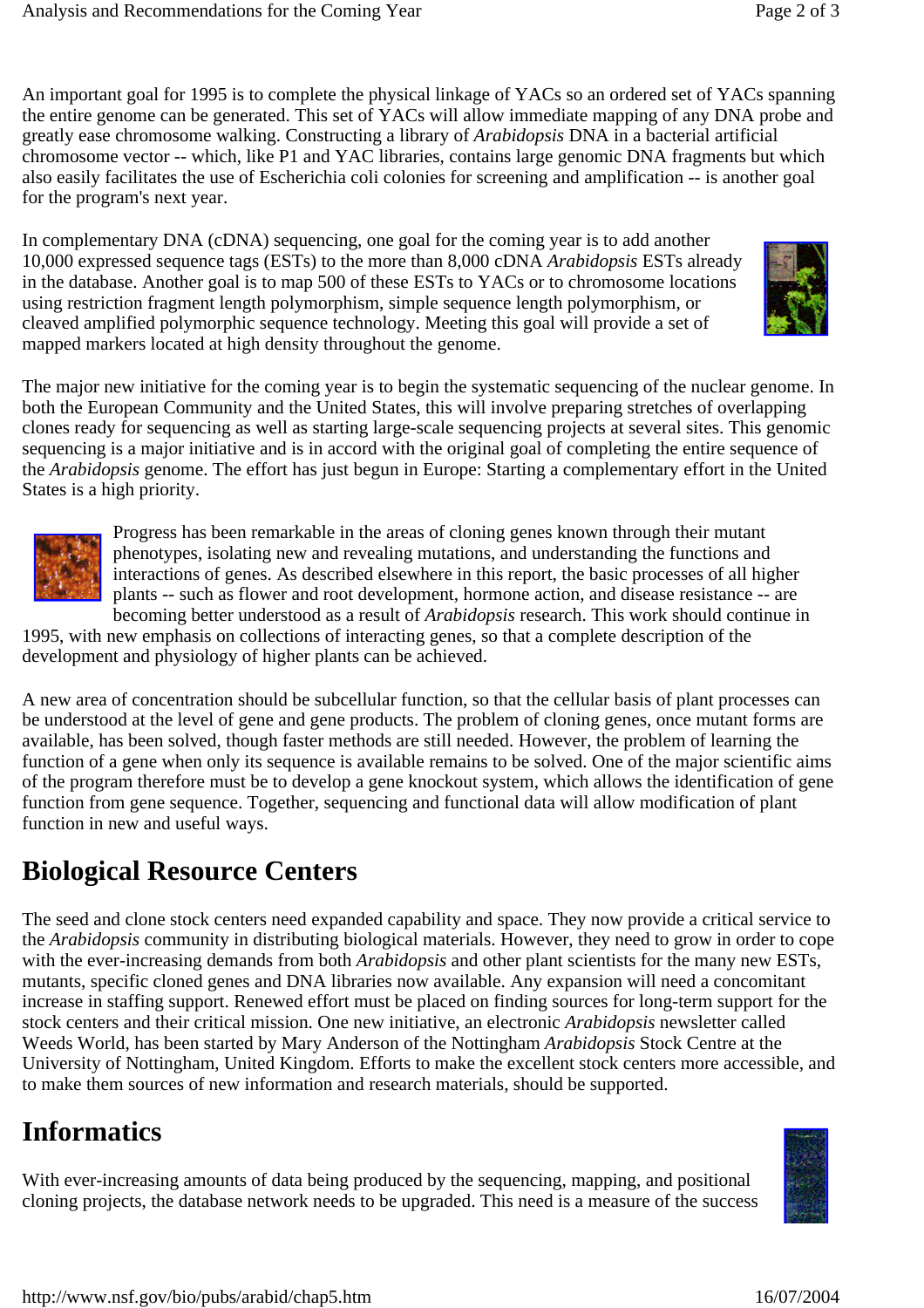of the Arabidopsis project itself. The goal for the coming year is to move the existing database system to a new generation of databases, with appropriate curatorial support. The Multinational Science Steering Committee has endorsed this assessment, and a proposal for the next generation *Arabidopsis* database has been submitted to the National Science Foundation for review. One of the objectives of the new database is to collect all available information on YAC positions, mutant locations, and EST mapping. Sharing of these data will benefit all *Arabidopsis* researchers by making new information available before publication, presenting data organized in a way that avoids duplication of effort, and accommodating completion of the physical linkage map.

### **Human Resources**



A key goal in the human resources area is to find support for multinational postdoctoral fellowships, short-term exchanges, and short courses. While the Cold Spring Harbor *Arabidopsis* course is now well-established, and other courses have been given, there is little support for multinational postdoctoral fellowships. Training young researchers and coordinating international efforts are the very future of *Arabidopsis* genome work. Both improved training and coordination result from researchers being able to study and work in different *Arabidopsis*

laboratories at early stages of their careers. At present, there is inadequate support for this key area. A goal for 1995 is thus to establish new programs for international postdoctoral fellowships.

### **Workshops and Symposia**

The *Arabidopsis* community has grown to a size and achieved a rate of scientific progress that require an *Arabidopsis* meeting each year. Thus, at the June 1994 meeting of the Multinational Science Steering Committee, plans for future *Arabidopsis* research conferences were announced. Specifically, conferences will be held June 7-11, 1995, at the University of Wisconsin in Madison (the contact is Rick Amasino, Department of Biochemistry, University of Wisconsin); June 24-28, 1996, in Norwich, United Kingdom; and the second week of June 1 997 at the University of Wisconsin. These international meetings, devoted solely to *Arabidopsis* research, should continue to be supported so that they can be attended by all *Arabidopsis* researchers, and thereby serve a coordinating function for the *Arabidopsis* genome project.

*Arabidopsis* is now such a focus for plant science researchers in such diverse fields as developmental biology, signal transduction, and plant-pathogen interactions, that many genes are being first identified in *Arabidopsis*. The Multinational Coordinated *Arabidopsis thaliana* Genome Research Project has supported many of these advances. Because the project is international and collaborative, it has provided an essential framework for hundreds of



researchers. The development of an electronic mail network; various databases; and specialized symposia, meetings, and biological resource centers have fostered an international spirit of cooperation and the free exchange of ideas. As a result, studies of *Arabidopsis* have accelerated, greatly enhancing our understanding of the molecular basis of all plant processes.

Our overall goal for the coming year should be to press ahead with the specific objectives of the project, with the ultimate aim of fully understanding the genetic, molecular, and cellular basis of all plant life.



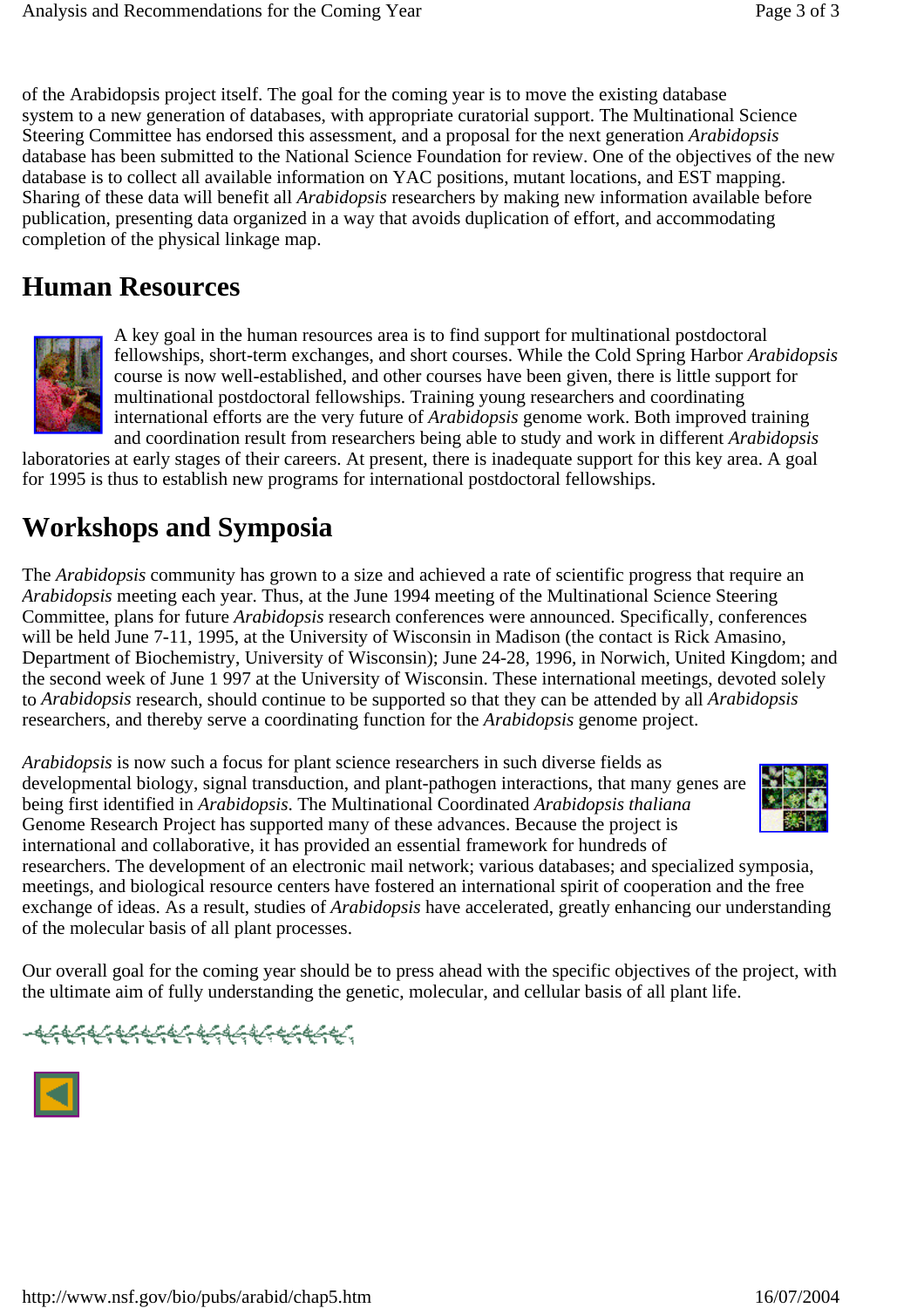# **Appendices**

- <sup>z</sup> **Sequencing Proposal**
- <sup>z</sup> **RFLP Map**
- <sup>z</sup> **Brief History of the Multinational Coordinated** *Arabidopsis thaliana* **Genome Research Project**
- <sup>z</sup> **Acknowledgments**

Appendix A. **Sequencing Proposal** 

# **North American** *Arabidopsis* **Steering Committee Workshop Proposal For An** *Arabidopsis Thaliana* **Genome Project (ATGP)**

# **Executive Summary**

Barriers that once impeded the identification of genes with important biological functions are vanishing in the 1990's. High through-put genomic sequencing now permits the rapid identification of large numbers of genes that were previously inaccessible to traditional genetic analysis. The rate of gene discovery is now limited only by the ability of scientists to map and sequence an organism's genome. Initial sequencing efforts have focused on so-called model organisms with relatively small genomes. The information obtained from these model genomes is being used to understand gene structure and function in related organisms.

*Arabidopsis thaliana*, a small flowering plant in the crucifer family, has the smallest genome and the highest gene density so far identified in a flowering plant. During the past ten years, *Arabidopsis* has become established world-wide as the preferred species for molecular-genetic studies in the laboratory. Importantly, because cloned *Arabidopsis* genes can be used to identify corresponding genes in all other plants, continued progress in identifying *Arabidopsis* genes should be considered an important strategic component for maintaining the U.S. preeminence in plant biology. Genes identified in *Arabidopsis* will soon lead to the creation of economically important plants that are more resistant to pathogen attack, that reduce the use of environmentally toxic chemicals, that produce foodstuffs with improved nutritional value, or that yield new kinds of compounds of commercial value. Increasing our knowledge of plant genes has almost limitless potential to improve environmental quality, increase energy production, identify new medicinal compounds, and enhance our ability to respond to the steady increase in human population and changing climatic conditions.

This report contains the recommendations of an ad hoc committee representing the community of *Arabidopsis* researchers and various government agencies that met in Arlington Virginia on June 8 and 9, 1994, to discuss the feasibility of commencing a federally-funded large scale *Arabidopsis* genome project in the United States. The committee discussed the impact that an *Arabidopsis* genome project would have on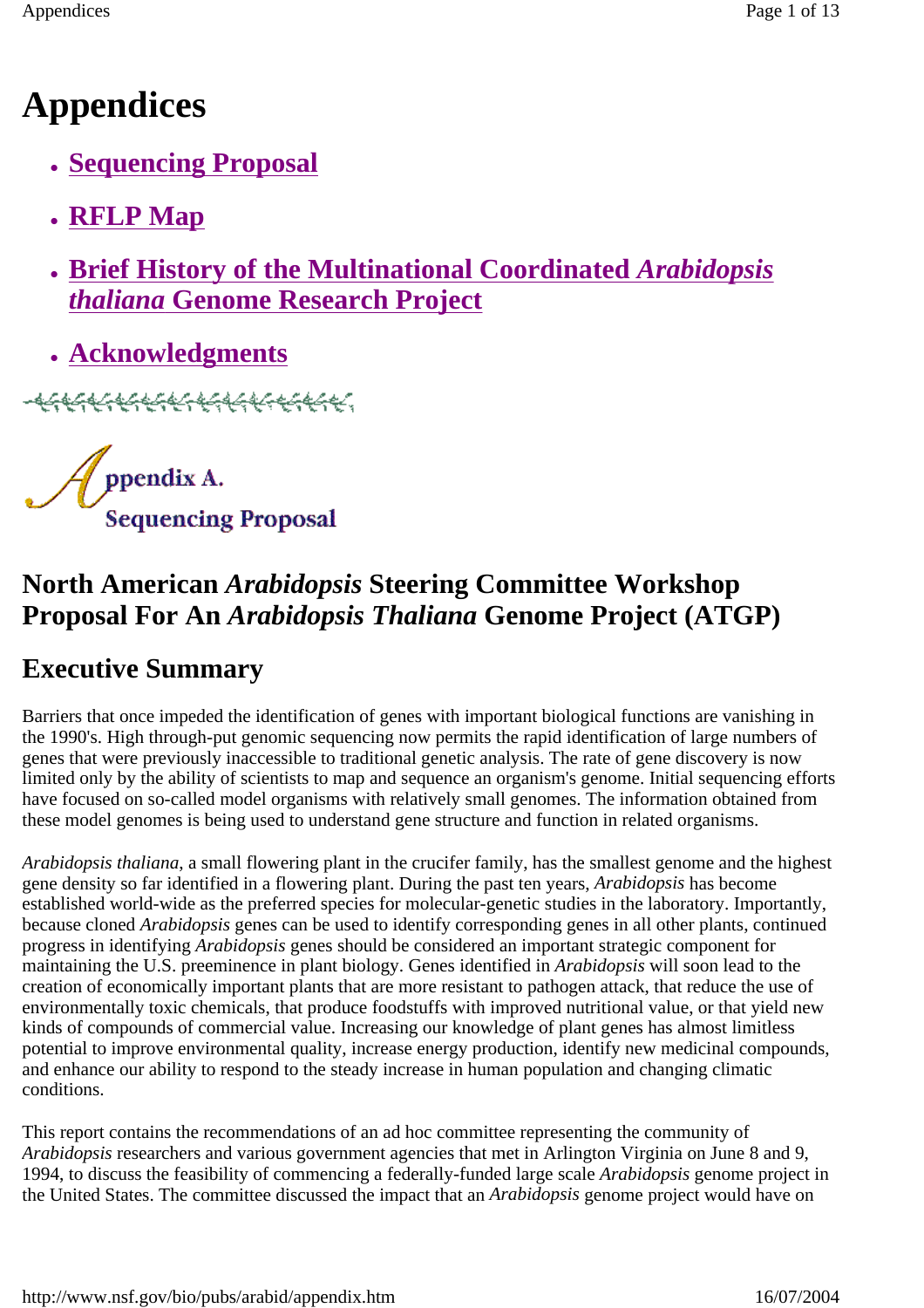the progress of basic plant research as well as on the strategic interests of the United States as they relate to agriculture, energy and the environment. The committee concluded that a large scale *Arabidopsis thaliana* Genome Project (ATGP) should commence as soon as possible. The committee identified essential features that should be considered in any proposals for the initiation of an ATGP. The committee concluded that one or a limited number of linked *Arabidopsis* Genome Centers should be established and that these Centers will serve as important models for other plant genome projects in the future. Finally, the Committee recommended that the United States ATGP be coordinated with a similar effort already underway under the auspices of the European Community. The committee recommended that funds be provided for:

- 1. Completion of the *Arabidopsis* physical/genetic map and the creation of sequence-ready clone collections by 1997.
- 2. Pilot sequencing and technology development projects with the goal of completing 10 megabases of *Arabidopsis* genome sequence by 1999.
- 3. Subsequent scale-up of pilot projects and complete sequencing of the 100 megabase *Arabidopsis* genome by 2004.

### **Introduction**

The general benefits of genome sequencing are increasingly obvious as rapid progress is made toward the goal of sequencing complete chromosomes in other model organisms, such as yeast and Caenorhabditis elegans (a small nematode). While classical mutagenesis, genetic analysis and conventional cloning strategies have uncovered many genes, rough estimates suggest that no more than 20-25% of an organism's genes can be identified by classical genetic techniques, even in organisms with a small fraction of redundant genes. Plants, including *Arabidopsis*, generally exhibit a moderate to considerable redundancy of half or more of their genes. For this and other reasons, mutations that interfere with or eliminate expression of many genes are silent. Thus direct genome sequencing is the only sure way of identifying all of an organisms genes. For plants, it follows that genome sequencing will be required for the identification of most of the economically important genes.

Because genome sequencing projects are still relatively expensive, model organisms have been selected as the initial targets of complete genome sequencing. The evolutionary kinships among organisms justify this approach. Depending on the function of a gene and how well conserved its sequence in evolution, at the very least the gene sequences of the model organism can be used to identify corresponding genes in related species. Thus the selection of model organisms for full genome sequencing is a reasonable policy for conserving limited resources, while maximizing information yield. Model organisms have been chosen by several criteria, including the breadth of existing genetic information, small genome size, and high gene density. *Arabidopsis thaliana* was adopted as a model organism by plant geneticists some years ago because of its small genome size and rapid reproductive cycle. At 100 megabases, the *Arabidopsis* genome is among the smallest known plant genomes. It also has a low repetitive DNA content.

The wisdom of selecting *Arabidopsis* as a model organism for higher plants is becoming increasingly obvious. Initial sequencing efforts suggest that the *Arabidopsis* genome has a very high gene density (~ 1 gene every 5 kb). The relatively close relationship among higher plants due to the fact that they evolved relatively recently in evolutionary time makes it possible to use sequence information obtained from *Arabidopsis* to identify homologous genes in other plants, including agronomically important species with much larger genome sizes, higher gene redundancy and a substantially greater content of repetitive sequences. *Arabidopsis* genes, which are often much easier to clone initially than the corresponding genes of plants with larger genomes, have already been used to identify and manipulate genes in agronomically important species. Scientists at Dupont, for example, have used *Arabidopsis* genes as probes to clone fatty acid desaturase genes from a variety of oilseed species such as soybean and canola. The cloned genes have been modified and reintroduced into the species of origin to alter the composition of the oil for improved health benefits. *Arabidopsis* has also been the initial experimental organism for the introduction of bacterial genes that permit genetically engineered plants to synthesize a biodegradable thermoplastic, polyhydroxybutyrate. The gene system was subsequently transferred to plants that can be used to produce the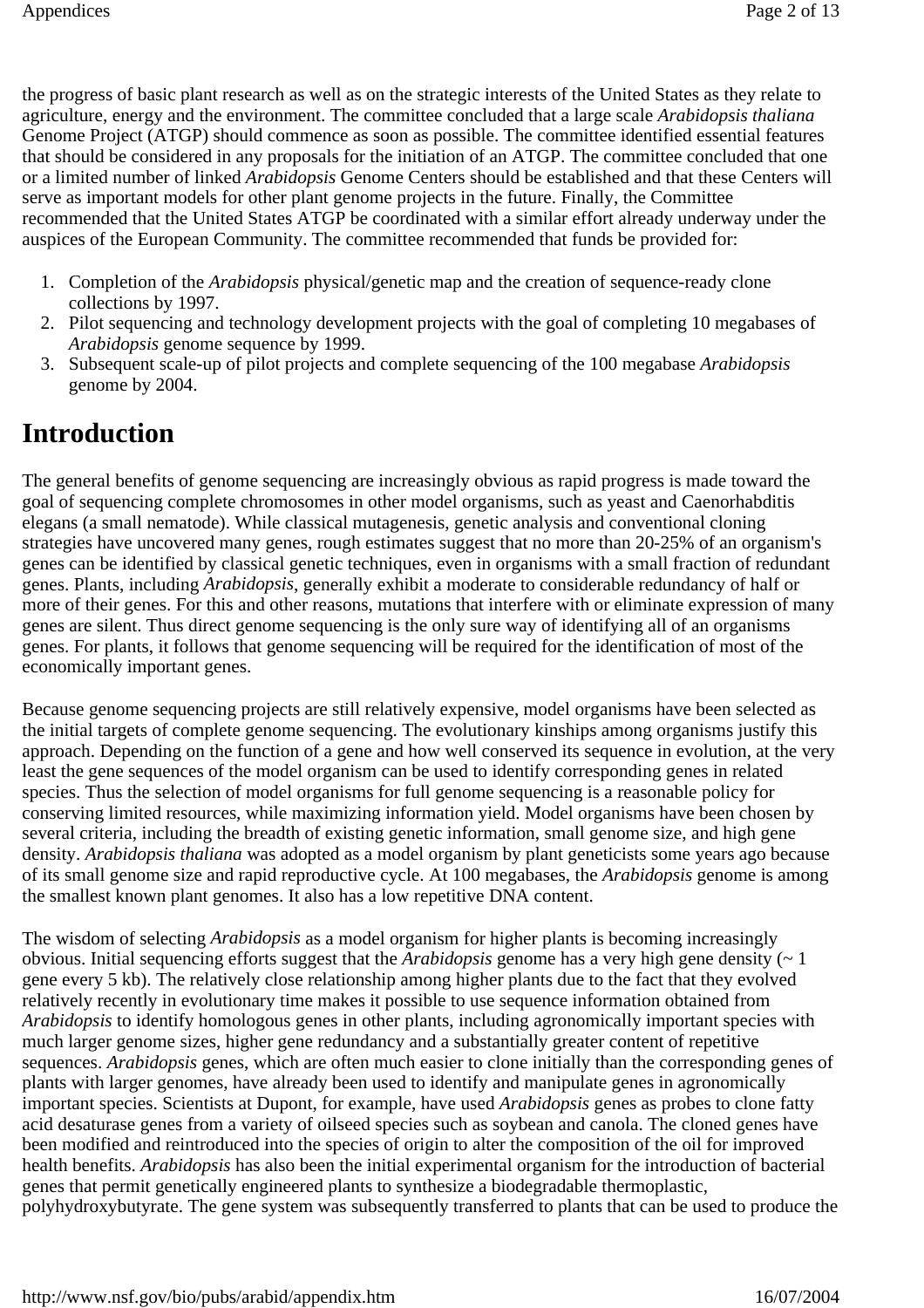plastic on an agricultural scale. It was the ready availability of *Arabidopsis* mutants, as well as the fact that *Arabidopsis* can be genetically manipulated that made this work possible. Additional genes which have been cloned from *Arabidopsis* and which have potential agronomic value include genes that confer resistance to bacterial and fungal pathogens, which are involved in the synthesis of plant hormones, which affect nutritional quality of seeds, and which alter time of flowering.

In addition to its potential agronomic importance, *Arabidopsis* genome mapping and sequencing work has already benefited and will increasingly benefit the community of *Arabidopsis* researchers. It presently takes about three person-years on average to clone an *Arabidopsis* gene identified by a mutation using map-based cloning techniques. The availability of the complete genomic sequence would vastly simplify and reduce the cost of identifying most *Arabidopsis* genes. Although the short-term cost of sequencing the entire *Arabidopsis* genome is substantial (current costs are about \$1.00/base, implying a total cost approaching \$100 million by project completion), there are long-term savings and benefits for the entire plant research community in accelerating research. Moreover, the high gene density of the *Arabidopsis* genome implies a high ratio of informative to uninformative sequence, maximizing the return on the investment of time and resources. Finally, the information obtained in sequencing the genomes of other model organisms widely used in biological research, such as Escherichia coli, yeast, and C. elegans has contributed greatly to our understanding of the biology of these organisms and clearly demonstrates the important role that genome projects can play in biological research. Equally significant advances in our understanding of plant biology can be expected from an *Arabidopsis* genome project.

# **Workshop Summary**

**Overview:** To assess the feasibility and desirability of a federally funded *Arabidopsis* genome project, the North American *Arabidopsis* Steering Committee organized and convened a workshop in Arlington Virginia on June 8-9, 1994. The workshop participants included the elected members of the North American *Arabidopsis* Steering Committee. Representatives from the National Science Foundation, the U.S. Department of Agriculture, the Department of Energy, the NIH-sponsored human genome project, and the European Community were present as observers. Two scientists involved with the human genome project were also present as technical advisors. A list of participants is given below.

The general goal of the workshop was to assess progress toward meeting the goals of mapping and sequencing the *Arabidopsis* genome and make specific recommendations to the National Science Foundation to direct future US efforts in the Multinational Coordinated *Arabidopsis thaliana* Genome Research Project. A secondary goal was to outline in general terms the main issues which should be addressed in future proposals concerning the development of new or expanded *Arabidopsis* sequencing centers.

The workshop commenced with a summary of the recent *Arabidopsis* genome conference held at the Cold Spring Harbor's Banbury Center and discussion of current funding for Arabidopsis genome research. Mike Bevan and Chris Somerville presented overviews of the EC sequencing program (ESSA or European Scientists Sequencing *Arabidopsis*) and the Michigan State University cDNA sequencing project, respectively. Mary Clutter joined the workshop participants for a brief discussion of *Arabidopsis* genome research funding within NSF. Jen-i Mao and Mark Johnston discussed two different approaches to sequencing taken at Collaborative Research (the multiplex approach) and by the C. elegans sequencing group at Washington University (sequencing machines). The committee discussed the responses from the *Arabidopsis* community to a questionnaire on the *Arabidopsis* genome project. Finally, workshop participants discussed the present status and future of the US *Arabidopsis* genome project, commencing with a detailed consideration of the rationale for genome mapping and sequencing and commentary on the benefits of even the limited effort to date. The following issues were discussed in depth: Should there be an organized Arabidopsis genome project given the current state of *Arabidopsis* research? What is the relative priority of complete genome sequencing compared to completion of a physical map, adding more PCR-based mapping markers to the map, or single-pass cDNA sequencing? Who should pay for an *Arabidopsis* genome project, how should it be organized, how long will it take, and how much will it cost? How will a US-funded ATGP be coordinated with ESSA?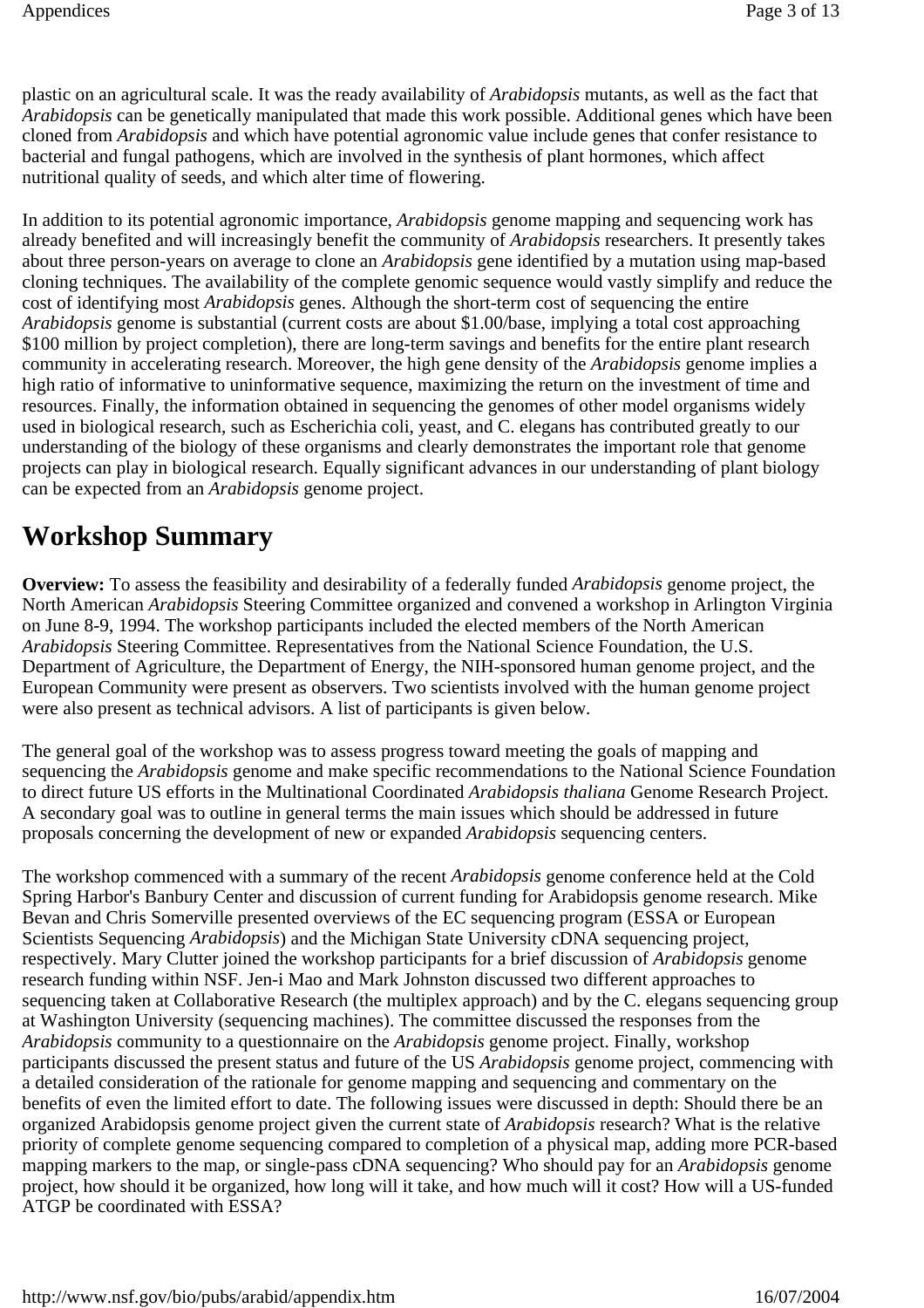**Setting Priorities:** Before the workshop, a questionnaire designed to obtain feedback from the *Arabidopsis* community on the desirability of an *Arabidopsis* genome project was posted on the *Arabidopsis* electronic newsgroup, More than 20 responses were obtained which were reviewed and discussed during the course of the workshop. Although most respondents supported the concept of an ATGP, several respondents suggested that a high-density genetic map consisting of PCR-based markers be completed before large scale sequencing be undertaken. Indeed, the relatively small number of DNA markers and the incomplete physical map had already been useful to many investigators and that there had been extremely heavy and immediate demand for the cDNA clones that were being sequenced at MSU and in France. The workshop participants agreed that a high-density genetic/physical map would be of immediate benefit to the community. On the other hand, because it takes considerable time to get a sequencing organization equipped, trained and functioning efficiently, there was general agreement of workshop participants that it is essential to begin setting genome sequencing goals immediately and to initiate pilot sequencing projects in parallel with other aspects of genome analysis.

**Progress in Genome Research:** The current efforts in several laboratories to establish links between the genetic and physical maps of the *Arabidopsis* genome greatly facilitates the map-based cloning of genes. While many mutations and genes have been mapped by the use of restriction fragment length polymorphism (RFLPs), genetic markers based on the polymerase chain reaction (PCR) are being developed for *Arabidopsis*. Cleaved amplified polymorphic sequences (CAPS) and simple sequence length polymorphism (SSLPs) markers can be used for rapid mapping of plant mutations and as a dense set of sequence tagged sites (STSs) for the construction of a physical map of the *Arabidopsis* genome using an anchoring strategy. In a collaborative effort, investigators at the John Innes Institute, the University of Pennsylvania and Massachusetts General Hospital, are developing an overlapping set of YACs covering the entire genome. Using newly available YAC libraries, total genome coverage in YACs is now estimated to be approximately 60-70%; with even greater coverage on chromosome 4 (about 80%).Furthermore, in preparation for phase one of the European Scientists Sequencing *Arabidopsis* (ESSA), restriction mapping of 500 kb of cosmids from the top of chromosome 4 has been completed and distributed to the participating laboratories. In addition to facilitating the cloning of genes identified solely by phenotype, physical mapping of the genome generates the starting materials for rapid and efficient sequencing and is a key component of a genome project.

Another important component of the ATGP is three cDNA sequencing projects that are underway in Europe, Canada and the US. The European goal is to sequence (from both ends) 3000 unique cDNA fragments (expressed sequence tags or ESTs). ESSA scientists are also mapping their ESTs to YAC clones, regardless of whether the YAC clone has been anchored. Canadian scientists are planning to map 600 ESTs. The US project has already entered 2500 ESTs in publicly available databases and is on the verge of entering an additional 4000 (these have been sequenced only in one direction and relatively little effort has been devoted to eliminating redundancy). The exact number of different gene transcripts represented among this collection of ESTs is unknown; hence the fraction of the estimated 15Ð16,000 *Arabidopsis* genes represented in this collection cannot be determined at present. The workshop participants concluded that mapping cDNAs had merit because it facilitates connecting a mapped mutation to its cognate gene even in the absence of genomic sequence.

**Goals for** *Arabidopsis* **Genome Research:** Workshop participants agreed that a pilot genome sequencing project should begin immediately. More specifically, the NAASC recommends that a specific federal program be developed to support Arabidopsis genome sequencing and associated technology development with the goal of completion of the entire genomic sequence by the year 2004. The following steps should be undertaken to achieve this goal:

- 1. A call for proposals to conduct pilot *Arabidopsis* sequencing projects. This should be in the form of RFPs to make it possible to attract proposals from outside the *Arabidopsis* community.
- 2. Establishment of several sequencing centers with the short-term goal to obtain 10 megabases of genomic sequence within 3 years from the start of funding (a similar goal to ESSA). The participation of existing DNA sequencing centers, as well as companies with relevant expertise, is encouraged. The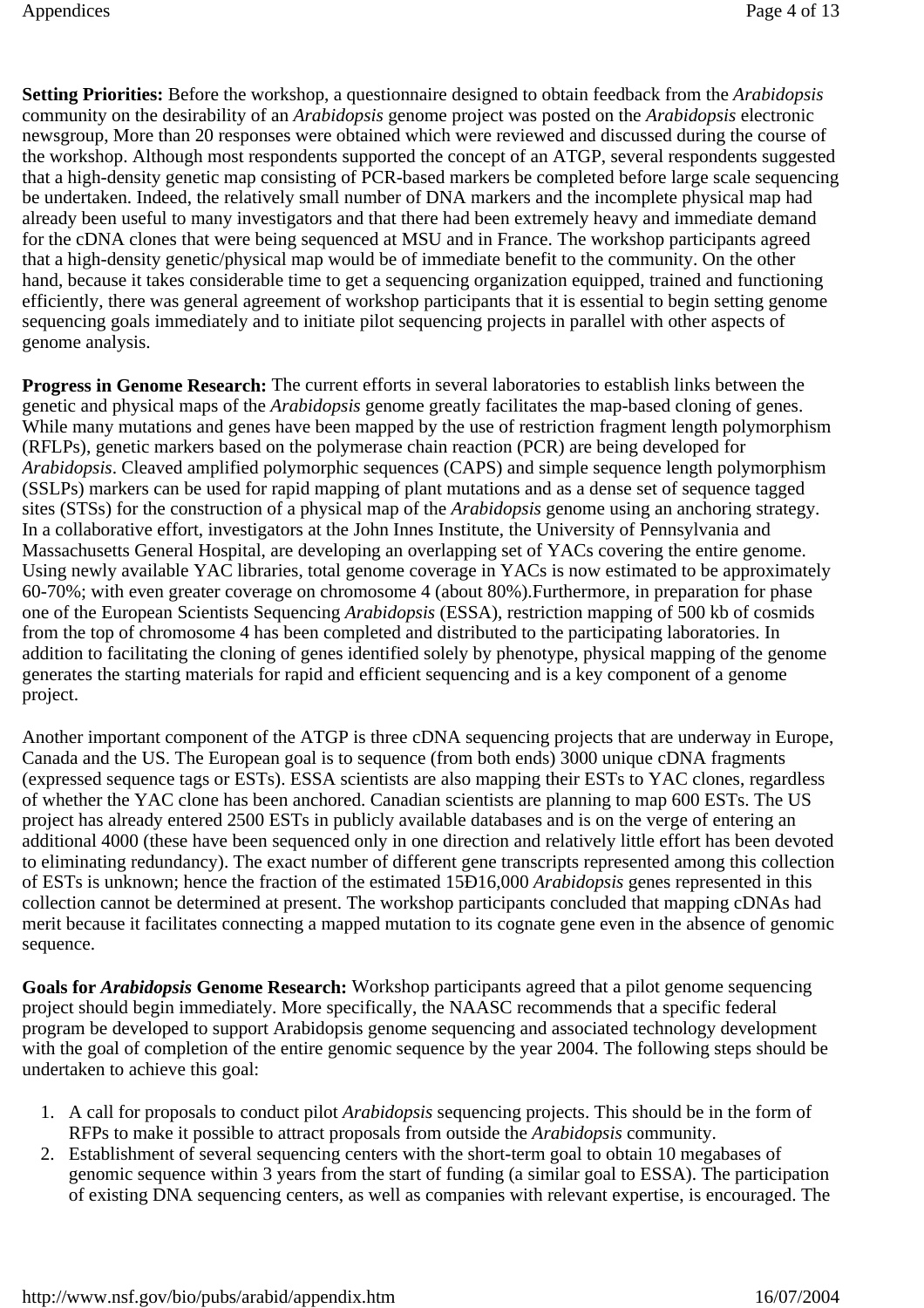purpose of these pilot projects will be to establish the feasibility of and to develop a detailed strategy to complete the sequencing of the entire *Arabidopsis* genome. To achieve cost-effectiveness, it is not envisioned that this program will fund a large number of small-scale sequencing projects. Pilot sequencing projects should include substantial mapping components, including the goal of finding and mapping at least 1000 PCR-based markers, to generate the appropriate templates for sequencing.

- 3. Significant expansion of the pilot sequencing centers to achieve the goal of completion of the entire sequence by 2004. It is noted that this phase will require a substantial commitment of equipment, supplies, and personnel.
- 4. Although specific goals were not set, workshop participants emphasized that a key feature of genome research was the development of methods for the identification of gene function. Some of the more promising methodologies for *Arabidopsis* include antisense mRNA constructs, co-suppression and transposon tagging.

### **Conference Participants**

Dr. Fred Ausubel Department of Molecular Biology Massachusetts General Hospital Boston, MA 02114

Dr. Mike Bevan John Innes Institute Colney Lane, Norwich NR4 7UJ, United Kingdom

Dr. Joanne Chory Plant Biology Laboratory Salk Institute PO Box 85800 San Diego, CA 92186-5800

Dr. Joseph Ecker Department of Biology University of Pennsylvania Philadelphia, PA 19104-6018

Dr. Mark Estelle Department of Biology Indiana University Bloomington, IN 47405

Dr. Nina Fedoroff Department of Embryology Carnegie Institution of Washington 115 West University Parkway Baltimore, MD 21210

Dr. Howard Goodman Department of Molecular Biology Massachusetts General Hospital Boston, MA 02114

Dr. Mark Johnston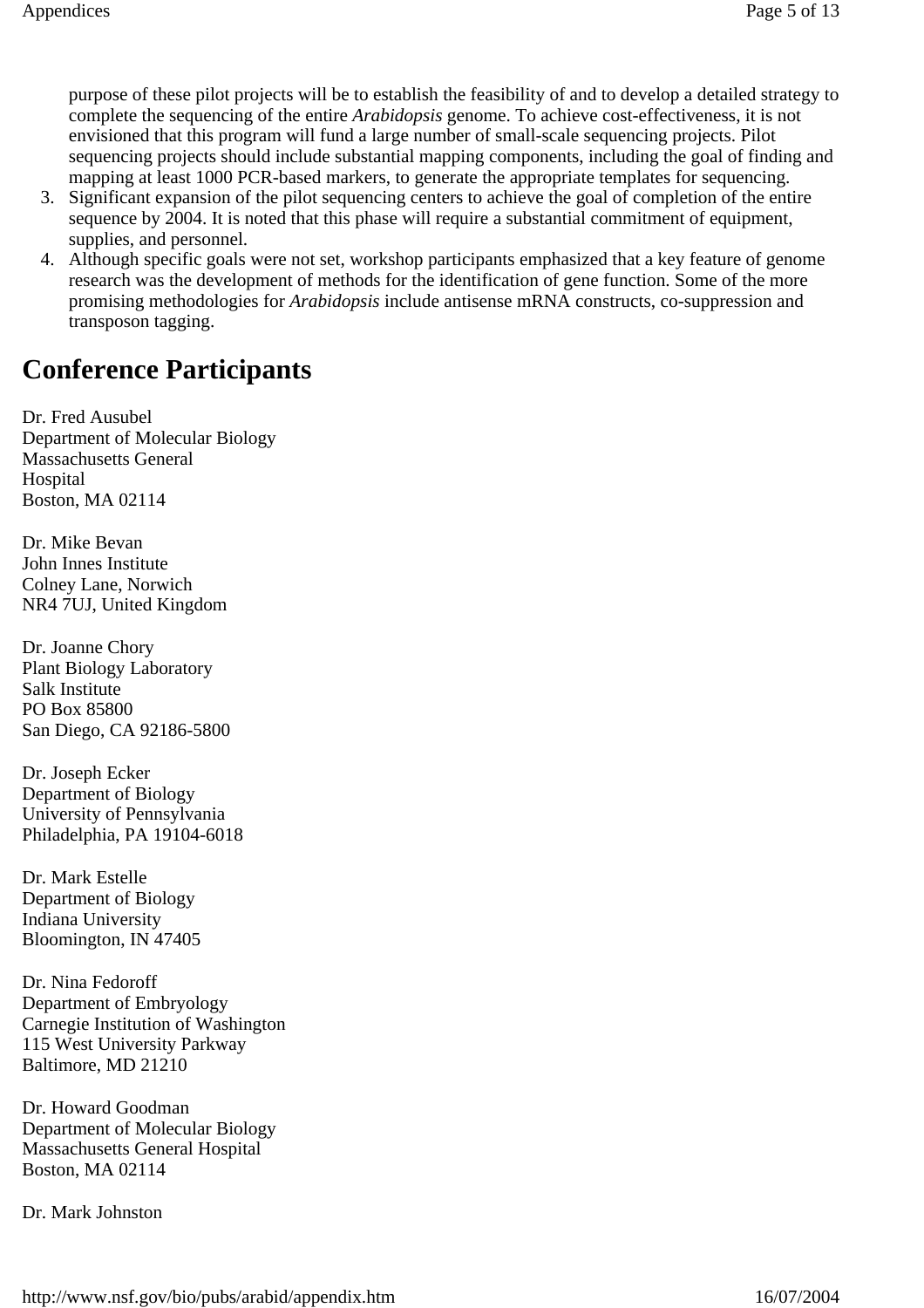Department of Genetics Washington University School of Medicine 4566 Scott Avenue St. Louis, MO 63110-1031

Dr. Jen-i Mao Collaborative Research Inc. 1365 Main Street Waltham, MA 02154

Dr. David Meinke Department of Botany Oklahoma State University Stillwater, OK 74078

Dr. Chris Somerville Plant Biology Department Carnegie Institution of Washington Stanford, CA 94305-4170

### **Observers:**

Dr. Machi Dilworth National Science Foundation 4201 Wilson Blvd, Rm #685 Arlington, VA 22230

Dr. Ed Kalaikau Program Director Plant Genome Program National Research Initiative Competitive Grants CRS/USDA AG Box 2241 Washington, DC 20250-2241

Dr. Jerome P. Miksche **Director** Office of Plant Genome Research Agricultural Research Service U.S. Department of Agriculture Bldg. 005, BARC-West, Beltsville, MD 20705

Dr. Robert Rabson **Director** Division of Energy Biosciences Office of Basic Energy Sciences U. S. Department of Energy ER-17, GTN Washington, DC 20545

Dr. Robert Strausberg National Center for Human Genome Research National Institutes of Health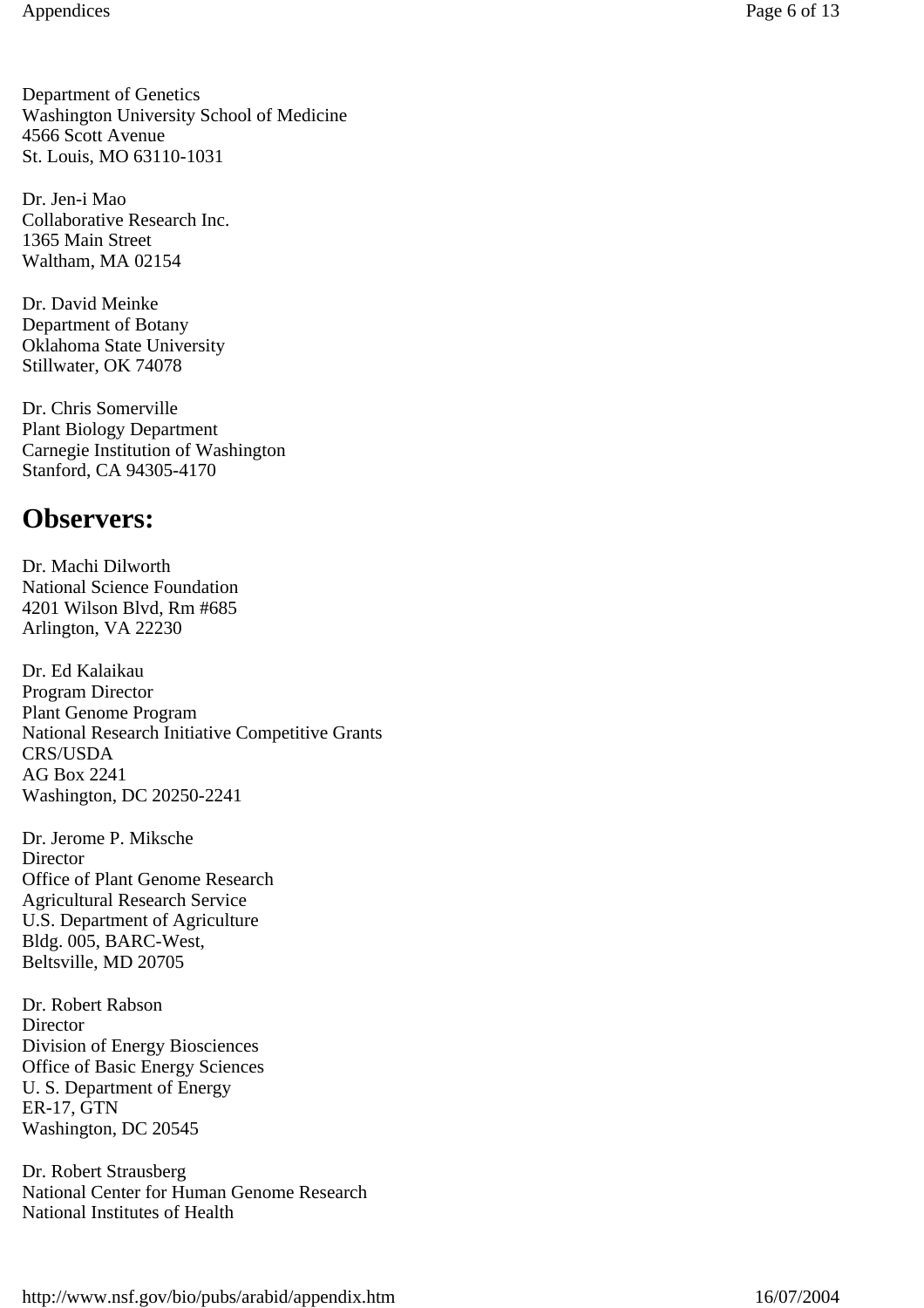9000 Rockville Pike Bethesda, MD 20892



| Chromosome I |                  |                | Chromosome II    |              | Chromosome III |         |                  |       |        |
|--------------|------------------|----------------|------------------|--------------|----------------|---------|------------------|-------|--------|
| (1)          | (2)              | (1)            | (2)              | (1)          | (2)            | (1)     | (2)              | (1)   | (2)    |
| 0.0          | RS10             | 66.1           | mi342            | 0.0          | NOR2           | 0.0     | Athb3            | 112.2 | m424   |
| 2.4          | nga59            | 68.5           | m1133            | 7.2          | ve012          | 2.5     | mi199            | 113.0 | agp29  |
| 2.4          | PVV4             | 68.5           | GAPB             | 9.3          | mi320          | 3.5     | mi74b            | 114.8 | nga6   |
| 2.4          | ACC <sub>2</sub> | 70.9           | mi72             | 10.8         | m246           | 3.5     | nga32            | 117.1 | nga112 |
| 2.4          | ve001            | 70.9           | GRF2             | 13.4         | m497A          | 4.5     | nga172           |       |        |
| 6.2          | ATEAT1           | 72.9           | GRF4             | 14.3         | g4553          | $6.0\,$ | GAPC             |       |        |
| 7.3          | agp16            | 80.2           | GRF1             | 17.9         | mi310          | $6.0\,$ | min172           |       |        |
| 8.5          | 0846A            | 85.3           | mi291a 17.9      |              | ve013          | 9.6     | mi355            |       |        |
| 9.7          | $SEP4E$ 86.4     |                | mi441            | 18.5         | mi444          | 9.6     | mi403            |       |        |
| 9.7          | ve002 86.9       |                | mi208            | 18.5         | mi421          | 10.7    | m583             |       |        |
| 10.3         | mi372            | 87.4           | mi106            | 19.1         | g4532          | 11.4    | q4523            |       |        |
| 10.3         | g4715a 89.0      |                | m213             | 21.8         | SEP2A          | 12.9    | nga126           |       |        |
| 10.3         | m488             | 91.7           | spl5             | 22.9         | g4133          | 13.6    | JGB3             |       |        |
| 10.3         | ve003            | 94.4           | mi209            | 25.9         | PR1            | 14.9    | mi467            |       |        |
| 10.3         |                  | agp102 94.6    | nga280 28.5      |              | mi398          | 15.5    | mi357            |       |        |
| 10.3         | ve004            | 94.8           | nga128 32.6      |              | m216           | 16.5    |                  |       |        |
|              | PAI1             |                |                  |              | B33            |         | apx2             |       |        |
| 12.1         |                  | 95.0           | mi303            | 32.6         |                | 19.0    | mi207            |       |        |
| 13.9         | apx1             | 96.6           | <b>B34</b>       | 34.3         | mi139          | 19.3    | MS2              |       |        |
| 15.5         | min100           | 98.2           | g4026 35.4       |              | mi148          | 19.6    | ATHCHIB          |       |        |
| 16.0         | m241A            | 98.7           | mi259 38.1       |              | mi238          | 19.6    | sp16             |       |        |
| 16.2         | mi443            | 98.7           | mi230 38.4       |              | pGC1           | 20.8    | nga162           |       |        |
| 16.6         | nga63            | 98.7           | mi408            | 38.7         | m251           | 24.9    | g4708            |       |        |
| 17.2         | ve005            | 98.7           | mi304            | 38.7         | 0802F          | 24.9    | m228             |       |        |
| 20.2         | ve006            | 100.0          | ATHGENE 45.1     |              | g6842          | 25.4    | mi289            |       |        |
| 20.9         | NCC1             | 102.7          | mi324            | 45.1         | GPA1           | 25.9    | mi339            |       |        |
| 20.9         | pc1              | 102.7          | mi353            | 48.0         | er             | 30.8    | m560B2           |       |        |
| 21.6         | pc2              | 102.7          | MW1              | 48.0         | B68            | 33.2    | m105             |       |        |
| 23.0         | 0818             | 104.5          | mi424 54.1       |              | pGC2           | 33.9    | mi142            |       |        |
| 23.5         | EG17G9           | 108.6          | m315             | 55.1         | m i 54         | 34.5    | 04023            |       |        |
| 24.5         | g3786            | 114.1          | mi185 56.1       |              | ve014          | 36.4    | mi268            |       |        |
| 25.5         | ve007            | 114.1          | mi193 56.6       |              | m220           | 41.8    | mi386            |       |        |
| 28.1         | mi348            | 116.2          | g4552            | 58.9         | SEP5B          | 42.9    | mi225            |       |        |
| 29.1         | $m$ i $113$      | 116.7          | pCITf11758.9     |              | m283C          | 43.9    | g4711            |       |        |
| 31.5         | pFNR             | 122.1          | Athb13           | 63.3         | <b>PR21</b>    | 50.1    | m <sub>178</sub> |       |        |
| 33.9         | mi203            | 123.8          | Tag1             | 65.2         | ve015          | 50.1    | mi287            |       |        |
| 33.9         | pc3              | 124.8          | mi462 65.2       |              | sp13           | 51.1    | ve020            |       |        |
| 35.3         | g3829            | 125.8          | m <sub>103</sub> | 65.7         | mi277          | 51.1    | um579C           |       |        |
|              | 39.2 m235        | 126.3          | PKNAT22 66.0     |              | ve016          | 52.6    | GAPA             |       |        |
| 42.0         | mi265            | 126.3          | m453A            | 66.3         | g17288         | 57.3    | GL1              |       |        |
| 42.5         | m <sub>163</sub> | 129.4          | nga111           | 66.3         | m323           | 60.4    | mi413            |       |        |
| 45.1         | ve008            | 131.7          | mi425            | 68.0         | um579B         | 63.6    | mi79b            |       |        |
| 45.1         | min111           | 131.7          | PR5              | 68.0         | ve017          | 64.1    | mi358            |       |        |
| 45.1         | mi62             | 133.2          | I6               | 68.3         | SAM3           | 69.1    | ve021            |       |        |
| 45.1         | min15            | 134.0          | ATHATPAS68.6     |              | ve018          | 72.1    | g4117            |       |        |
| 45.1         | mi192            | 134.6          | m532             | 70.4         | $_{\rm LTP}$   | 72.1    | m249             |       |        |
| 46.1         | min116           | 135.0          | ADH              | 71.4         | m429           | 77.6    | 097B1            |       |        |
| 46.1         |                  |                |                  |              | q4514          | 84.7    |                  |       |        |
| 56.2         | nga248           | 135.4<br>135.8 | petE             | 71.4<br>72.9 |                | 86.1    | <b>I18</b>       |       |        |
|              | ve009            | 136.9          | ve011            |              | 05841          |         | g4564b           |       |        |
| 56.8         | m254A            |                | agp64            | 72.9         | nga168         | 89.2    | g4014            |       |        |
| 57.9         | m253             | 140.1          | g17311           | 78.4         | m336           | 93.5    | m457             |       |        |
| 58.5         | P39B2T7 141.1    |                | m132A            | 81.0         | ve019          | 94.6    | mi456            |       |        |
| 59.1         | ve010            | 141.1          | mi157            | 81.6         | mi473          | 99.7    | t94              |       |        |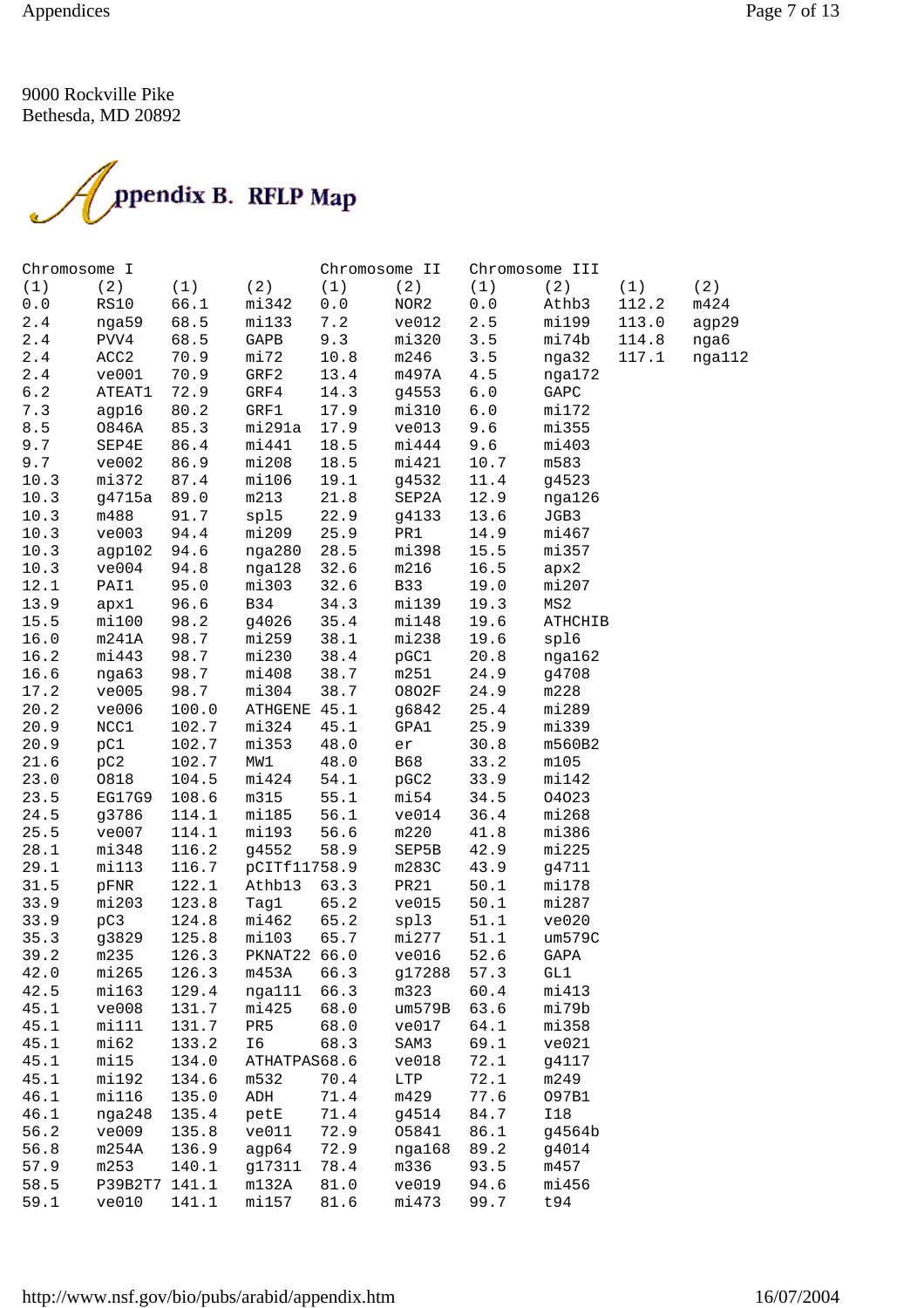| 60.8          | mi423a        | 150.4    | pAtT32CX83.7           |         | Athb7         | 101.8        | ve022         |
|---------------|---------------|----------|------------------------|---------|---------------|--------------|---------------|
| 62.5          | RPS18B        |          |                        | 86.4    | mi455         | 104.5        | g2778         |
| 64.1          | mi63          |          |                        | 86.4    | mi79a         | 104.5        | BGL1          |
| 65.1          | min19         |          |                        | 88.8    | pAtT51        | 108.1        | spl1          |
|               |               |          |                        |         |               |              |               |
| Chromosome IV |               |          |                        |         | Chromosome V  |              |               |
| (1)           | (2)           | (1)      | (2)                    | (1)     | (2)           | (1)          | (2)           |
| $0.0$         | <b>BIO217</b> | 67.1     | m226                   | $0.0$   | 05629         | 77.3         | mi323         |
| 3.7           | mi51          | 67.1     | g13683                 | 3.2     | um515D        | 78.4         | m247          |
| $6.6$         | mi204         | 67.1     | C18a                   | 3.2     | g3715         | 82.7         | g4028         |
| 7.2           | min122        | 67.6     | g4539                  | $6.1\,$ | ctr1          | 85.9         | DFR           |
| 10.4          | g3843         | 68.1     | min12                  | $8.0$   | min121        |              | sp12          |
| 13.7          | I41G          | 68.1     | mi330                  | $8.0$   |               | 87.0<br>88.2 | $m$ i194      |
|               |               |          |                        |         | nga225        |              |               |
| 16.6          | mi301         | 68.6     | g3845                  | 9.0     | ASA1          | 88.7         | agp6          |
| 18.7          | ve023         | $70.8\,$ | mi32                   | 10.0    | 06569         | 89.2         | mi83          |
| 18.7          | mi390         | 73.0     | $\mathbb{A}\mathbb{G}$ | 10.5    | m217          | 92.5         | mi423b        |
| 20.5          | GA1           | 73.0     | g19838                 | 11.5    | g3837         | 93.1         | mi61          |
| 22.4          | Gslohp        | 73.9     | pCITd71 13.0           |         | mi97          | 96.3         | ve027         |
| 25.3          | petC          | 73.9     | g3883                  | 14.6    | KG31          | 99.8         | mi271         |
| 26.7          | m448A         | 75.5     | JGB9                   | 16.5    | nga158        | 100.3        | mi226         |
| .7            | mi233         | 79.1     | mi422                  | 19.4    | nga249        | 101.6        | nga129        |
| 27.7          | g2616         | 81.9     | mi475                  | 22.2    | ca72          | 106.2        | m435          |
| 28.2          | mi306         | 83.0     | agp66                  | 22.7    | nga151        | 106.3        | LFY3          |
| 28.7          | m506          | 83.5     | SEP2B                  | 22.7    | mi174         | 111.8        | m558A         |
| 29.5          | <b>BIO200</b> | 85.5     | RPS2                   | 23.3    | CHS           | 112.9        | mi70          |
| 30.3          | mi167         | 86.5     | m600                   | 26.9    | mi322         | 112.9        | mi418         |
| 30.8          | mi87          | 86.9     | PG11                   | 26.9    | mi438         | 112.9        | mi74a         |
| 30.8          | m456A         | 87.3     | m1123                  | 26.9    | nga106        | 112.9        | m1184         |
| 33.4          | nga12         | 88.4     | mi232                  | 28.9    | ve026         | 114.0        | mi69          |
| 36.1          | nga8          | 88.4     | RLK5                   | 29.7    | g4560         | 114.0        | SEP5A         |
| 39.7          | RPS18C        | 90.6     | H1                     | 30.5    | TSL           | 115.3        | agp50         |
| 40.2          | pCITf3        | 92.8     | g8300                  | 32.2    | mi138         | 118.9        | m211A         |
| 41.7          | H2761         | 93.9     | mi431                  | 35.6    | mi90          | 125.4        | g2368         |
| 41.7          | m518A         | 94.6     | 06455                  | 36.1    | mi433         | 126.5        | ve028         |
| 47.1          | <b>BIO206</b> | 94.6     | g3088                  | 36.1    | GslbutAr132.6 |              | m555          |
| 49.4          | pCITd23 95.4  |          | pCITd10437.8           |         | m291          | 134.9        | mi335         |
| 52.6          | g41 08        | 100.4    | pCITd76 44.1           |         | g4715b        | 138.2        | <b>BIO205</b> |
| 55.0          | mi465         | 100.4    | pCITd99 47.9           |         | g455657       |              |               |
| .8            | m1128         | 104.4    | m214                   |         | nga139        |              |               |
|               |               |          |                        | 48.8    |               |              |               |
| 58.9          | g6837         | 108.8    | AP2                    | 50.1    | mi219         |              |               |
| 58.9          | g2620         | 114.7    | g2486                  | 50.1    | AF3           |              |               |
| 59.9          | um713B1 115.8 |          | um596A                 | 52.6    | Tn139         |              |               |
| 59.9          | mi279         | 119.4    | ve025                  | 57.9    | m125          |              |               |
| 60.4          | um713B2 124.4 |          | mi369                  | 62.3    | um579D        |              |               |
| 60.4          | mi30          | 124.4    | DHS1                   | 64.0    | nga76         |              |               |
| 60.9          | g10086        | 124.4    | g3713                  | 64.6    | mi291b        |              |               |
| 60.9          | g4564a        |          |                        | 67.5    | $m$ i137      |              |               |
| 61.9          | m326          |          |                        | 68.5    | GRF3          |              |               |
| 61.9          | ve024         |          |                        |         |               |              |               |
| 62.4          | mi198         |          |                        |         |               |              |               |
| 64.5          | mi260         |          |                        |         |               |              |               |

**NOTES:** RFLP map prepared by Clare Lister and Caroline Dean, John Innes Centre, Norwich, UK. Map was generated using recombinant inbred lines of *Arabidopsis thaliana* from a cross between Landsberg and Columbia ecotypes. MapMaker software provided the linkage analysis of RFLP scores; recombination frequencies were converted to map distances using the Kosambi mapping function. The maps of chromosomes I, II, III, and V were generated entirely using MapMaker. The map of chromosome IV was based on the physical map data from Renate Schmidt and coworkers. The columns under each chromosome name represent (1) the cumulative centimorgan distance along the chromosome and (2) the corresponding locus.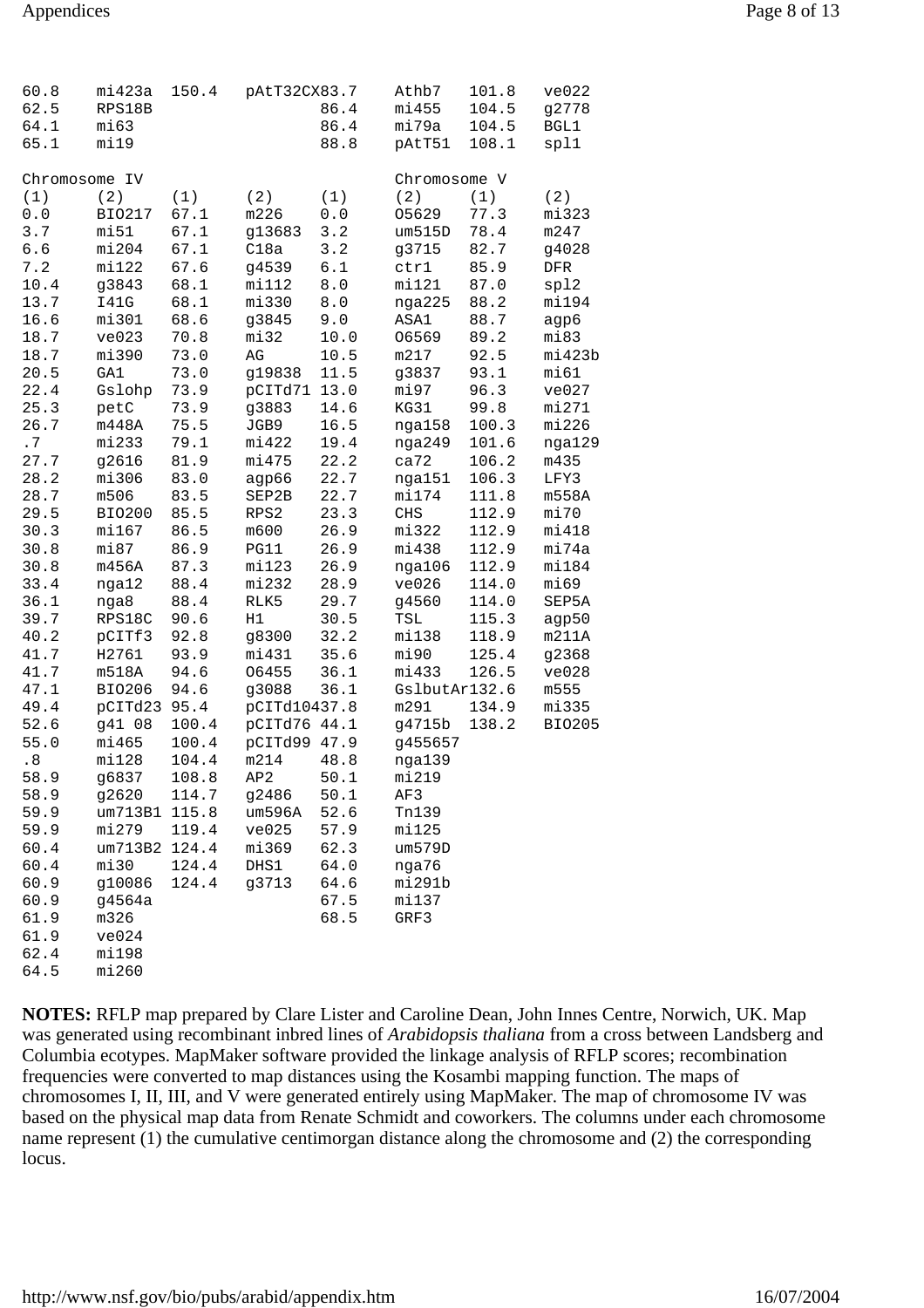# ppendix C. Brief History of the Multinational Coordinated Arabidopsis thaliana Genome Research Project

**May 1989** First U.S. planning workshop (National Science Foundation, Washington, DC)

**July 1989** Second U.S. planning workshop (Cold Spring Harbor, NY)

**October 1989** International planning workshop (Bloomington, IN) UK Agricultural and Food Research Council (AFRC) establishes a coordinated program on *Arabidopsis* biology under the Plant Molecular Biology (PMB) research initiative

**December 1989** Seed stock center at University of Nottingham, UK, is established

**February 1990** First issue of the AFRC PMB *Arabidopsis* newsletter is published

**April 1990** The Multinational Science Steering Committee meets in Denver, CO, and drafts a long-range plan for the Multinational Coordinated *Arabidopsis thaliana* Genome Research Project

**May 1990** The European Community (EC) launches a transnational *Arabidopsis* genome research project ¾ a 3-year T-project under Biotechnology Research for Innovation, Development, and Growth in Europe (BRIDGE) aimed at technology development

**June 1990** Participants of the Fourth International Conference on *Arabidopsis* Research in Vienna, Austria, endorse the long-range plan drafted by the steering committee in April In Washington, DC, the Department of Energy, the National Institutes of Health, the National Science Foundation (NSF), and the Department of Agriculture sign an interagency agreement to collaborate on *Arabidopsis* genome research

**July 1990** A worldwide *Arabidopsis* electronic bulletin board is established

**August 1990** Long-range plan for the Multinational Coordinated *Arabidopsis thaliana* Genome Research Project is published (NSF 90-80)

**October 1990** NSF receives funding to begin *Arabidopsis* genome research initiative

**February 1991** A DNA clone center is established in Koln, Germany, as part of the EC BRIDGE project

**April 1991** First annual progress report for the Multinational Coordinated *Arabidopsis thaliana* Genome Research Project is published (NSF 91-60)

**September 1991** French cDNA and mapping project begins An *Arabidopsis thaliana* Database (AAtDB) is established at Massachusetts General Hospital in Boston, MA *Arabidopsis* Biological Resource Center at Ohio State University and its associated database, *Arabidopsis* Information Management System (AIMS), are established

**January 1992** EC-U.S. workshop on managing *Arabidopsis* genome data (Boston, MA)

**March 1992** U.S. cDNA sequencing project at Michigan State University in East Lansing, MI, is initiated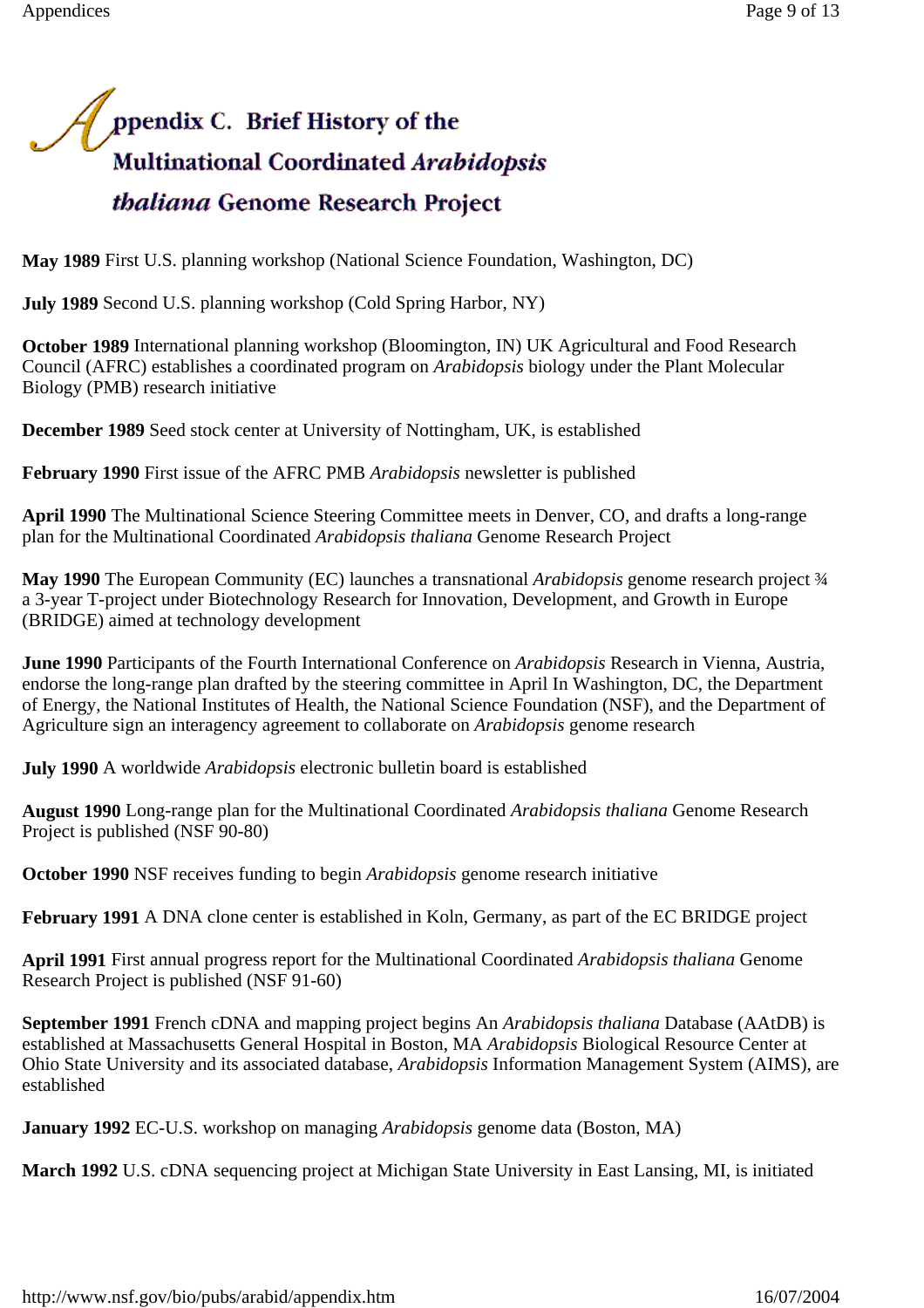**August 1992** Second annual progress report for the Multinational Coordinated *Arabidopsis thaliana* Genome Research Project is published (NSF 92-112)

**October 1992** Second phase of the AFRC PMB *Arabidopsis* program begins in UK

**November 1992** First set of *Arabidopsis* expressed sequence tag data is entered into the Database of Expressed Sequence Tags (dbEST), a public database at the U.S. National Center for Biotechnology Information, Bethesda, MD

**June 1993** Workshop on database needs for *Arabidopsis* genome research (Dallas, TX)

**August 1993** Fifth International Conference on *Arabidopsis* research (Columbus, OH) Germany establishes a special research program, titled "*Arabidopsis* as a Model for the Genetic Analysis of Plant Development"

**November 1993** Spain establishes an *Arabidopsis* research network

**December 1993** European Scientists Sequencing *Arabidopsis* Project begins in EC Third annual progress report for the Multinational Coordinated *Arabidopsis thaliana* Genome Research Project is published (NSF 93-173) UK *Arabidopsis* electronic bulletin board is established

**January 1994** ARANED, an *Arabidopsis* research group, is established in The Netherlands

**March 1994** Banbary conference on issues related to a large-scale sequencing of *Arabidopsis* genome (Cold Spring Harbor, NY)

**June 1994** Planning workshop for a coordinated *Arabidopsis* genome sequencing project (Arlington, VA)

**July 1994** "End of BRIDGE - Beginning of ESSA" EC workshop (Cambridge, UK)

**November 1994** First issue of Weeds World, an electronic worldwide newsletter for the Multinational Coordinated *Arabidopsis thaliana* Genome Research Project, is published

**January 1995** EC announces plans for the Fourth Framework Program (1996-99), which aims to sequence 10 megabase of the genome and set up a systematic function search program for the *Arabidopsis* genome



The following people contributed information, reviews, or illustrative material to this report. Members of the Multinational Science Steering Committee are indebted to their many colleagues who offered their time and talent.

**Mary Anderson,** Nottingham University, Nottingham, UK

**Frederick Ausubel,** Massachusetts General Hospital, Boston, MA, USA

**Barbara Baker,** U.S. Department of Agriculture, Plant Gene Expression Center, Albany, CA, USA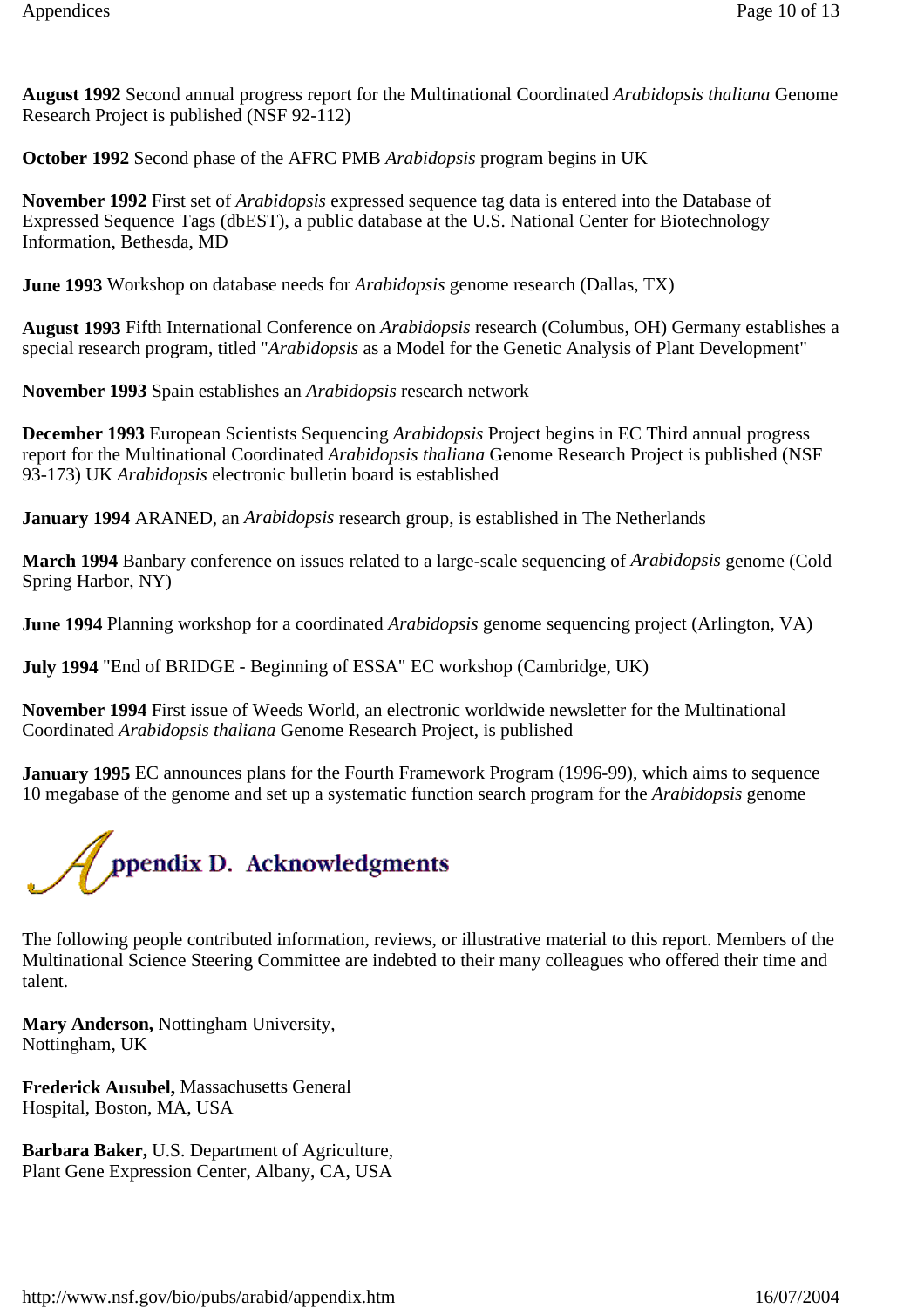**Philip Benfey,** New York University, New York, NY, USA

**Michael Bevan,** John Innes Centre, Norwich, UK

**Barbara Buchanan,** National Agricultural Library, Beltsville, MD, USA

**Sam Cartinhour,** U.S. Department of Agriculture, National Agricultural Library, Beltsville, MD, USA

**J. Michael Cherry,** Stanford University, Stanford, CA, USA

**Joanne Chory,** Salk Institute, La Jolla, CA, USA

**George Coupland,** John Innes Centre, Norwich, UK

**Jeff Dangl,** Max Planck Institute, Cologne, Germany

**Keith Davis,** Ohio State University, Columbus, OH, USA

**Caroline Dean,** John Innes Centre, Norwich, UK

**Michel Delseny,** University of Perpignan, Perpignan, France

**Joseph Ecker,** University of Pennsylvania, Philadelphia, PA, USA

**Mark Estelle,** Indiana University, Bloomington, IN, USA

**Ellen V. Kearns,** Massachusetts Institute of Technology, Cambridge, MA, USA

**Maarten Koornneef,** Agricultural University, Wageningen, The Netherlands

**David Kristofferson,** Intelligenetics, Palo Alto, CA, USA

**Peggy Lemaux,** University of California, Berkeley, Berkeley, CA, USA

**Bertrand Lemieux,** York University, North York, Ontario, Canada

**Hong Ma,** Cold Spring Harbor Laboratory, Cold Spring Harbor, NY, USA

**Sheila McCormick,** U.S. Department of Agriculture,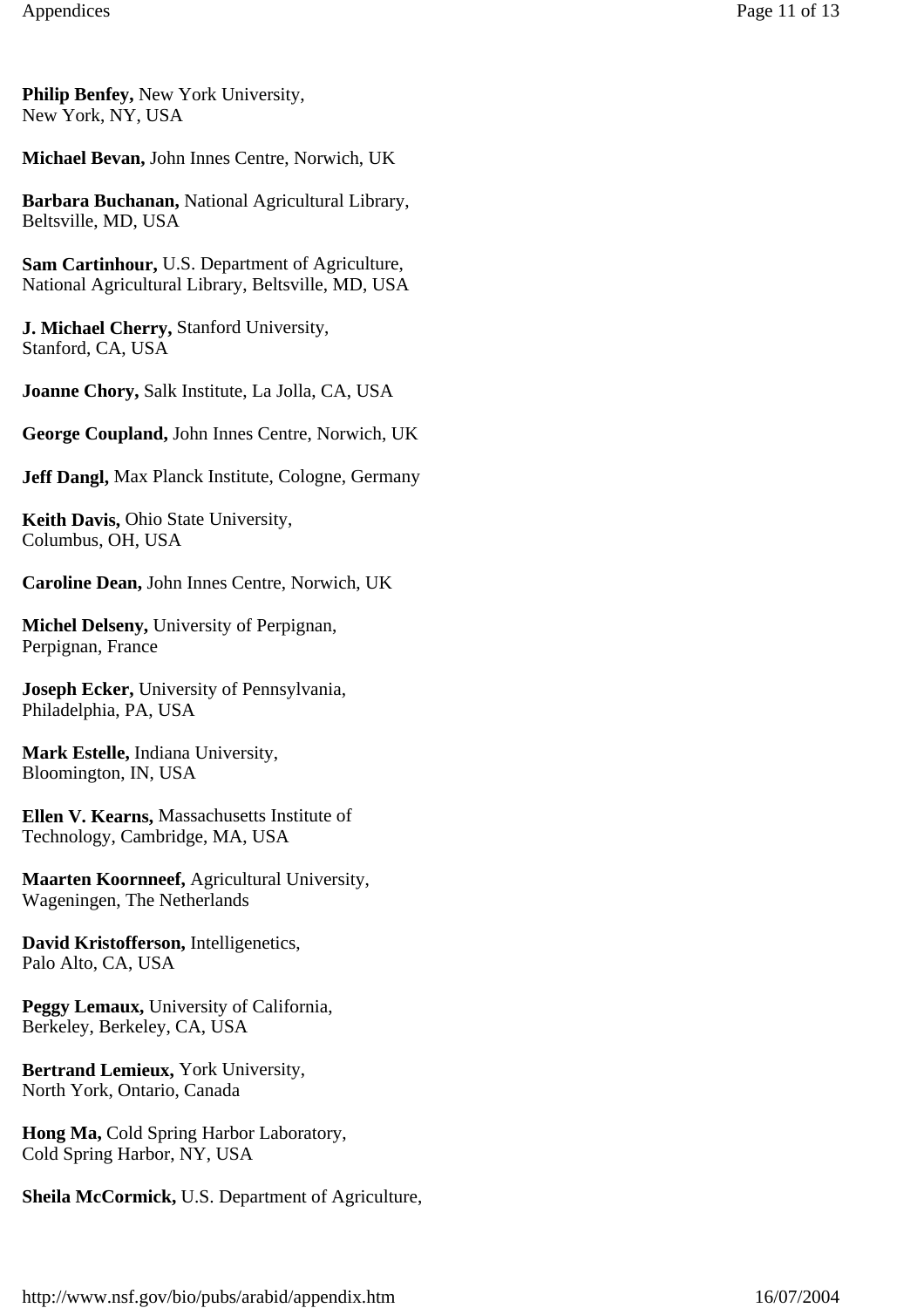Plant Gene Expression Center, Albany, CA, USA

**Susan McCarthy,** U.S. Department of Agriculture, National Agricultural Library, Beltsville, MD, USA

**Jon Monroe,** James Madison University, Harrisonburg, VA, USA

**John Morris,** Massachusetts General Hospital, Boston, MA, USA

**Hong Gil Nam,** POSTECH, Kyungbuk, Republic of Korea

**Thomas Newman,** Michigan State University, East Lansing, MI, USA

**Kiyotaka Okada,** National Institute of Basic Biology, Okazaki, Japan

**Georges Pelletier,** Ministere de l'Agriculture-INRA, Versailles, France

**Sakti Pramanik,** Michigan State University, East Lansing, MI, USA

**Daphne Preuss,** University of Chicago, Chicago, IL, USA

**Ernie Retzel,** University of Minnesota, Minneapolis, MN, USA

**Chris Somerville,** Carnegie Institution of Washington, Stanford, CA, USA

**Randy Scholl,** Ohio State University, Columbus, OH, USA

**Brian Staskawicz,** University of California, Berkeley, CA, USA

*The following individuals served as consultants during the preparation of this report.*

**Machi Dilworth,** National Science Foundation, Arlington, VA, USA

**Etienne Magnien,** Commission of the European Communities, Brussels, Belgium

**Jerome Miksche,** U.S. Department of Agriculture, Beltsville, MD, USA

**Jim Tavares,** U.S. Department of Energy,